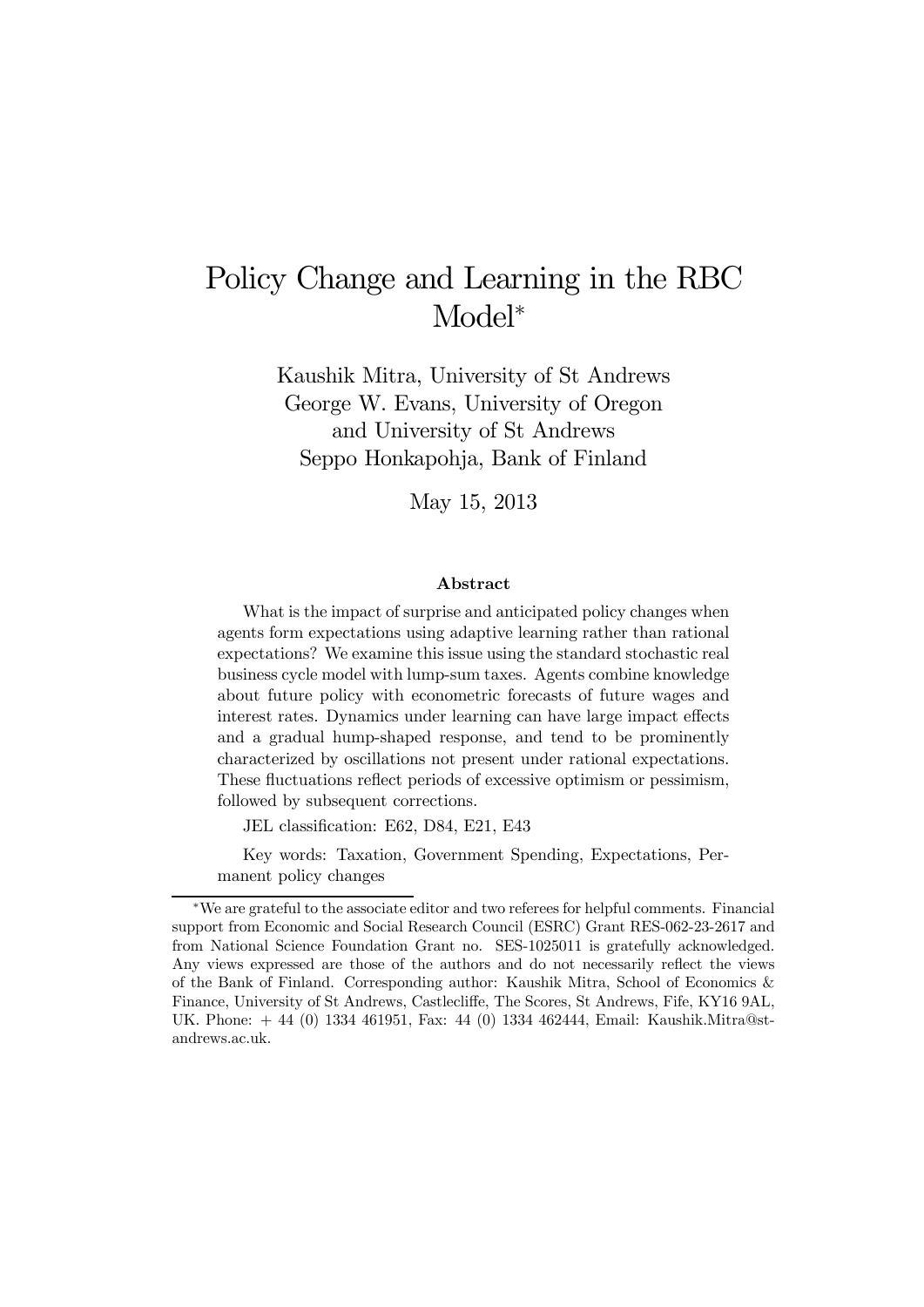## 1 Introduction

Typically economic models are analyzed with an unchanged structure. In practice, policy changes take place, and these often involve long delays. In the case of fiscal policy these lags sometimes exceed two years. The process of changing taxes involves legislative lags, between when the new tax is proposed and when it is passed, and implementation lags, between when the legislation is signed into law and when it actually takes effect. These changes in policy may well be anticipated by economic actors and will influence decisions even before the actual implementation of the proposed policy change.<sup>1</sup>

The standard assumption in macroeconomics is, of course, rational expectations (RE), and this has been used to analyze the impact of both surprise and preannounced policy changes. Within a nonstochastic perfect foresight setting, see, for example, Sargent and Wallace (1973), Blanchard and Fischer (1989), Romer (2011) and Ljungqvist and Sargent (2012). The seminal contributions of Baxter and King (1993) and Aiyagari, Christiano, and Eichenbaum (1992) analyze changes to fiscal policy within a RE framework in the stochastic Real Business Cycle (RBC) model.2

However, the benchmark assumption of RE is very strong and arguably unrealistic when analyzing the effect of policy changes. Agents need to have complete knowledge of the underlying structure, both before and after the policy change. They must also rationally and fully incorporate this knowledge in their decision making, and do so under the assumption that other agents are equally knowledgeable and equally rational.

Recently there has been increasing interest in studying situations in which agents have incomplete knowledge of the economy. The assumption that economic agents engage in "learning" behavior has been incorporated into macroeconomic theory (see e.g. Sargent (1993) and Evans and Honkapohja (2001)) and used in a wide range of applications in macroeconomics and finance. The standard adaptive learning approach treats economic agents like econometricians who estimate forecast rules, updating the parameter estimates over time as new data become available. It has been shown that in

<sup>&</sup>lt;sup>1</sup>Active fiscal strategies have been adopted in various countries around the world (like in the US and UK) in the wake of the recent "Great Recession". These measures include temporary tax cuts and credits and large public works projects; see for instance Auerbach, Gale, and Harris (2010).

<sup>2</sup>There has been a recent large literature on the effects of anticipated changes in policy. We comment on this literature in Section 5.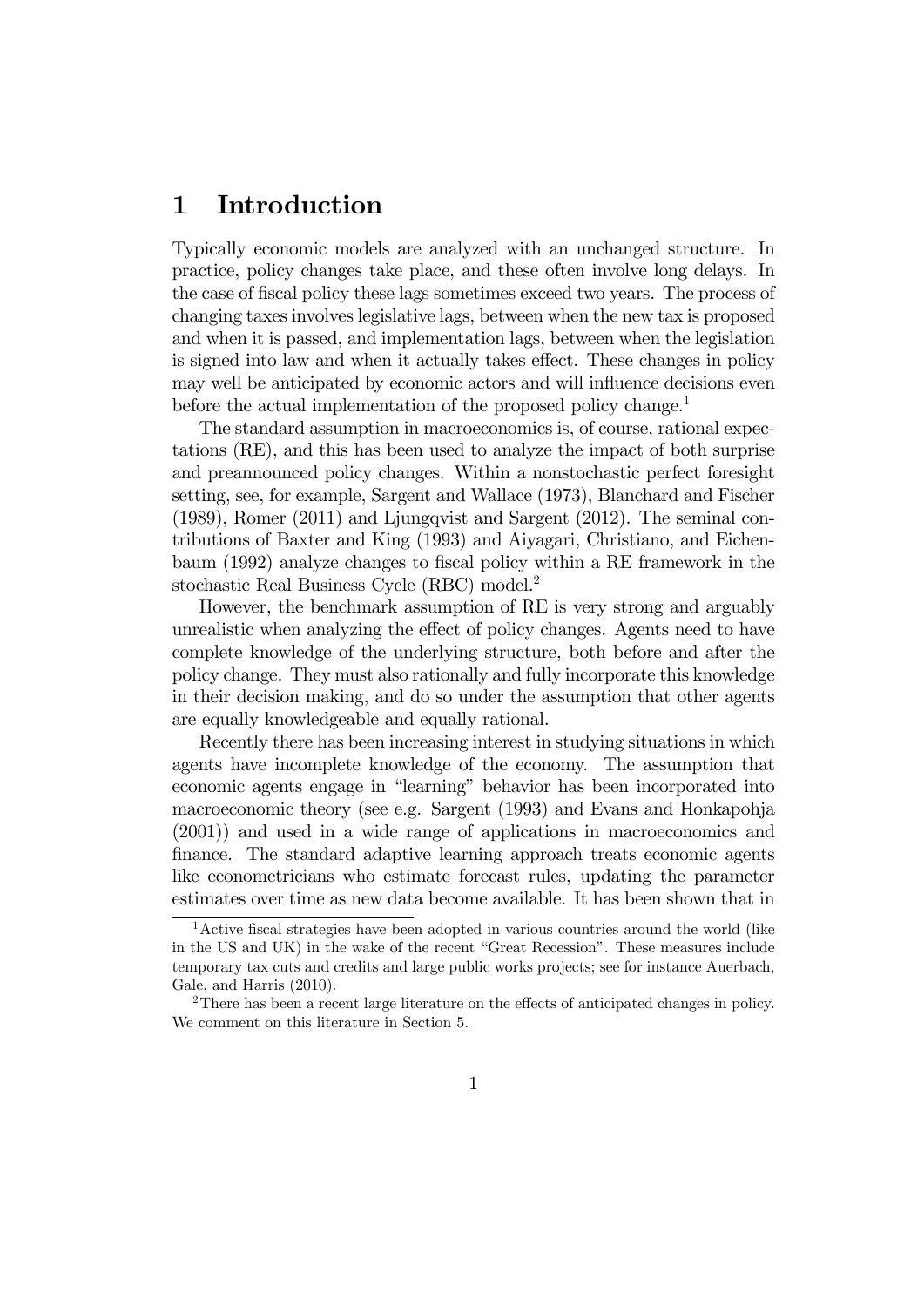many models, including the RBC model, least-squares learning can converge over time to the RE solution, while at the same time often providing plausible transitional dynamics that are arguably of empirical importance.3

However, analyses of learning typically assume an unchanged economic structure.<sup>4</sup> An apparent drawback of least-squares learning rules is that estimated coefficients respond relatively slowly to data, and thus standard learning rules take time to adjust to structural or policy changes. In some cases this is realistic, but in the case of clearly articulated policy changes one would expect even boundedly rational agents to incorporate structural information about future policy.

In this paper we show how to analyze fiscal policy changes in a learning framework for the stochastic RBC model. To do so we assume that agents forecast some key variables using adaptive learning, while simultaneously incorporating structural knowledge about future government spending and taxes. For reasons of space we focus on permanent policy changes, and the results are contrasted with those from the RE approach.<sup>5</sup> One case we consider in detail is the impact of announced future policy changes.

The question of how to analyze known structural changes in a learning framework was taken up in Evans, Honkapohja, and Mitra (2009). They considered announced changes in fiscal policy in a simple endowment economy model and (briefly) in a Ramsey model. However, a major limitation of their framework was its deterministic nature which consequently restricted the type of learning behavior that could be analyzed.<sup>6</sup> In addition, the variable labor supply assumption in the RBC model plays a crucial role in the policy analysis of government spending by Baxter and King (1993).

Our approach uses an adaptive learning model in which agents in effect also have partial structural knowledge. At each moment in time agents must make consumption and labor supply decisions based on the time path of expected future wages, interest rates and taxes. As is standard with adaptive learning, we assume that agents make forecasts of wages and interest rates

<sup>3</sup>See Sargent (2008) and Evans and Honkapohja (2013) for extensive references.

<sup>4</sup>See, however, Evans, Honkapohja, and Marimon (2001), Marcet and Nicolini (2003) and Giannitsarou (2006) for partial exceptions.

<sup>5</sup>Temporary policy changes are considered in the working paper version of this paper Mitra, Evans, and Honkapohja (2011), and their policy implications are examined in Mitra, Evans, and Honkapohja (2012).

<sup>6</sup>For a discussion of the differences of learning in deterministic and stochastic models see Evans and Honkapohja (1998).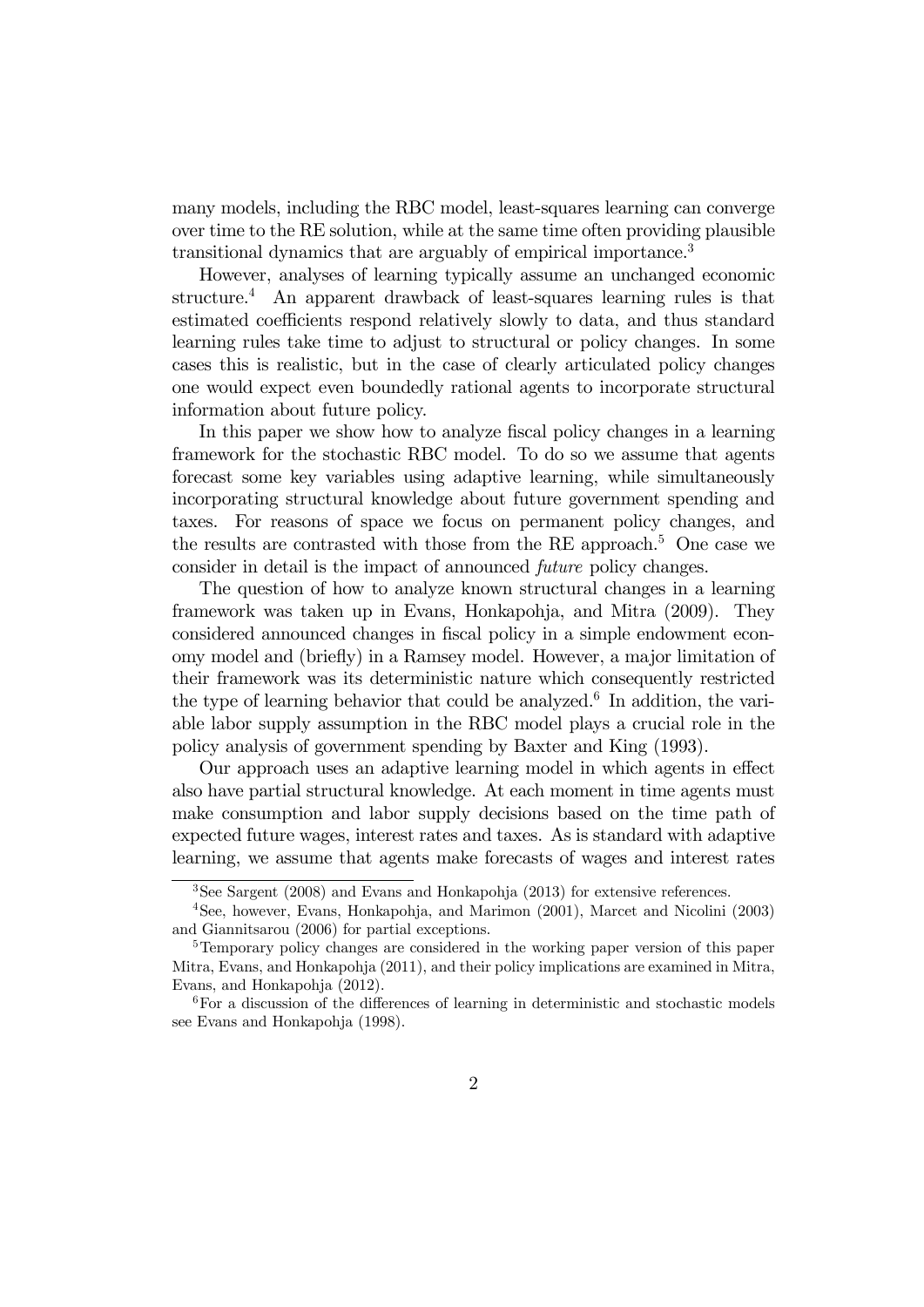based on a statistical model, with coefficients updated over time using leastsquares. However, for forecasting future taxes we assume that agents use the path of future taxes announced (credibly) by policymakers.7

This approach seems to us very natural. The essence of the adaptive learning approach is that agents are assumed not to understand the general equilibrium considerations that govern the evolution of the central endogenous variables, i.e. capital, labor and factor prices. Agents are therefore assumed to forecast these variables statistically. On the other hand, agents can be expected to immediately incorporate into their decisions the direct effects on their future net incomes of the announced path of future taxes. As noted in Evans, Honkapohja, and Mitra (2009), this general approach to combining statistical learning and limited structural knowledge can be adapted to other economic situations.

Several general features stand out in our analysis of fiscal policy changes in the RBC model. As under RE, announced current or future changes in government spending lead to immediate changes in consumption, employment, and output.<sup>8</sup> However, with adaptive learning the solution exhibits hump-shaped responses and oscillatory convergence to the new steady state, including overshooting not present under RE. These dynamics stem from a combination of inertia in capital accumulation and the adaptation of expectations to data generated by the learning rules used by private agents.

We also show that impact effects of policy changes, announced to take place in the future, can be more extreme under learning than under RE, because the wealth effects of future tax changes are immediate, while partly offsetting price effects are spread out over time and unknown to agents.

A final important feature of the model under learning dynamics is that policy changes can lead to systematic waves of optimism or pessimism. The details depend naturally on the type of policy change considered. For example, a permanent increase in government spending, announced to take place in the future, generates a period of over-optimism concerning wages during much of the pre-implementation period, followed by a correction during the post-implementation period. Such periods of over-optimism or overpessimism reflect general equilibrium effects, and are a consequence of the agents's incomplete structural knowledge.

<sup>&</sup>lt;sup>7</sup>For convenience we assume a balanced budget, so that in each period taxes equal government spending.

<sup>8</sup>Surprisingly, it appears that announced future changes of government spending have not previously been systematically studied under RE for the stochastic RBC model.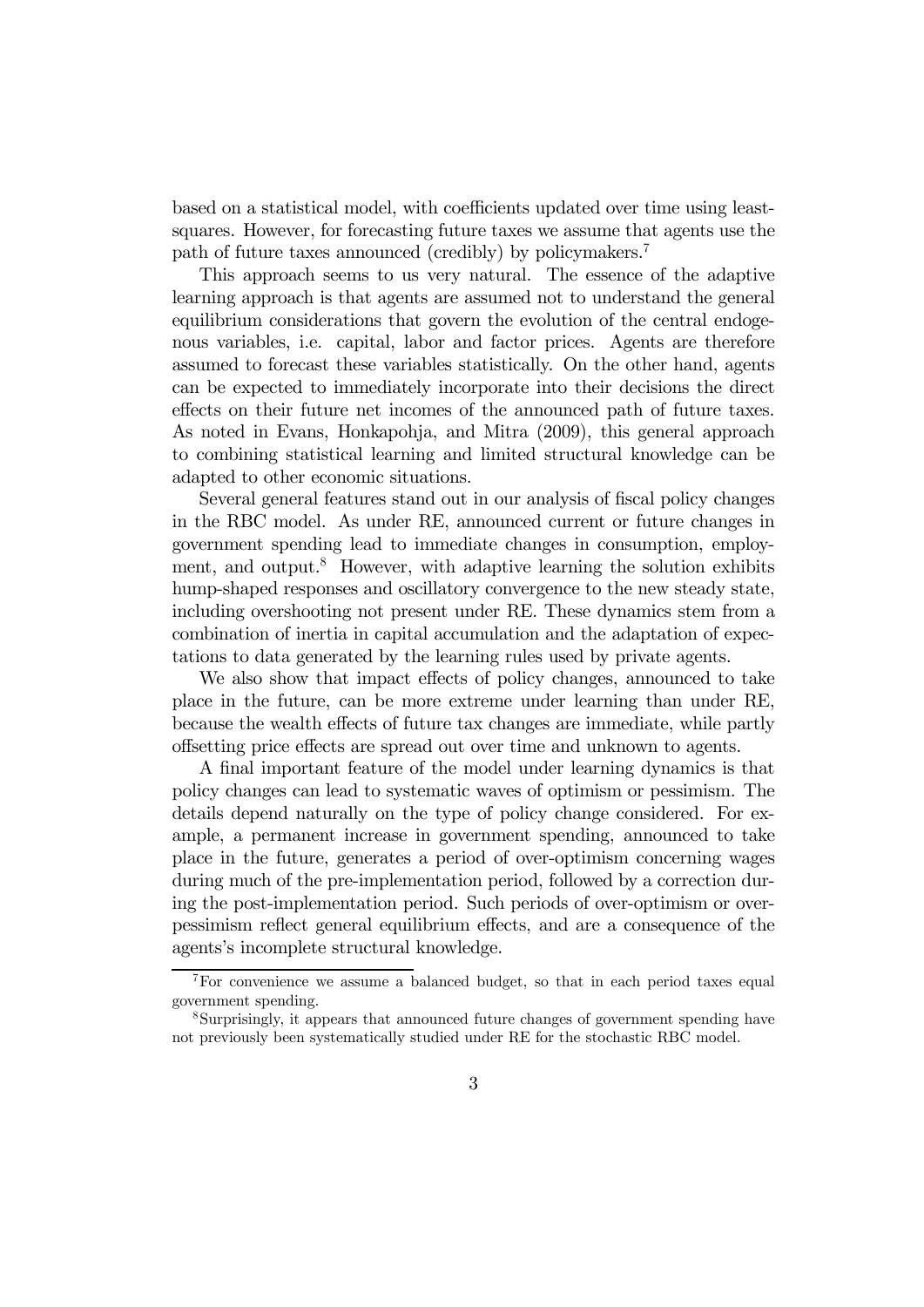Section 2 below describes the basic RBC model in the presence of learning by agents. Section 3 analyzes permanent changes in policy both within a RE framework and under learning. Section 4 looks at the robustness of our results, including alternative assumptions about agents beliefs. Section 5 relates our approach to the recent literature on fiscal and news shocks. The final section concludes.

## 2 The Model

There is a representative household who has preferences over non-negative streams of a single consumption good  $c_t$  and leisure  $1 - n_t$  given by

$$
\hat{E}_t \{ \sum_{s=t}^{\infty} \beta^{s-t} U(c_s, 1 - n_s) \}.
$$
\n(1)

Here  $\hat{E}_t$  denotes potentially subjective expectations at time  $t$  for the future, which agents hold in the absence of rational expectations. The analysis of the model under RE is standard. When RE is assumed we indicate this by writing  $E_t$  for  $\hat{E}_t$ . Our presentation of the model is general in the sense that it applies under learning as well as under RE.

We assume the general form

$$
U(c_s, 1 - n_s) = \frac{c_s^{1-\sigma}}{1-\sigma} + \zeta \frac{(1-n_s)^{1-\epsilon}}{1-\epsilon},
$$
\n(2)

for  $\sigma, \epsilon, \zeta > 0$ , and often focus on the widely considered special case,  $\sigma = \epsilon =$ 1, i.e.  $U(c_s, 1-n_s) = \ln c_s + \zeta \ln(1-n_s)$  as in Ljungqvist and Sargent (2012), p. 376, Long and Plosser (1983) and McCallum (1989).9

The household flow budget constraint is

$$
a_{t+1} = w_t n_t + r_t a_t - c_t - \tau_{h,t}, \text{ where } (3)
$$

$$
r_t = 1 - \delta + r_{k,t}.\tag{4}
$$

Here  $a_t$  is per capita household wealth at the beginning of time t, which equals holdings of capital  $k_t$  owned by the household less their debt (to other

<sup>&</sup>lt;sup>9</sup>As shown in King, Plosser, and Rebello (1988), log utility for consumption is needed for steady state labor supply along a balanced growth path. Campbell (1994), Section 3, uses (2) with  $\sigma = 1$ .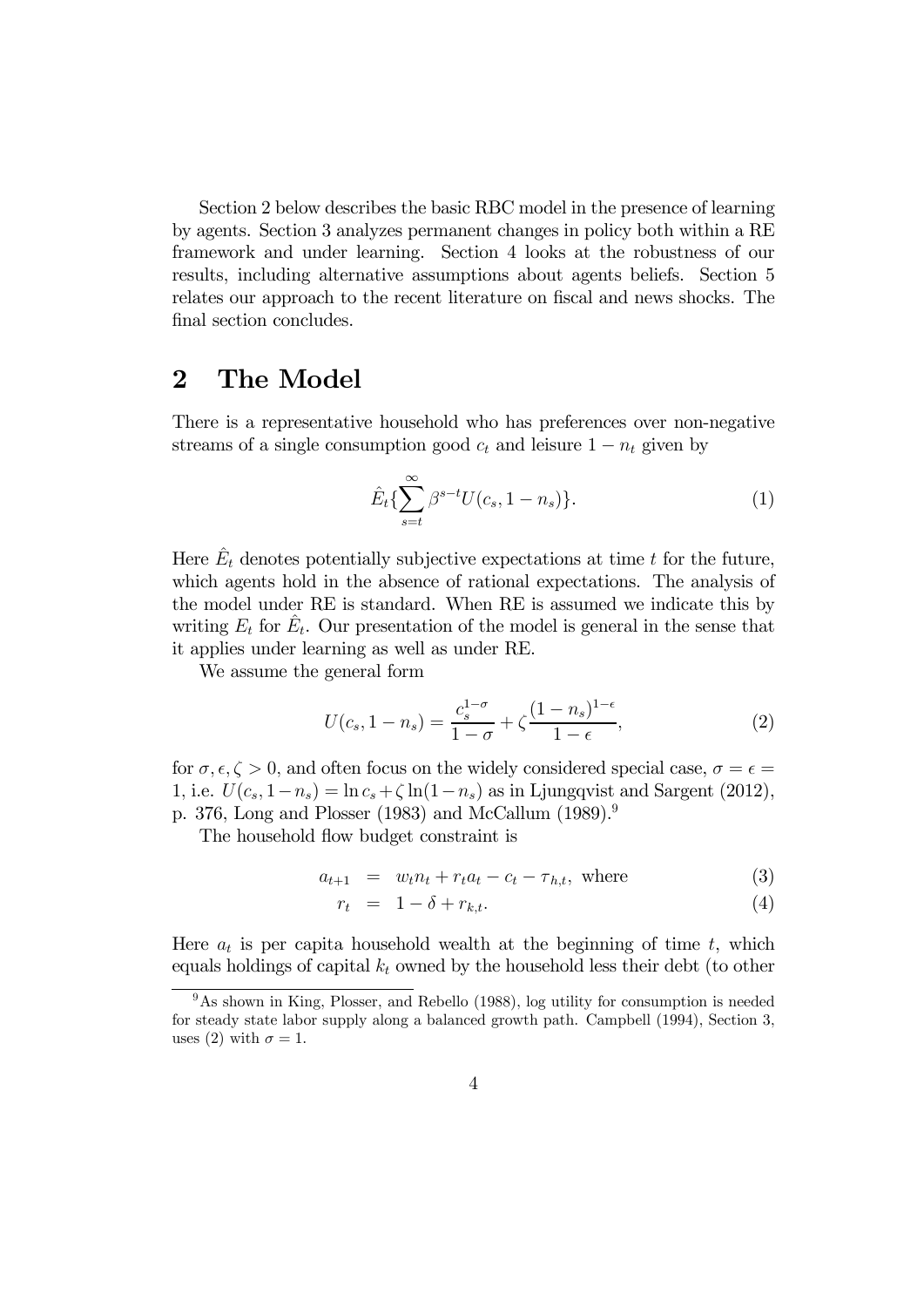households),  $b_{pt}$ , i.e.  $a_t \equiv k_t - b_{pt}$ .  $r_t$  is the gross interest rate for loans made to other households,  $w_t$  is the wage rate,  $c_t$  is consumption,  $n_t$  is labor supply and  $\tau_{h,t}$  is per capita lump sum taxes. Equation (4) arises due to the absence of arbitrage from loans and capital being perfect substitutes as stores of value;  $r_{k,t}$  is the rental rate on capital goods, and  $\delta$  is the depreciation rate.

Households maximize utility (1) subject to the budget constraint (3) which yields the Euler equation for consumption

$$
c_t^{-\sigma} = \beta \hat{E}_t r_{t+1} c_{t+1}^{-\sigma}.
$$
\n<sup>(5)</sup>

We next derive the (linearized) consumption function.

From the flow budget constraint (3) we can get the intertemporal budget constraint (in realized terms)

$$
0 = r_t a_t + \sum_{j=1}^{\infty} (D_{t,t+j}(t))^{-1} \chi_{t+j} + \chi_t,
$$
  
where  $D_{t,t+j} = \prod_{i=1}^{j} r_{t+i}, j \ge 1$  and  $\chi_t \equiv w_t n_t - c_t - \tau_{h,t}.$  (6)

by assuming the condition  $D_{t,t+j}^{-1}a_{t+j+1} \to 0$  as  $j \to \infty$  holds (which is obtained by combining the transversality and the no-ponzi game conditions).

Note that (6) involves future choices of labor supply by the household which we next eliminate to derive the linearized consumption function. For this we make use of the static first order condition (between consumption and labor supply) from the household's problem which can be written as

$$
n_t = 1 - \zeta^{\frac{1}{\epsilon}} c_t^{\frac{\sigma}{\epsilon}} w_t^{-\frac{1}{\epsilon}}.
$$
\n<sup>(7)</sup>

This gives a relationship between labor supply and consumption choices which can be used to substitute out  $n_{t+j}$  in (6). Taking expectations we then get the expected value intertemporal budget constraint

$$
0 = r_t a_t + (w_t - \zeta^{\frac{1}{\epsilon}} c_t^{\frac{\sigma}{\epsilon}} w_t^{1-\frac{1}{\epsilon}} - c_t - \tau_{h,t}) +
$$
  

$$
\sum_{j=1}^{\infty} \hat{E}_t (D_{t,t+j})^{-1} \{w_{t+j} - \zeta^{\frac{1}{\epsilon}} c_{t+j}^{\frac{\sigma}{\epsilon}} w_{t+j}^{1-\frac{1}{\epsilon}} - c_{t+j} - \tau_{h,t+j}\}.
$$

To obtain its optimal choice of consumption  $c_t$ , we assume that the household uses a consumption function based on a linearization around steady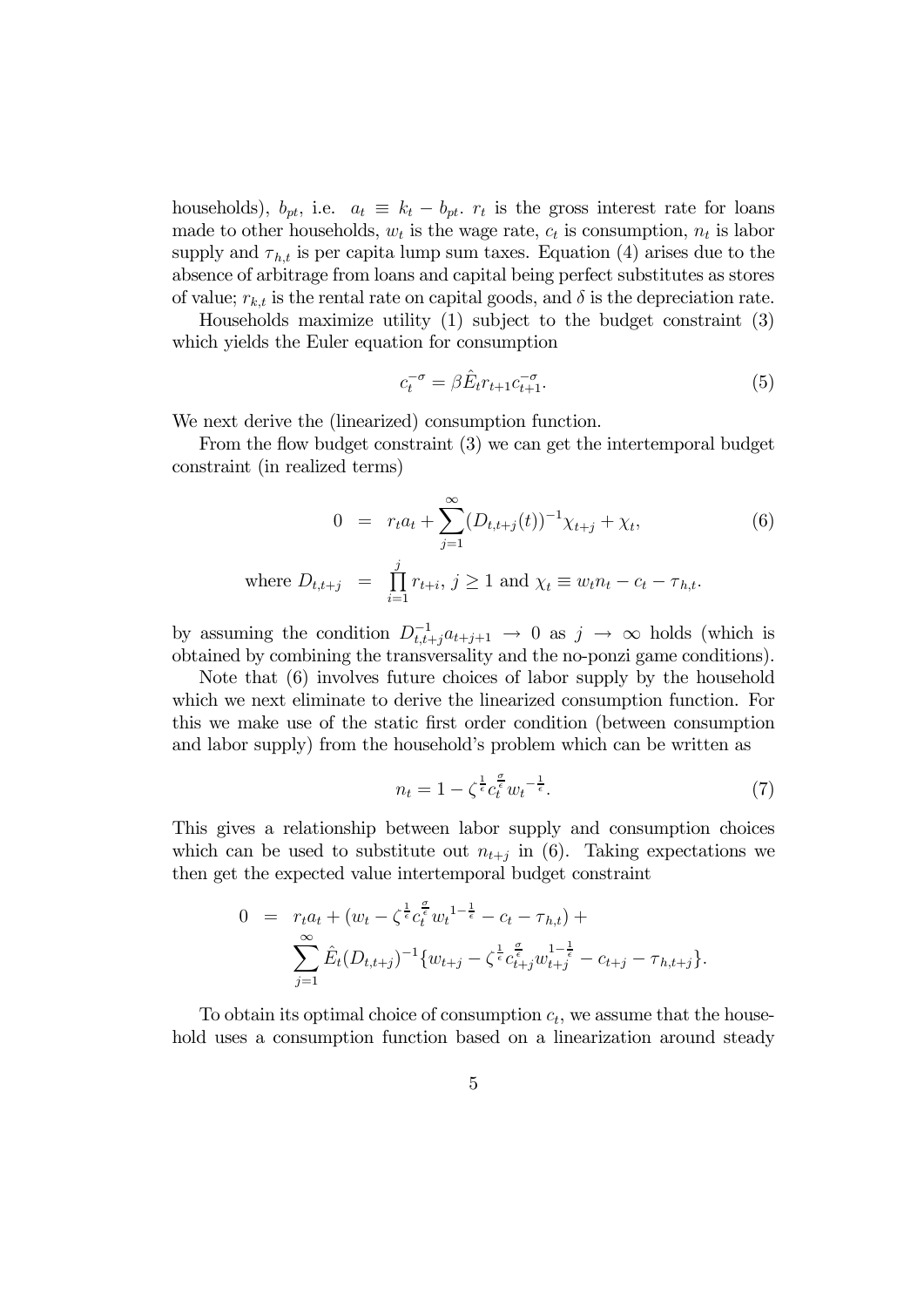state values. In particular, we assume agents linearize the expected value intertemporal budget constraint and the Euler equations around the initial steady state values  $\bar{c}, \bar{a}, \bar{w}, \bar{\tau}_h$  and  $\bar{r} = \beta^{-1}$ . This is a natural choice since agents can be assumed to have estimated precisely the steady state values before the policy change that takes place.<sup>10</sup>

As shown in the Appendix, substituting the linearized Euler equations into the intertemporal budget constraint, we obtain the consumption function

$$
(c_t - \bar{c})C_{AA} = \bar{a}(r_t - \bar{r}) + \beta^{-1}(a_t - \bar{a}) - (\tau_{h,t} - \bar{\tau}_h) + C_{ww}(w_t - \bar{w}) - C_{rr}Sr_t^e - S\tau_{h,t}^e + C_{ww}Sw_t^e,
$$
(8)

where  $C_{AA}$ ,  $C_{ww}$  and  $C_{rr}$  are given in the Appendix and where

$$
Sr_t^e \equiv \sum_{j=1}^{\infty} \beta^{j+1} \sum_{i=1}^j (r_{t+i}^e - \bar{r}), \tag{9}
$$

$$
S\tau_{h,t}^e \equiv \sum_{j=1}^{\infty} \beta^j (\tau_{h,t+j}^e - \bar{\tau}_h), \qquad (10)
$$

$$
Sw_t^e \equiv \sum_{j=1}^{\infty} \beta^j (w_{t+j}^e - \bar{w}), \qquad (11)
$$

denote "present value" type expressions.

Equation (8) specifies a behavioral rule for the household's choice of current consumption based on pre-determined values of initial assets, real interest rates, wage rates, current values of lump-sum taxes and (subjective) expectations of future values of wages, interest rates, and lump-sum taxes. Expectations are assumed to be formed at the beginning of period  $t$  and, for simplicity, we assume these to be identical across agents (though agents themselves do not know this to be the case). Equation (8) can then be viewed as the behavioral rule for per capita consumption in the economy. Note that  $c_t$ ,  $n_t$  and  $w_t$  are simultaneously determined given expectations.

<sup>&</sup>lt;sup>10</sup>Thus we assume that the final steady state values of  $k, w$  and  $r$  are not initially known to agents. Under least-squares learning agents will eventually come to know the new steady state values as happens in all of the simulations below. We remark that an alternative approach to our procedure would be to assume that agents also update over time the point around which the consumption function is linearized, with the sequence of linearization points chosen to be consistent with the agent's estimates of the new steady-state values. Provided the changes in government spending are not too large, it is satisfactory to use our simpler procedure of using a fixed linearization point.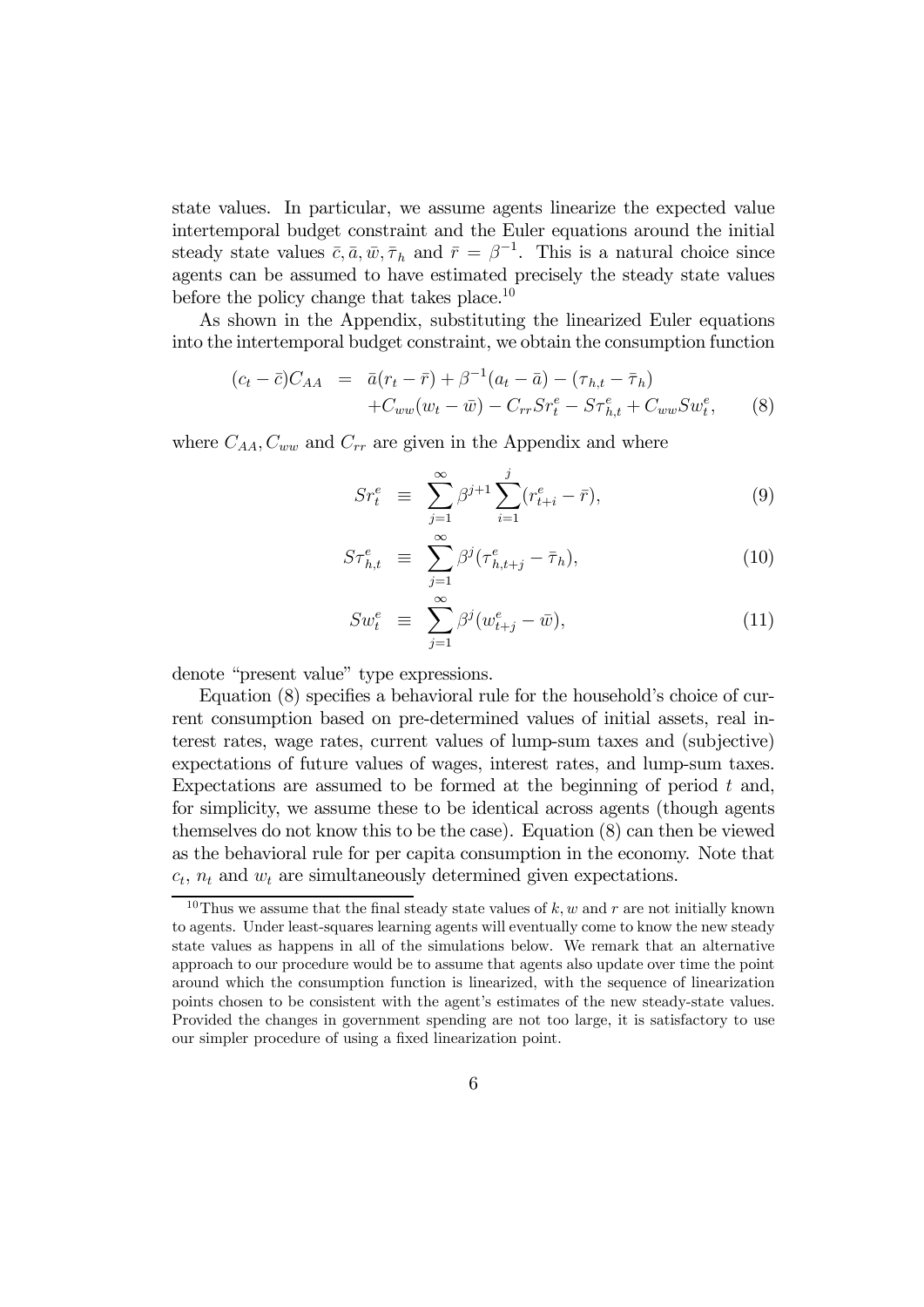To implement the behavioral rule, however, the household requires forecasts  $r_{t+i}^e, w_{t+j}^e$ , and  $\tau_{h,t+j}^e$ . For taxes  $\tau_{h,t+j}^e$  (and  $\bar{\tau}_h$ ) we assume that agents use "structural" knowledge based on announced government spending rules. For convenience we assume balanced budgets, so that  $\tau_{h,t+j} = g_{t+j}$ .<sup>11</sup> For  $r_{t+i}^e$  and  $w_{t+j}^e$  we assume households estimate future values using a VAR-type model in  $k_t, w_t, r_{k,t}$  and  $v_t$ , with coefficients updated over time by recursive least squares (RLS). The detailed procedure is described in Section 3.1.

Linearizing equation (7) we also obtain the employment equation, which will be useful later:

$$
n_t - \bar{n} = -\frac{\sigma}{\epsilon} \zeta^{\frac{1}{\epsilon}} \bar{w}^{-\frac{1}{\epsilon}} \bar{c}^{\frac{\sigma}{\epsilon}-1} (c_t - \bar{c}) + \frac{1}{\bar{w}\epsilon} \zeta^{\frac{1}{\epsilon}} \bar{w}^{-\frac{1}{\epsilon}} \bar{c}^{\frac{\sigma}{\epsilon}} (w_t - \bar{w}).
$$

To complete the model, we describe the evolution of the other state variables, namely  $w_t, r_{k,t}, r_t, y_t$  and  $k_{t+1}$ . Households own capital and labor services which they rent to firms. The firm uses these inputs to produce output  $y_t$  using the Cobb-Douglas production technology

$$
y_t = v_t k_t^{\alpha} n_t^{1-\alpha},
$$

where  $v_t$  is the technology shock that follows an AR(1) process

$$
\hat{v}_t = \rho \hat{v}_{t-1} + \tilde{u}_t,
$$

with  $\hat{v}_t = (v_t - \bar{v})$ . Here  $\bar{v}$  is the mean of the process and  $\tilde{u}_t$  is an iid zero-mean process with constant variance  $\sigma_u^2$ .<sup>12</sup>

Profit maximization by firms implies the standard first-order conditions involving wages and rental rates

$$
w_t = (1 - \alpha)v_t(\frac{k_t}{n_t})^{\alpha} \text{ and } r_{k,t} = \alpha v_t(\frac{n_t}{k_t})^{1-\alpha}.
$$

In equilibrium, aggregate private debt  $b_{pt}$  is zero, so that  $a_t = k_t$ , and market clearing determines  $k_{t+1}$  from

$$
k_{t+1} = v_t k_t^{\alpha} n_t^{1-\alpha} + (1-\delta) k_t - c_t - g_t,
$$
\n(12)

 $11$ Balanced budgets are not as restrictive as it may appear, since under suitable assumptions Ricardian Equivalence can continue to hold under adaptive learning. See Evans, Honkapohja, and Mitra (2012).

 $12$ For simplicity we do not include a trend in technical progress. This would be straightforward to add, but doing so would require choosing between a deterministic and a stochastic trend, and it would substantially complicate the presentation.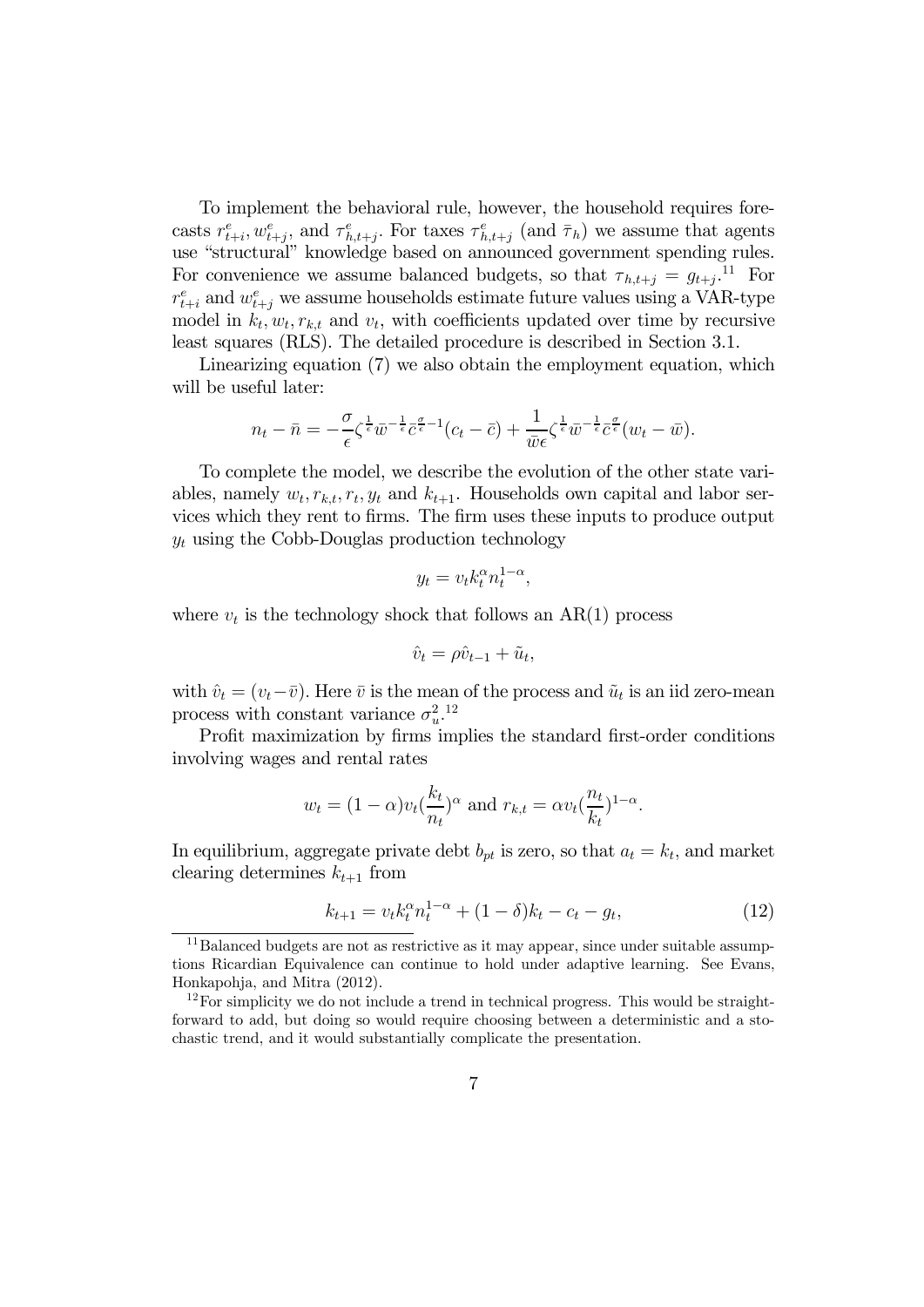where  $g_t$  is per capita government spending.

For simulations of the model we follow standard procedures and approximate the path using a linearization around the steady state.13 The linearized equations for the wage rate, rental rate, real interest rate, output and capital accumulation equations, together with the equations giving the steady state, are given in the Appendix.

To examine the impact of policy in the model under learning, we will compare the dynamics to those under RE. In the absence of a policy change, under RE the endogenous variables,  $k_{t+1}, c_t, n_t, w_t, r_{k,t}, r_t$ , can be written as approximate linear function of  $k_t$  and  $v_t$ , e.g. Campbell (1994). In particular

$$
\hat{k}_{t+1} = \lambda_2 \hat{k}_t + f_{kv} \hat{v}_t, \qquad (13)
$$

$$
\hat{w}_t = f_{wk}\hat{k}_t + f_{wv}\hat{v}_t, \tag{14}
$$

$$
\hat{r}_{k,t} = f_{rk}\hat{k}_t + f_{rv}\hat{v}_t, \tag{15}
$$

where the hatted values are deviations from the RE deterministic steady state i.e.  $\hat{k}_t = k_t - \bar{k}, \ \hat{r}_{k,t} = r_{k,t} - \bar{r}_k, \ \hat{w}_t = w_t - \bar{w}, \text{ etc.}$  The RE solution takes the form of a stationary VAR(1) in the state  $\hat{x}_t \equiv$  $\int \hat{k}_t$  $\hat{v}_t$  $\setminus$ 

$$
\begin{pmatrix}\n\hat{k}_{t+1} \\
\hat{v}_{t+1}\n\end{pmatrix} = B \begin{pmatrix}\n\hat{k}_t \\
\hat{v}_t\n\end{pmatrix} + \begin{pmatrix}\n0 \\
1\n\end{pmatrix} \tilde{u}_{t+1},
$$
\n(16)

$$
B = \begin{pmatrix} \lambda_2 & f_{kv} \\ 0 & \rho \end{pmatrix}, \tag{17}
$$

with the other variables given by linear combinations of the state. Note also that under RE forecasts of future  $\hat{w}_{t+i}$  and  $\hat{r}_{k,t+i}$  are given by linear combinations of the forecasted future state  $\hat{x}_{t+j}^e = B^j \hat{x}_t$ .

We now turn to obtaining the dynamics, under both RE and learning, when there is a policy change.

## 3 Permanent Policy Changes

At the beginning of period  $t = 1$ , a policy announcement is made that the level of government spending will change permanently upward from  $\bar{q}$  to  $\bar{q}'$ 

 $13$ It is also straightforward to simulate the model under learning using the exact (nonlinear) equations for  $y_t, w_t, r_{k,t}, r_t$  and  $k_{t+1}$ . For the model at hand we have found the results for the two methods to be very similar. Simulations using linear approximations are much faster, however, so we have used these in the reported results.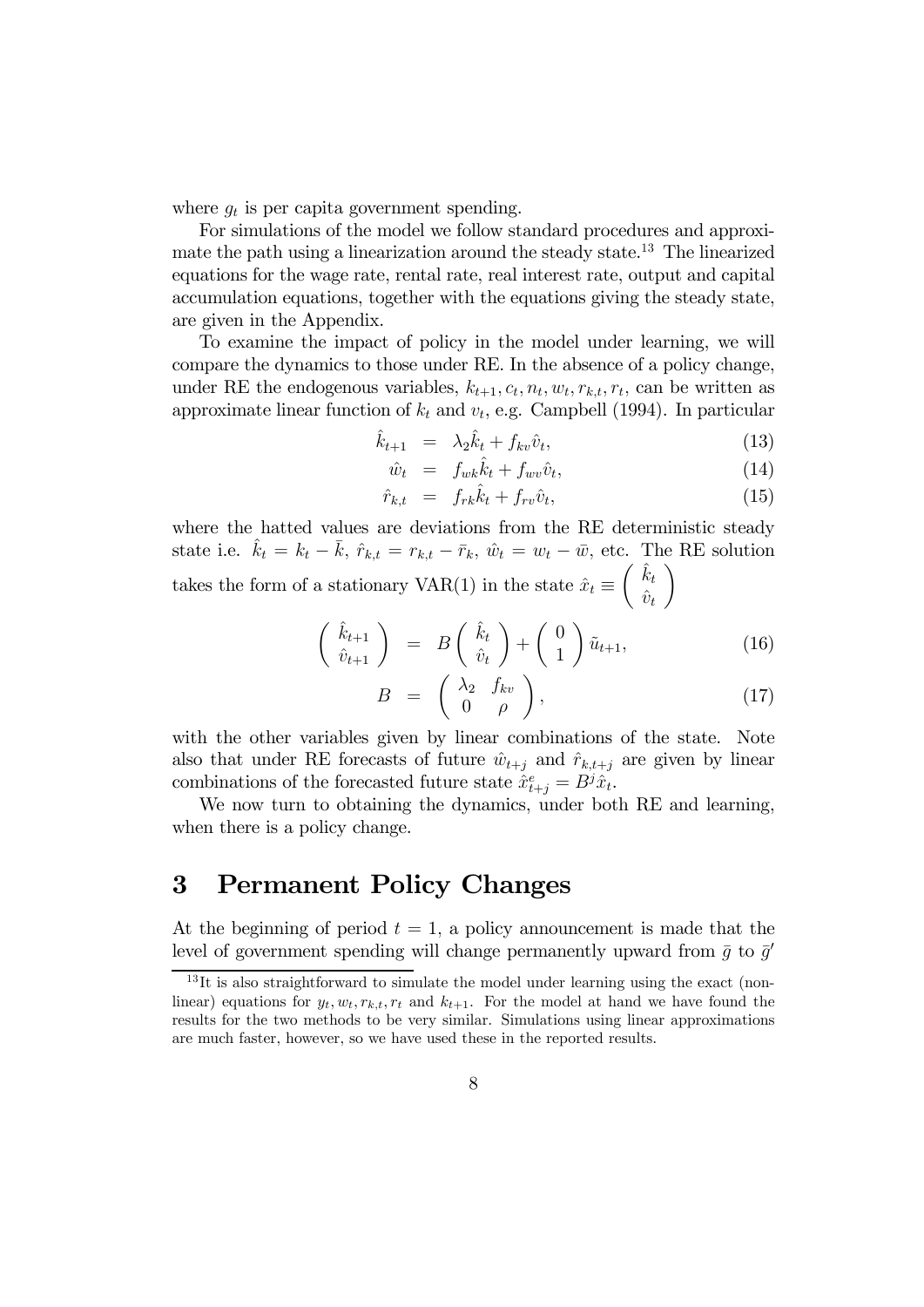at a specified date  $T_p$  in the future. The policy announcement is assumed to be credible and known to the agents with certainty. With a balanced budget, this means equivalently that there is an anticipated change in (per capita) taxes, i.e.,  $\tau_{h,t} = \overline{\tau} = \overline{g}$  when  $t < T_p$  and  $\tau_{h,t} = \overline{\tau}' = \overline{g}'$  when  $t \geq T_p$ .

The long run effects on the steady state of an increase in government expenditure are well-known, e.g. Baxter and King (1993). The new steady state involves lower consumption and higher levels of investment, output, labor, and capital, but an unchanged capital-labor ratio. The latter implies that steady state wages and interest rates are unchanged. The method for obtaining the impact of policy changes under RE is standard, see Appendix C for the details.

### 3.1 Learning dynamics

We now consider the learning dynamics in the context of the policy change just described. In the standard adaptive learning approach, private agents would formulate an econometric model to forecast future taxes as well as interest rates and wage rates, since these are required in order for agents to solve for their optimal level of consumption. We continue to follow this approach with respect to interest rates and wage rates, but take the radically different approach for forecasting taxes by assuming that agents understand the future course of taxes implied by the announced policy. In effect, we are giving the agents structural knowledge of one part of the economy: the fiscal implications of the announced future change in government spending.<sup>14</sup>

As argued in the Introduction, we think this is a natural way to proceed, since changes in agents' own future taxes have a quantifiable direct effect, while future wages and interest rates are determined through dynamic general equilibrium effects. The adaptive learning perspective is that it is unrealistic to assume that agents understand the economic structure sufficiently well to improve on reduced form econometric forecasts of aggregate variables like wages and interest rates.

To keep things simple, we assume that the government operates and is known to operate under a balanced-budget rule. Given this structural knowledge of the government budget constraint and the announced path of government spending, the agents can thus use  $\bar{\tau} = \bar{g}$ , for  $t < T_p$ , and  $\bar{\tau}' = \bar{g}'$ ,

<sup>14</sup>A related approach is followed in Preston (2006) and Eusepi and Preston (2010) in connection with monetary policy: in some cases agents are assumed to incorporate the announced interest-rate rule in their forecasts.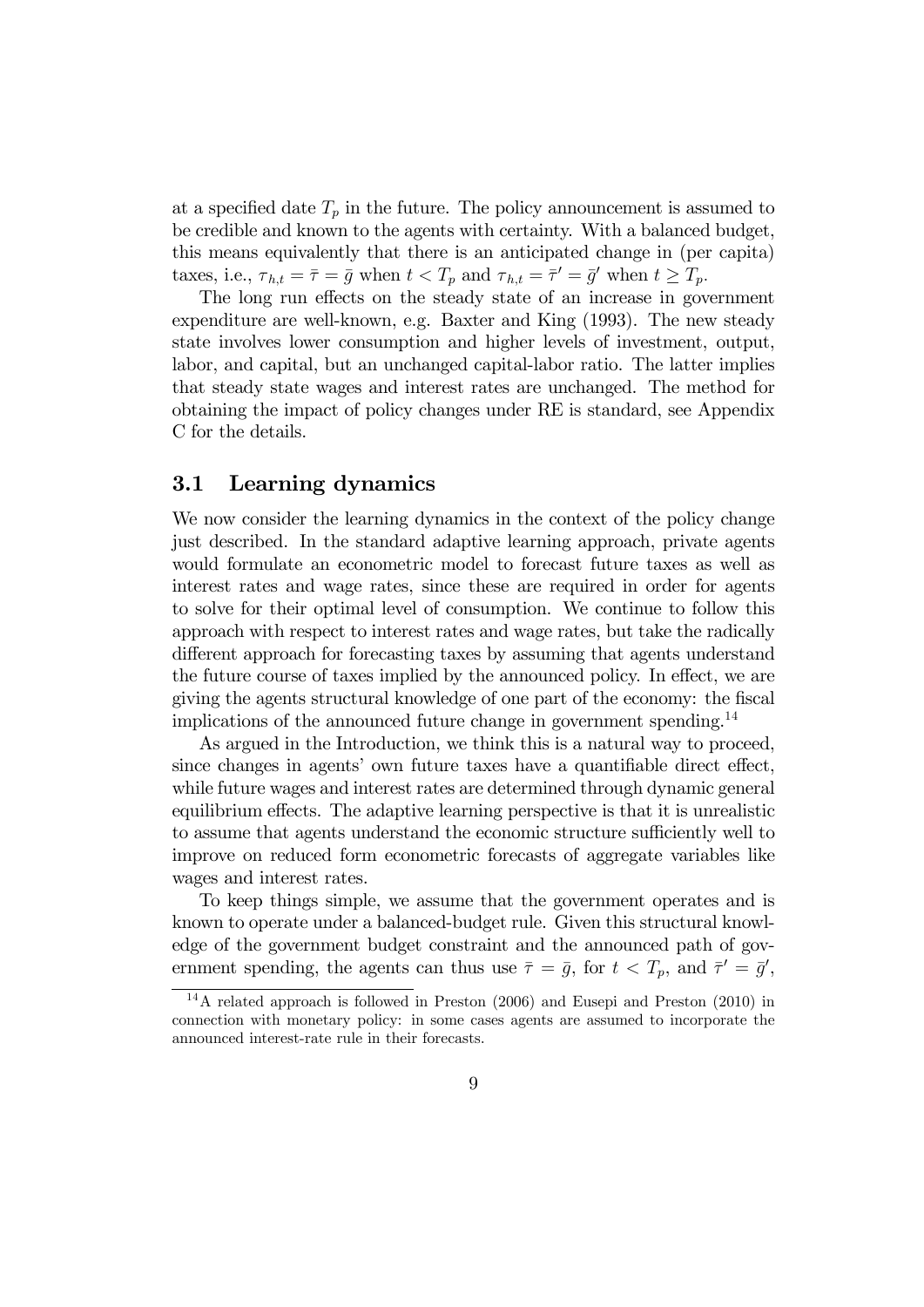for  $t \geq T_p$ , for their forecasts of future taxes. Of course, for simplicity we are assuming that the announced policy change is fully credible. It would be possible to relax this assumption within the general framework of our approach.

Since the path of future taxes  $\tau_{t+j} = g_{t+j}$  is known to agents, they compute its present value as

$$
S\tau_{h,t}^e=\sum_{j=1}^\infty\beta^j(g_{t+j}-\bar g)=\left\{\begin{array}{c}\frac{\beta^{T_p-t+1}}{1-\beta}(\bar g^\prime-\bar g),\ 1\leq t\leq T_p-1\\\frac{\beta}{1-\beta}(\bar g^\prime-\bar g),\ t\geq T_p.\end{array}\right.
$$

However, under learning, agents still need to form forecasts of future wages and interest rates since these are needed for their individual consumption choice in (8).

Under RE, agents are assumed to know all the underlying parameters involved in the REE solution, i.e. the parameters in  $(16)$  and  $(14)$  -  $(15)$ , which they use to form future forecasts of wages and rental rates. For anticipated changes in policy the implicit assumptions under RE are even stronger: agents need to know the full structural model and use it to deduce the full equilibrium path that puts the economy on the new saddle path at the exact time at which the policy change takes place. Furthermore this computation by agents must be made under the assumption that other agents are equally "rational" and make the same computation. From the learning perspective, these assumptions are implausibly strong and hence unrealistic.

Under learning wage and interest rate forecasts depend on the perceived laws of motion (PLMs) of the agents, with parameters updated over time in response to the data. We consider PLMs given by (13), (14), and (15) in which future capital, wages, and rental rates depend on the current capital stock and technological shock,  $k_t$  and  $v_t$ . That is, we consider PLMs that are of the form (including constants)

$$
k_{t+1} = b_k + a_{kk}k_t + a_{kv}\hat{v}_t + noise,
$$
\n(18)

$$
w_t = b_w + a_{wk}k_t + a_{wv}\hat{v}_t + noise,
$$
\n(19)

$$
r_{k,t} = b_r + a_{rk}k_t + a_{rv}\hat{v}_t + noise,
$$
\n(20)

$$
\hat{v}_t = \rho \hat{v}_{t-1} + \tilde{u}_t. \tag{21}
$$

where the PLM parameters  $b_k$ ,  $a_{kk}$  etc. will be estimated on the basis of actual data. The final line is the stochastic process for evolution of the (demeaned) technological shock, which for simplicity is assumed known to the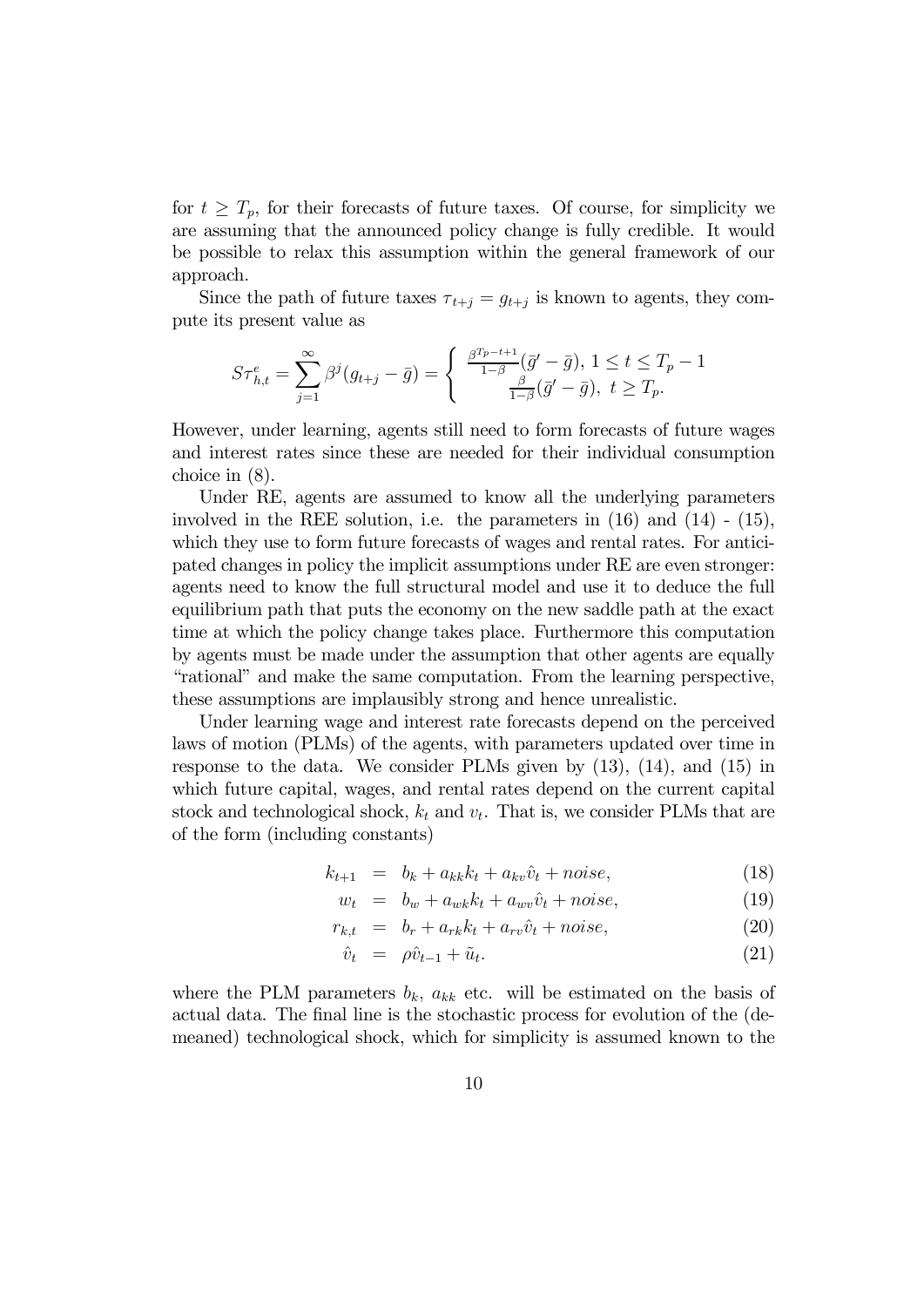agents. In real-time learning, the parameters in  $(18)$ ,  $(19)$ ,  $(20)$  are time dependent and are updated using RLS; see for example Evans and Honkapohja (2001) p. 233. We assume agents allow for structural change, which would include policy changes as well as other potential structural breaks, by discounting older data as discussed below.

In assuming that agents forecast using the PLM  $(18)$  -  $(21)$ , we are implicitly assuming that they do not have useful information available from previous policy changes. We think this is generally plausible, since policy changes are relatively infrequent and since the qualitative and quantitative details of previous policy changes are unlikely to be the same. In particular, any previous fiscal policy changes, of the type considered here, are likely to have varied in terms of the magnitude and duration of the change in government spending, the extent to which it was anticipated, and the state of the economy in which it was announced and implemented. Since older information of this type would probably have limited value, we assume that agents respond to policy change by updating the parameters of the PLM (18) - (20) as new data become available.15

Before discussing how the PLM coefficients are updated over time using least-squares learning, we describe how (18) - (20) are used by agents to make forecasts. Given coefficient estimates and the observed state  $(k_t, \hat{v}_t)$ , equations (18) and (21) can be iterated forward to obtain forecasts  $k_{t+j}^e$  and  $\hat{v}_{t+j}$  for  $j = 1, 2, \ldots$  Wage and rental rate forecasts  $w_{t+j}^e, r_{k,t+j}^e$  are then obtained using the relationships  $(19) - (20)$ , with estimated coefficients, and interest-rate forecasts are given by  $r_{t+j}^e = 1 - \delta + r_{k,t+j}^e$  using (4). Given these forecasts,  $Sw_t^e$  and  $Sr_t^e$  are computed from (11) and (9), which in turn are used in (8) to help determine consumption in the temporary equilibrium. For further details see the Appendix.

Parameter updating by agents using RLS learning is as follows. We define the time  $t$  parameter estimates as

$$
\phi_{k,t} = \begin{pmatrix} b_{k,t} \\ a_{kk,t} \\ a_{kv,t} \end{pmatrix}, \phi_{w,t} = \begin{pmatrix} b_{w,t} \\ a_{wk,t} \\ a_{wv,t} \end{pmatrix}, \phi_{rk,t} = \begin{pmatrix} b_{r,t} \\ a_{rk,t} \\ a_{rv,t} \end{pmatrix}, z_t = \begin{pmatrix} 1 \\ k_t \\ \hat{v}_t \end{pmatrix}.
$$

<sup>&</sup>lt;sup>15</sup>However, in Section 4, we consider the implications of using past changes in government spending to re-initialize the parameter estimates following the policy change. Also, if repeated policy changes take place that are qualitatively and quantitatively similar, then agents might plausibly make use of this information using procedures along the lines of Section 4 of Evans, Honkapohja, and Mitra (2009).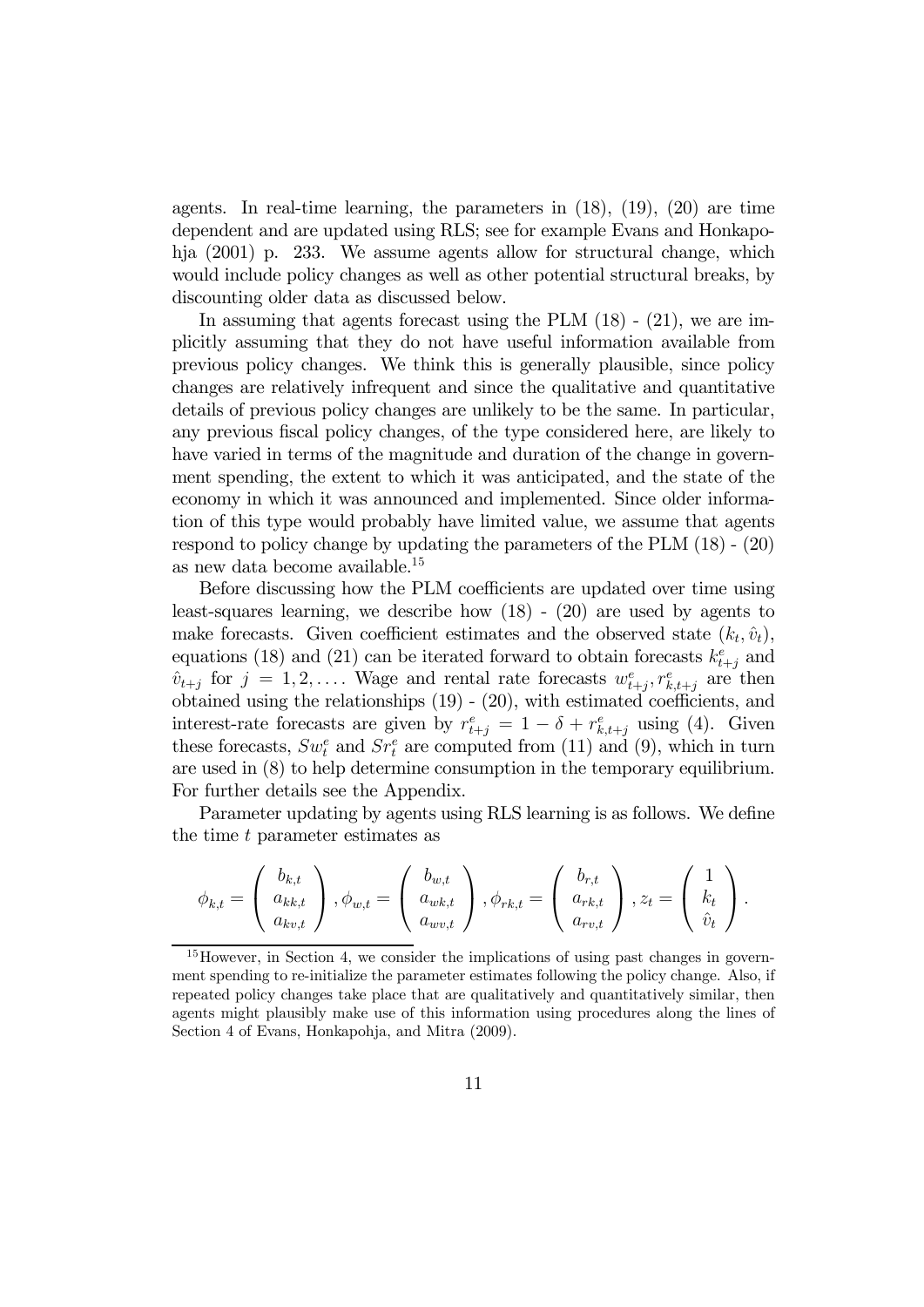The RLS formulas corresponding to estimates of equation (18) then are

$$
\phi_{k,t} = \phi_{k,t-1} + \gamma R_t^{-1} z_{t-1} (k_t - \phi'_{k,t-1} z_{t-1}), \tag{22}
$$

$$
R_t = R_{t-1} + \gamma (z_{t-1} z'_{t-1} - R_{t-1}). \tag{23}
$$

Here we are assuming that agents update parameter estimates using "discounted least squares," i.e. they discount past data geometrically at rate  $1 - \gamma$ , where  $0 < \gamma < 1$  is a (typically) small positive number.<sup>16</sup> In the learning literature the parameter  $\gamma$  is known as the "gain," and discounted least squares is also called "constant-gain" least squares.  $\phi_{w,t}$  and  $\phi_{rk,t}$  are estimated in the same way, see below.

Constant-gain least squares is widely used in the adaptive learning literature because it weights recent data more heavily. See for example Sargent (1999), Cho, Williams, and Sargent (2002), McGough (2006), Orphanides and Williams (2007), Ellison and Yates (2007), Huang, Liu, and Zha (2009), Carceles-Poveda and Giannitsarou (2008), Eusepi and Preston (2011) and Milani (2011). In the current context constant gain is particularly natural since agents will be aware that the announced policy change will induce changes in forecast-rule parameter values taking a possibly complex and timevarying form. Use of a constant-gain rule allows parameter estimates to more quickly track changes in parameter values than does straight ("decreasinggain") least squares.

Analogously, the RLS formulas corresponding to estimates of equations (19) and (20) are

$$
\phi_{w,t} = \phi_{w,t-1} + \gamma R_t^{-1} z_{t-1} (w_{t-1} - \phi'_{w,t-1} z_{t-1}), \tag{24}
$$

$$
\phi_{rk,t} = \phi_{rk,t-1} + \gamma R_t^{-1} z_{t-1} (r_{k,t-1} - \phi'_{rk,t-1} z_{t-1}). \tag{25}
$$

with  $R_t$  being given by (23). Note that we have set the gain to be the same in all of the regressions (this is done only for simplicity and is not essential). The initial values of all parameter estimates  $\phi$  and R are set to the initial steady state values under RE. See Appendix B for details.

#### 3.2 Surprise permanent policy change

We first consider the benchmark case of a *surprise* change in government spending that takes place immediately. This is a scenario that is frequently

<sup>&</sup>lt;sup>16</sup>Giving a constant weight of  $\gamma$  to the most recent data point implies discounting older data as the sample size increases.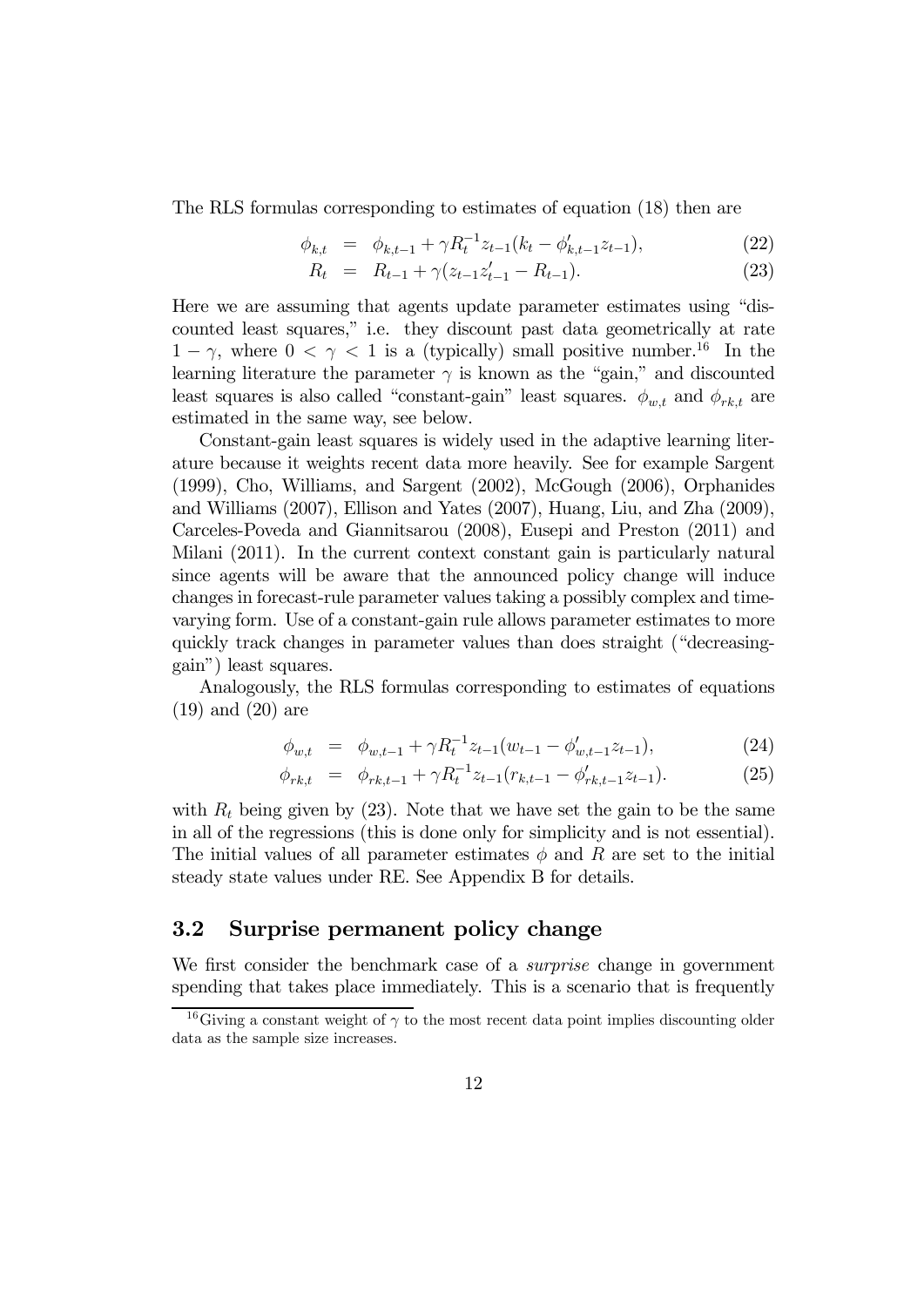studied in the RE literature (see, e.g., Baxter and King (1993), Aiyagari, Christiano, and Eichenbaum (1992), and Romer  $(2011)$ <sup>17</sup> It would, therefore, be of interest to study a surprise policy change under learning and compare with the corresponding RE dynamics. As we will see this provides interesting insights.18

Figure 1 compares the dynamics under RE and learning for an increase in government spending that takes place in period 1 and which was not anticipated by agents. The variables plotted are capital  $(k<sub>t</sub>)$ , gross investment  $(i_t = k_{t+1} - (1 - \delta)k_t)$ , consumption  $(c_t)$ , labor  $(n_t)$ , output  $(y_t)$ , capitallabor ratio  $(k_t/n_t)$ , wages  $(w_t)$  and the interest rate  $(r_t)$ . In all of the figures below, period  $t = 0$  depicts the initial steady state values of the variables. We assume the following parametric form for the figures:  $\sigma = \epsilon = 1, \zeta = 4$ ,  $\delta = 0.025, \alpha = 1/3, \beta = 0.985, \rho = 0.9, \bar{v} = 1.359, g_0 = 0.20, \text{ and } \gamma = 0.04 \text{ in}$ the learning rule.

The parameter values used conform to the ones used in the real business cycle literature, see e.g. King and Rebello (1999) or Heijdra (2009). The value of  $\beta$  used implies a quarterly real rate of interest of 1.5% (6% annually); the value of  $\delta$  implies an annualized rate of depreciation of 10% per annum;  $\bar{v} = 1.359$  is chosen to normalize output to (approximately) unity. The government spending/output ratio is  $21\%$ , that of investment/output ratio is 20% and that of consumption/output ratio is 59%. In our baseline case, the initial steady state values are  $\bar{n} = 0.22, \bar{k} = 8.29, \bar{c} = 0.59, \bar{w} = 3.04.$ 

Our choice of the gain parameter  $\gamma = 0.04$  is in line with most of the literature, e.g. Branch and Evans (2006), Orphanides and Williams (2007) and Milani (2007). Eusepi and Preston (2011) use a much smaller value for the gain, but they do not consider changes in policy, for which a larger value of  $\gamma$  is more appropriate.<sup>19</sup>

<sup>17</sup>Baxter and King (1993) analyze surprise permanent and temporary changes in government spending in the neoclassical model while Ljungqvist and Sargent (2012), Chapter 11, analyze some anticipated changes in policy in deterministic neoclassical models with elastic and inelastic labor supply.

 $18$ In the notation of Section 3.1, for the surprise permanent change, the dynamics under learning has  $S\tau_{h,t}^e = \frac{\beta}{1-\beta}(\bar{g}' - \bar{g})$  for all  $t \ge 1$  since the anticipatory effects are absent when the policy change takes the agents by surprise.

 $19$ Our results are qualitatively robust to a range of values for the gain parameter; see Section 4 for a discussion. The learning rule uses a projection facility to keep the dynamics of capital bounded since the autoregressive root of the capital process in the RE equilibrium is close to one. The projection facility is set to be used outside the range  $(0.01, 0.99)$ ; however, it is not used at all with our baseline gain of 0.04.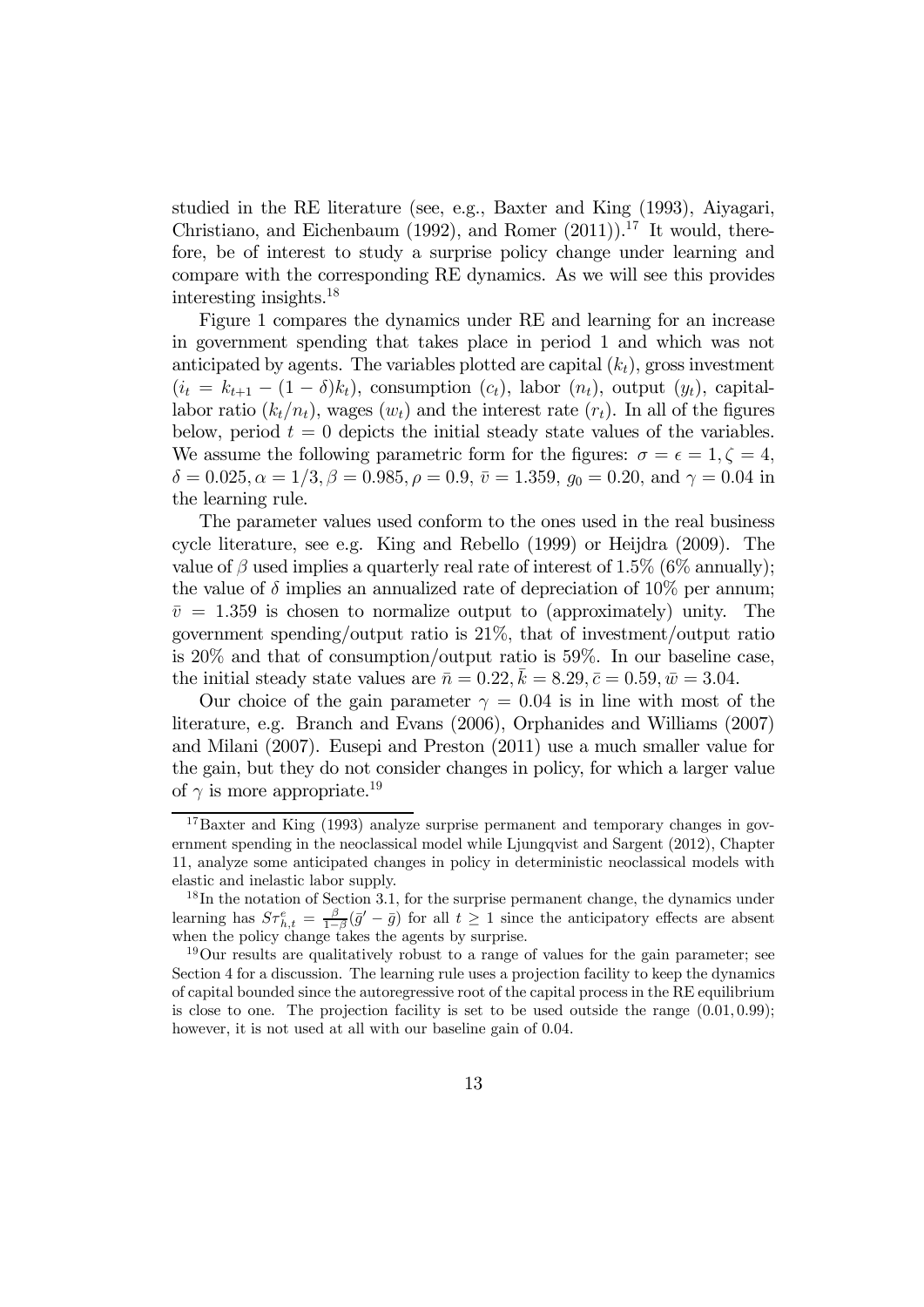$\tilde{u}_t$  is assumed to be distributed uniformly with a support of  $(-0.005, 0.005)$ . For the policy exercises, there is an increase in government spending from  $g_0 = 0.20$  to  $\bar{g} = 0.21$  (a 5% increase) that takes place at  $t = 1$ . We plot the mean time paths for each endogenous variable over 20,000 replications. We focus attention on the mean time path across replications since this is the most salient aspect of the differences between the RE and learning dynamics when there is a change in policy.

We first describe the dynamics under RE of the surprise increase in government expenditure. These dynamics are standard; see for instance Baxter and King (1993), pp. 321-2 and Heijdra (2009), chapter 15. We can get some (qualitative) intuition from the saddle path dynamics considered in Heijdra (2009), Figures 15.1 and 15.2, in the deterministic continuous-time RBC model for such a surprise, permanent change. This is reproduced as our Figure 7 at the end of the paper. The  $CSE_0$ ,  $CE_0$  lines represent the initial capital stock and consumption equilibrium lines respectively with  $E_0$ the initial steady state.  $CSE<sub>1</sub>$  is the capital stock equilibrium line after the increase in government spending and the new steady state is  $E_1$ . Consumption falls immediately on impact from point  $E_0$  to point A on the new saddle path  $(SP_1)$  in Figure 7, i.e. consumption under-shoots the new steady state  $E_1$  on impact. Thereafter, the dynamics for consumption and capital are monotonically increasing along  $SP<sub>1</sub>$  to the new steady state  $E<sub>1</sub>$ .

These RE qualitative dynamics are confirmed by the behavior of  $c_t$ ,  $k_t$ in Figure 1, which also illustrates the dynamics of other important endogenous variables  $n_t$ ,  $i_t$ ,  $y_t$ ,  $\frac{k_t}{n_t}$ ,  $w_t$ , and  $r_t$ . Intuitively, the permanent increase in government spending has a large wealth effect on individuals, reducing their permanent income. Since neither consumption nor leisure are inferior goods, individuals respond by reducing consumption and leisure dramatically, so that labor supply increases. Consumption under-shoots (and labor supply over-shoots) the new steady state on impact as shown in Figure 1. Since the capital stock is predetermined, the boost in labor input on impact increases output and the real interest rate and reduces wages. In the short run, there is a boom in investment leading to a rising path of capital. All variables then move monotonically towards the new steady state.

Under learning, the most striking difference from RE is in the behavior of investment. Instead of the strong investment boom that characterizes the RE dynamics, in the early periods under learning we have the opposite case of a large drop in investment leading in fact to disinvestment (negative net investment  $k_{t+1} - k_t = i_t - \delta k_t$  and hence a falling path of capital in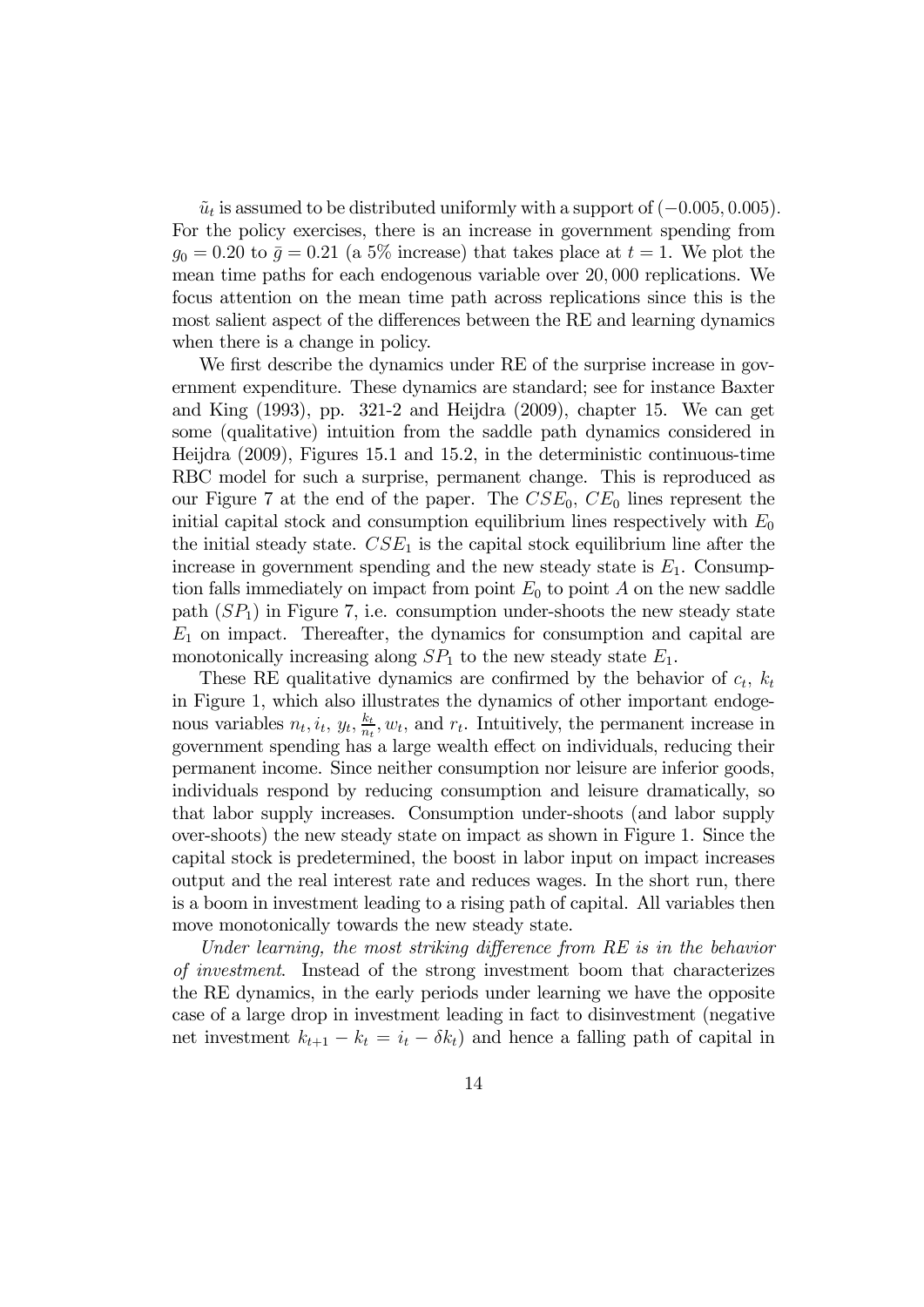the initial periods after the policy change. Why does this happen under learning? One way to view this is that at  $t = 1$  agents do not yet realize that the permanent increase in government spending will lead to a higher steady state capital stock; under RLS learning, agents figure this out gradually as they accumulate more data and update their parameter estimates.

More specifically, in terms of the equilibrium dynamic system under learning, the mechanism is as follows. At  $t = 1$ , consumption falls because of the increase in  $S_{\tau_{h,t}}^e$ . However, because wage and interest rate expectations are predetermined, the fall in consumption and the increases in employment and output are all less than under RE. Under RE the paths of lower future  $w_t$ and higher  $r_t$  are fully anticipated, magnifying the impact relative to the learning path in which expectations are initially unchanged. Under learning  $w_{t+s}^e, r_{t+s}^e$  gradually respond to the data, leading initially to a gradual fall in  $w_{t+s}^e$  (and rise in  $r_{t+s}^e$ ) before eventually rising towards the steady state.

As a consequence of the smaller sizes of the impacts on output and consumption at  $t = 1$ , the increase in g necessarily leads to a lower level of  $i_t$ under learning than under RE, and in fact we see a sharp reduction in investment. In the periods immediately following the policy change, expectations of wages and interest rates adjust. Two factors are at work. The lower capital stock in the periods soon after the policy change leads to lower forecasts of future wages and higher forecasts of future interest rates and thus lower  $Sw_t^e$  and higher  $Sr_t^e$ . This leads to a further reduction in  $c_t$ , and increases in  $n_t$  and  $y_t$ , which results in increases in  $i_t$  from its low level at  $t = 1$ . After several periods this process is sufficient to restore  $k_t$  to an upward path, accompanied by a fall in  $n_t$ , and an increase in  $k_t/n_t$  drives  $w_t$  upwards and  $r_t$ downwards to their steady state values. In addition, coefficient estimates under RLS learning gradually adjust in response to the shock and the evolution of the data. Eventually the coefficients converge to a distribution centered on the REE values corresponding to the new steady state.

Table 1, at the end of the paper, compares these impact effects under RE and learning. Compared to RE the paths of  $c_t$ ,  $n_t$  and  $k_t/n_t$  under learning adjust less on impact and respond more sluggishly, leading to a hump-shaped response of  $c_t$ ,  $n_t$  and  $i_t$ , with  $i_t$  eventually overshooting the new steady state (in effect this compensates for the low levels of investment in the initial periods).<sup>20</sup> This also implies that the paths followed by  $c_t$ ,  $n_t$  and  $k_t/n_t$  (and

 $^{20}$ In RBC models with learning, hump-shaped responses to productivity shocks have been observed by Eusepi and Preston (2011), Branch and McGough (2011), and Huang,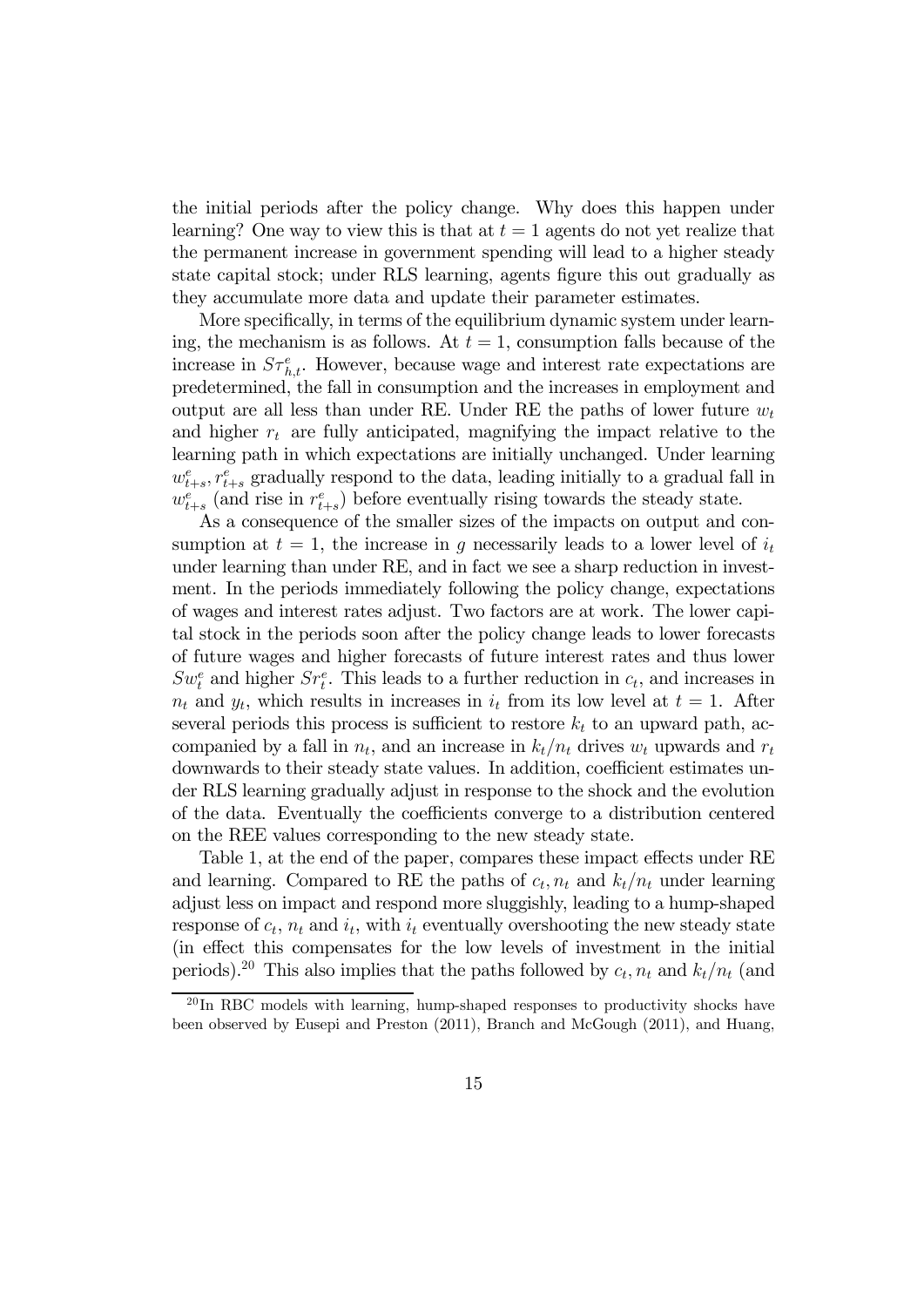hence  $w_t$  and  $r_t$ ) in the periods following the policy change are qualitatively in opposite directions under learning compared to that under RE; e.g.  $c_t$ ,  $w_t$ are falling under learning initially whereas they are rising under RE.

#### 3.3 Anticipated permanent policy change

We now examine the effects of an anticipated change in policy that is announced credibly in period 1. The dynamic effects under both RE and learning depend on how far in advance the policy change is announced. We, therefore, consider two values of  $T_p$  in what follows. Figure 2 plots the dynamics for an anticipated, permanent increase in government spending to take place in period  $t = 5$  i.e.  $T_p = 5$ . We interpret a period as a quarter and frequently refer to this as an announcement one year in advance. The parameter values used are the same as those for Figure 1 (and in fact in all of the figures below). Figure 3 illustrates the dynamics when  $T_p = 29$  (we refer to this as an announcement seven years in advance).

We first summarize the effects of the policy change under RE. We can again use Figure 7 to help us understand the dynamics. When  $T_p$  is small (like  $T_p = 5$  in Figure 2), the impact effect on  $c_t$  at  $t = 1$  is quite large (though smaller than that for the surprise change) and it under-shoots the new steady state  $E_1$ . The dynamics, thereafter, is governed by the phase diagram implied by the curves  $CE_0$ ,  $CSE_0$  since  $g_t$  is unchanged until  $T_p$ . The phase diagram implies that  $c_t$  and  $k_t$  rise monotonically during the anticipatory phase until the saddle path  $SP_1$  is hit when  $T_p = 5$  (and the dynamics are then governed by the  $CE_0$ ,  $CSE_1$  lines). Thereafter, the paths of  $c_t$  and  $k_t$  continue to increase monotonically along  $SP<sub>1</sub>$  until the steady state  $E<sub>1</sub>$  is reached.

When  $T_p$  is large (like 29 in Figure 3), the impact effect on  $c_t$  at  $t = 1$  is much smaller and does not under-shoot the new steady state  $E_1$ .  $c_t$  and  $k_t$ rise monotonically initially until the dynamics hits the  $CE<sub>0</sub>$  line. Thereafter,  $c_t$  falls but  $k_t$  continues to rise until the new saddle path  $SP_1$  is reached at  $T_p = 29$ . The paths of  $c_t$  and  $k_t$  then monotonically decrease along  $SP_1$ towards the new steady state  $E_1$ . Thus,  $k_t$  increases monotonically until  $t = 29$  over-shooting the new steady state before a gradual decrease.

These effects are confirmed by the dynamics under RE shown in Figures 2 and 3. For example,  $c_t$  falls on impact with over-shooting of  $c_t$  observed on

Liu, and Zha (2009). The latter also emphasize the plausible labor market dynamics that arise from the learning model. However, none of these papers focus on changes in government spending.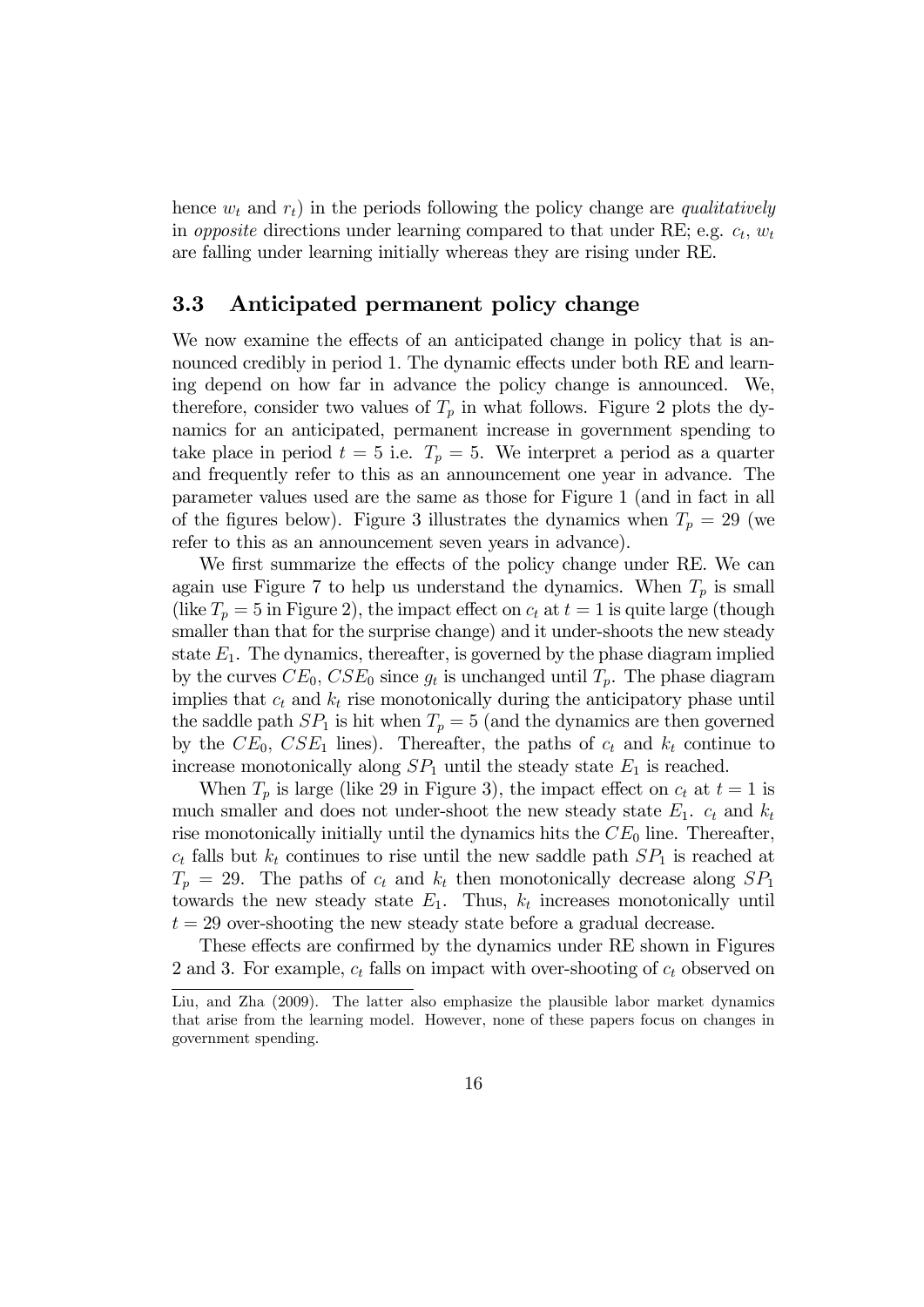impact in Figure 2 but not in Figure 3.  $k_t$  over-shoots the new steady state under RE when  $T_p = 29$  (see Figure 3) but not when  $T_p = 5$  (see Figure 2).

Under learning, only the announced increase in future taxes reduces  $c_t$ at  $t = 1$ , by equation (8), since expectations of wages and interest rates are pre-determined. The impact effects under learning (like that under RE) are reduced as  $T_p$  increases. However, compared to RE, the impact effects are smaller under learning when  $T_p$  is small (see Figure 2) while they are larger when  $T_p$  is large (see Figure 3). Table 1 summarizes the impact effects in percentage terms for the surprise and the announced permanent changes illustrated in Figures 1-3.

We consider the dynamics under learning in more detail for the case  $T_p = 29^{21}$  The initial fall in consumption, due to the higher anticipated future taxes  $S_{\tau_{h,t}}^e$ , leads to a temporary investment boom and a period of capital accumulation. However, under learning this is soon followed by a considerable period in advance of  $T_p = 29$ , specifically  $t = 4, \ldots, 23$ , in which there are higher wages and expected wages,  $Sw_t^e$ , and lower interest rates and expected interest rates,  $Sr_t^e$  than under RE. These expectations under learning are partially self-fulfilling, in that they are accompanied by higher  $c_t$ , lower  $n_t$  and higher  $k_t/n_t$ , compared to the RE path. As a result, the qualitative dynamics of  $n_t$  and  $y_t$  under learning are actually opposite to that under RE throughout most of the pre-implementation phase, in the sense that  $n_t$  and  $y_t$  are falling over time under learning whereas they rise over time fairly dramatically under RE.

Continuing with the learning scenario, the optimistic assumptions of high future wages and low future interest rates offset the higher expected taxes  $S_{n,t}$ , and consequently when  $T_p = 29$  arrives, employment is back to initial levels and consumption is actually slightly larger than it was initially. During period  $T_p = 29$  when the government spending increases, there is virtually no impact on  $c_t$  or  $n_t$ , or on  $w_t, r_t$ , since the tax increases had been fully anticipated. Consequently almost the full impact of the increase in  $\bar{g}$  at  $T_p$ is on  $i_t$  and thus on  $k_{t+1}$ . This corresponds to a similar decrease in  $i_t$  in the RE case. However, in the learning case the fall in the capital stock after  $T_p = 29$ , during periods  $t = 30 - 35$ , leads to a sharp reduction in wages and a sharp increase in interest rates that were not correctly anticipated by agents. There is then a sustained period for  $t > T_p$  of low  $c_t$ , low  $w_t$ , high  $r_t$ 

<sup>&</sup>lt;sup>21</sup>For  $T_p = 5$  the qualitative dynamics are similar under learning, except that the overshooting of  $c_t, w_t$ , and  $r_t$  are not observed in the pre-implementation period.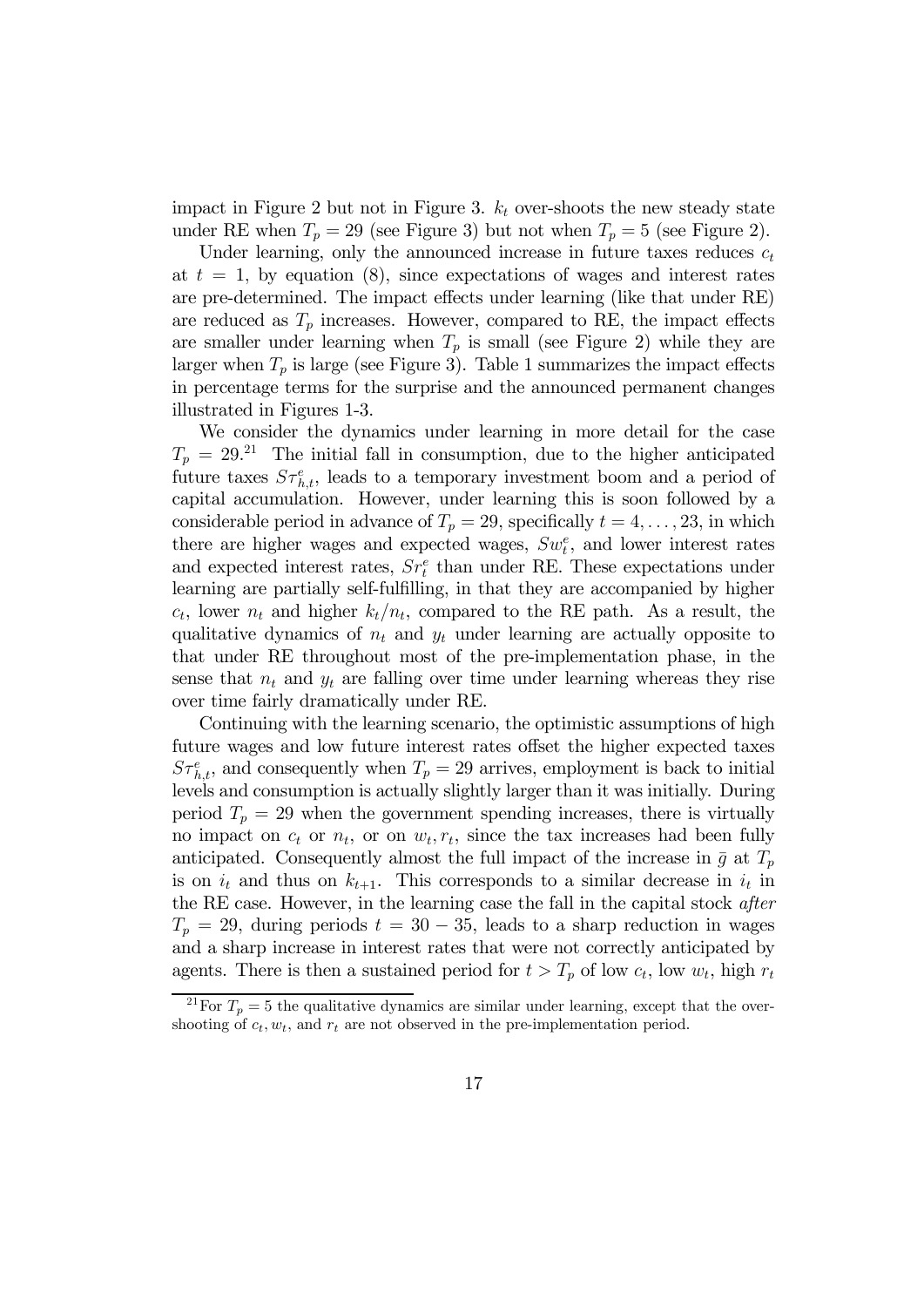and high  $n_t$  (with both  $n_t$  and  $i_t$  overshooting their new higher steady state levels), as agents adjust their expectations to the post-policy implementation reality, with eventual convergence to the new steady state.

To summarize, only the direct wealth effects from the anticipated change in government spending (and taxes) are fully foreseen under learning in the anticipatory phase. Under learning, in contrast to RE, agents do not correctly foresee the path of future wages and interest rates. This leads to overoptimism concerning wages and interest rates in the pre-implementation period, and a substantial correction following implementation, with a period of low wages, low consumption and high interest rates.

#### 3.4 Interpretation of results

For both surprise and anticipated permanent increases in  $q$  we see the following main qualitative features:

1. There are large impact effects for both the RE and learning solutions, and these effects get smaller as  $T_p$  increases. The impact effects under learning are smaller than under RE for surprise changes but the opposite is true when  $T_p$  is large.

2. The dynamics of variables under RE and learning can be in qualitatively opposite directions for some periods after the impact effects. For the surprise change,  $k_t$ ,  $c_t$  are falling after the policy change under learning while they are rising under RE  $(n_t)$  is rising under learning and falling under RE during this time). These features lead to a hump-shaped response in variables under learning that is absent under RE. Similarly, for the announced change,  $i_t$ ,  $n_t$ , and  $y_t$  are all falling under learning in the pre-implementation phase whereas they are all rising under RE in this time period.

3. For anticipated future permanent changes in  $g$ , under learning there is essentially no impact on  $c$  or  $n$  on the date when the policy is implemented, and in this respect is like RE. The reasons are the same: the tax change is fully anticipated and agents aim to smooth their consumption path.

4. There can be classic "overshooting" results for both learning and RE paths. For example, in the case of an announced increase in  $g$  when  $T_p$  is large, the path for  $k_t$  rises above the new higher steady state before eventually converging to it under RE. However, overshooting is a far more prominent feature of learning paths; for an announced change in  $g$ , consumption falls instantaneously before gradually rising until  $T_p$ ; there is then a substantial fall in  $c$  under-shooting the new steady state before converging to it.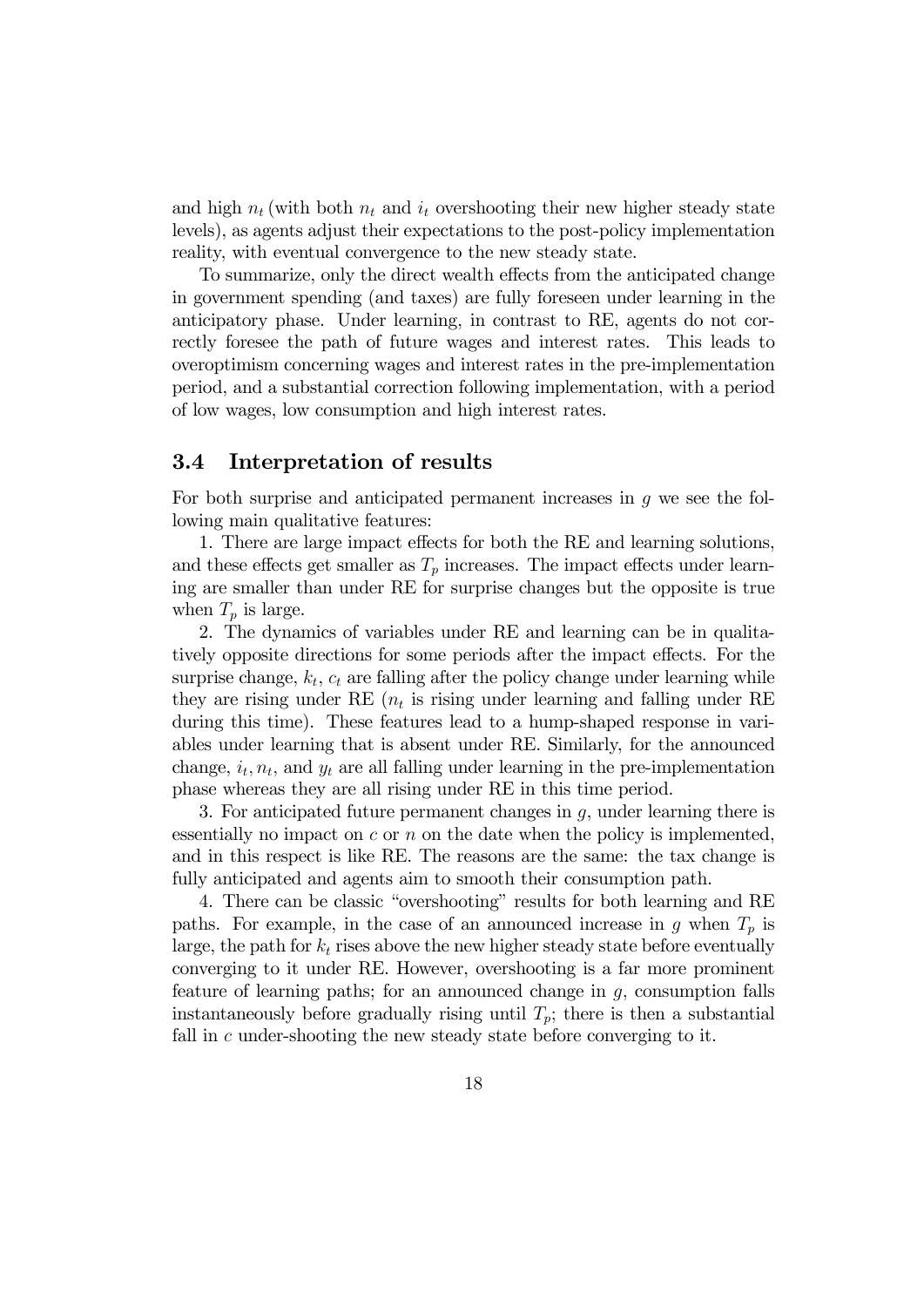5. Related to this last point, the learning paths exhibit oscillatory convergence that is particularly pronounced for announced policy changes. For example, in the announced case, under learning,  $k_t$ , after its initial rise, falls for a period before increasing and eventually converging. Other variables like  $c_t, n_t, y_t, k_t/n_t$  (hence,  $w_t$  and  $r_t$ ) all exhibit oscillatory convergence as well.

We now discuss the intuition for the results under learning. The key feature is that the effects from the change in expected future government spending and taxes are felt immediately (since agents foresee the path of  $q_t$ ) even under learning), while the implications for expected future wages and interest rates evolve gradually in response to the data.

Consider the effect of an anticipated permanent increase in  $q$  illustrated in Figures 2 and 3. On announcement of the future increase in  $g$ , agents immediately understand the implications for their wealth of their future higher taxes and they adjust their consumption and labor supply accordingly. During the period  $t < T_p$ , they also revise their expectations of future wages and interest rates in response to the data. What they do not foresee, however, is that when the policy is implemented this will lead to a crowding out of capital that will in turn eventually reduce wages and increase interest rates. Consequently, for  $t>T_p$  there is another period of adjustment as agents learn the properties of the new equilibrium steady state.

How reasonable is our implicit assumption that agents will not foresee the extent to which capital is crowded out by  $q$  in the period following implementation? We think this is very plausible. For agents to deduce that there will be the decline in the capital stock following  $T_p$  they would need not only to understand the capital accumulation equation (12), but also to accurately forecast aggregate consumption  $c_t$  and aggregate labor supply  $n_t$  during the period following  $T_p$ . As we have already indicated in our earlier discussion of RE, this in turn requires an implausibly high degree of structural knowledge of the economy, as well as a belief that this structural information is common knowledge, that all agents are fully rational and capable of computing equilibrium paths, and that this is common knowledge.<sup>22</sup> These are precisely the assumptions that the adaptive learning literature aims to avoid.

The approach taken in this paper is to examine the implications of assuming that agents have some structural information pertinent to their decision problem, here the path of future taxes, but that they use econometric fore-

 $22$ The strong assumptions required for agents to be able to deduce, and hence coordinate on RE, are discussed in Guesnerie (2002).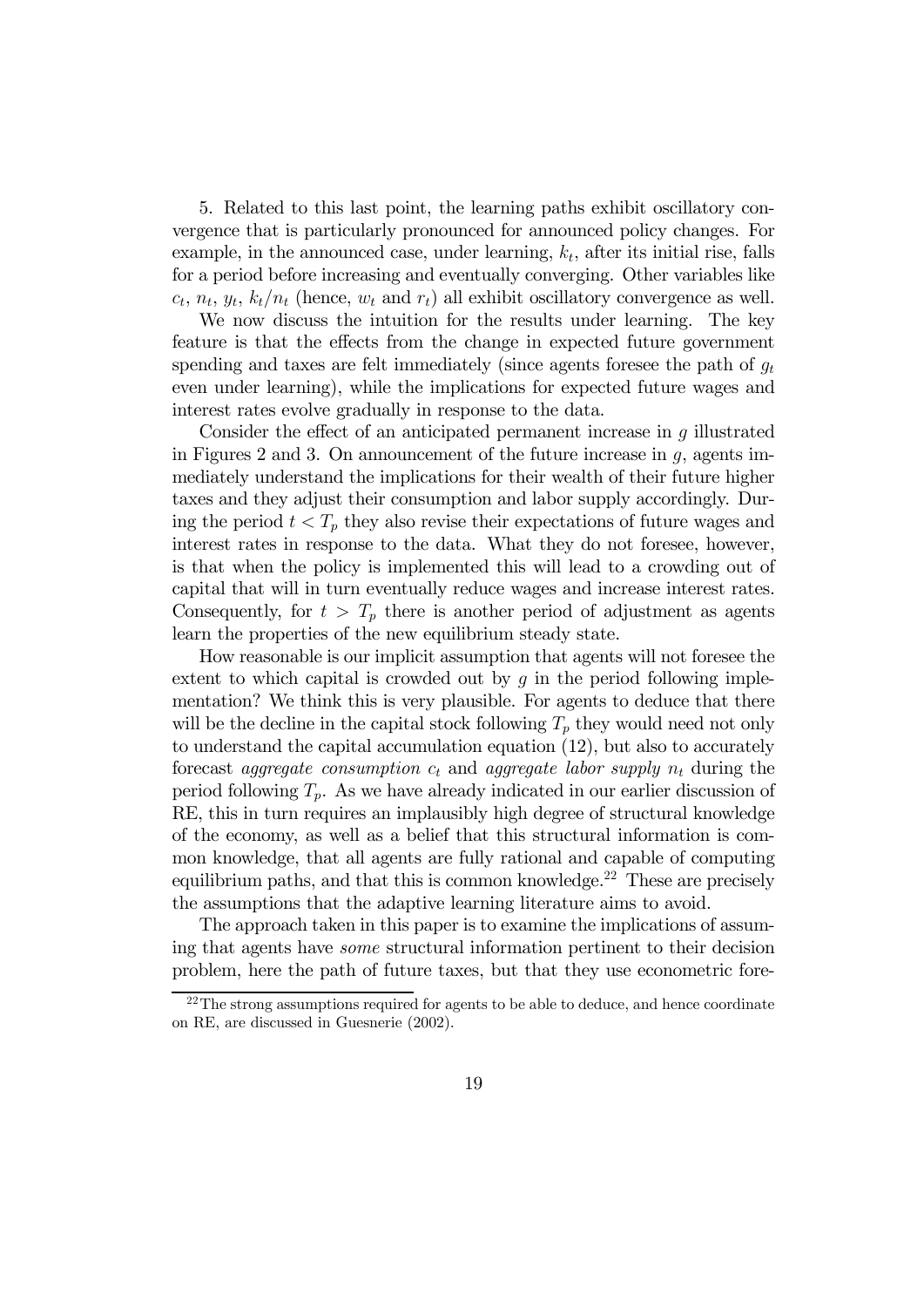casting procedures for other key variables. An implication of our approach is that agents are likely to make systematic mistakes when confronted with announced future increases in government spending: while the tax implications will be understood, agents may become overoptimistic in advance of the policy implementation, leading to a subsequent correction.

#### 3.5 Oscillatory dynamics under learning

We have noted that oscillatory dynamics is a prominent feature under learning. The system under learning combines two types of dynamics. First consider the case of the permanent surprise increase in  $q$ . Under RE the policy change in effect re-initializes the system so that the "initial" capital stock is below its new steady state values. Under RE the system dynamics are inherently monotonic, along the new saddle path, since the state is given by (16)-(17), which implies that the path of capital follows

$$
k_{t+1} = \bar{b}_k + \bar{a}_{kk}k_t + \bar{a}_{kv}\hat{v}_t,
$$

where  $\bar{b}_k, \bar{a}_{kk} = \lambda'_2$  and  $\bar{a}_{kv}$  denote new steady-state values.

Under learning the system dynamics are driven by the values of the forecast parameters as well as by the current state variables. The forecast functions (18), (19), and (20) are characterized by a vector of estimated coefficients  $\theta = (b_k, a_{kk}, a_{kv}, b_w, a_{wk}, a_{wv}, b_r, a_{rk}, a_{rv})$ , which are updated over time using RLS. If, at the time of the policy change, the coefficient values for  $\theta$ changed immediately to the new RE values  $b_k$ ,  $\bar{a}_{kk}$ ,  $\bar{a}_{kv}$ , and the other coefficients changed analogously, then our temporary equilibrium system would replicate the REE.

Under adaptive learning, however, the coefficients gradually evolve towards the new RE values in response to data and the RLS updating scheme. One can show the actual law of motion (ALM) dynamics for given parameters  $\theta$  takes the same form as the PLM but with parameters  $T(\theta)$  instead of  $\theta$ . The mapping  $T : \mathbb{R}^9 \to \mathbb{R}^9$  can be computed numerically and REE parameter values are a fixed point  $\bar{\theta} = T(\bar{\theta})$ . Under learning the parameters  $\theta(t)$  evolve over time. Denoting  $\theta^*(t) = T(\theta(t))$  and using  $b_k^*(t)$ , etc., for the components of  $\theta^*$ , the (linearized) dynamics under learning are given by

$$
k_{t+1} = b_k^*(t) + a_{kk}^*(t)k_t + a_{kv}^*(t)\hat{v}_t,
$$
  
\n
$$
w_t = b_w^*(t) + a_{wk}^*(t)k_t + a_{wv}^*(t)\hat{v}_t,
$$
  
\n
$$
r_{k,t} = b_r^*(t) + a_{rk}^*(t)k_t + a_{rv}^*(t)\hat{v}_t.
$$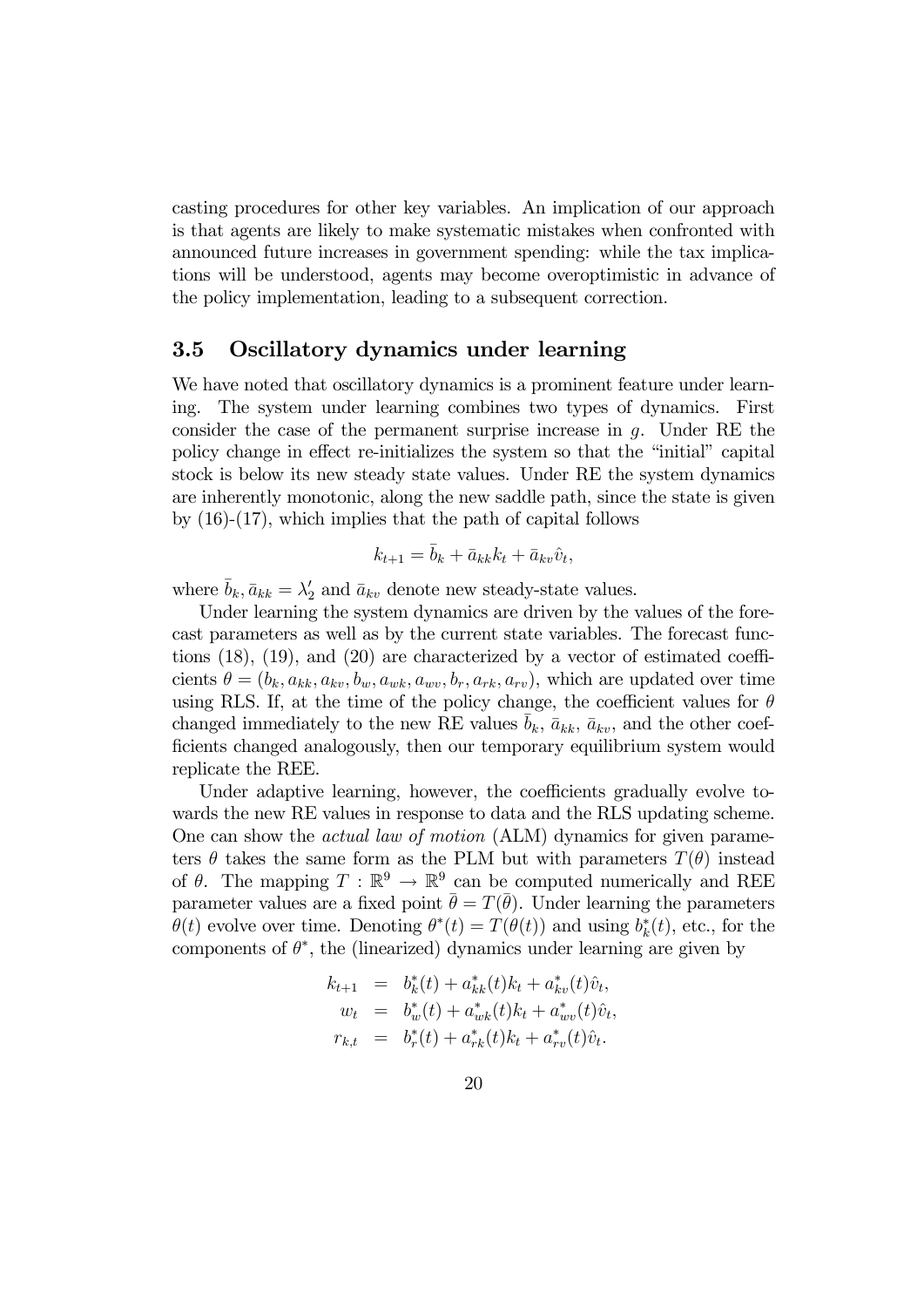Thus under learning the system combines the linear state dynamics corresponding to this system with parameters  $\theta^*(t)$  (equal to  $\bar{\theta}$  at an REE) and the RLS dynamics governing the evolution of  $\theta(t)$  over time. The resulting system for the endogenous variables is a nonlinear stochastic dynamic system that can include oscillatory responses to structural change.

For a surprise permanent increase in  $q$ , the hump-shaped response for  $k_t$ ,  $i_t$ ,  $c_t$  and  $n_t$  results from this combined dynamics. Immediately after the policy shock, PLM parameters are at the old steady state values  $\bar{\theta}$ . This leads to smaller impact effects than under RE and a decline in  $k_t$ . This leads to further movements of variables away from the new steady state as discussed above. However, over time  $\theta(t)$  evolves towards the new REE values  $\bar{\theta}'$ , leading to the *eventual* monotonic convergence seen in Figure 1.<sup>23</sup> For anticipated permanent increases in  $g$ , implementation in  $T_p$  leads to a second period of oscillatory dynamics before convergence to the final steady state.

The importance of cyclical or oscillatory dynamics has been emphasized in RE models by, e.g., Farmer (1999), Chapter 7, Farmer and Guo (1994) and Azariadis, Bullard, and Ohanian (2004). These papers also argue that such dynamics are a feature of US data. Farmer and Guo (1994) obtain cyclical dynamics in RBC-type models with nonconvexities (see also Baxter and King (1991)). In Azariadis, Bullard, and Ohanian (2004) the oscillatory dynamics arise from the overlapping generations structure. Our results indicate that with adaptive learning, oscillatory dynamics can be expected to arise in response to fiscal policy or other structural changes in standard RBC models. It would be interesting to examine this feature of adaptive learning in more detail and to compare its implications with the data.24

## 4 Further Results

In this section we consider two additional points. The first, which is more straightforward, is that we consider the impact of the size of the learning gain parameter on our results. The second, which is methodologically more

<sup>&</sup>lt;sup>23</sup>The mean dynamics of the parameter estimates are governed by the "E-stability" differential equation  $\hat{\theta} = T(\theta) - \theta$ . Local asymptotic stability of an REE  $\bar{\theta}$  is determined by the Jabobian matrix  $DT(\bar{\theta})$ . Numerically for our baseline parametrization, the nonzero eigenvalues are  $-4.50, -0.95, -0.64$ . Since all the eigenvalues are less than one, the equilibrium is E-stable and therefore stable under least squares learning.

<sup>24</sup>See Eusepi and Preston (2011) and Milani (2011) for empirically oriented studies in models with unchanged policy.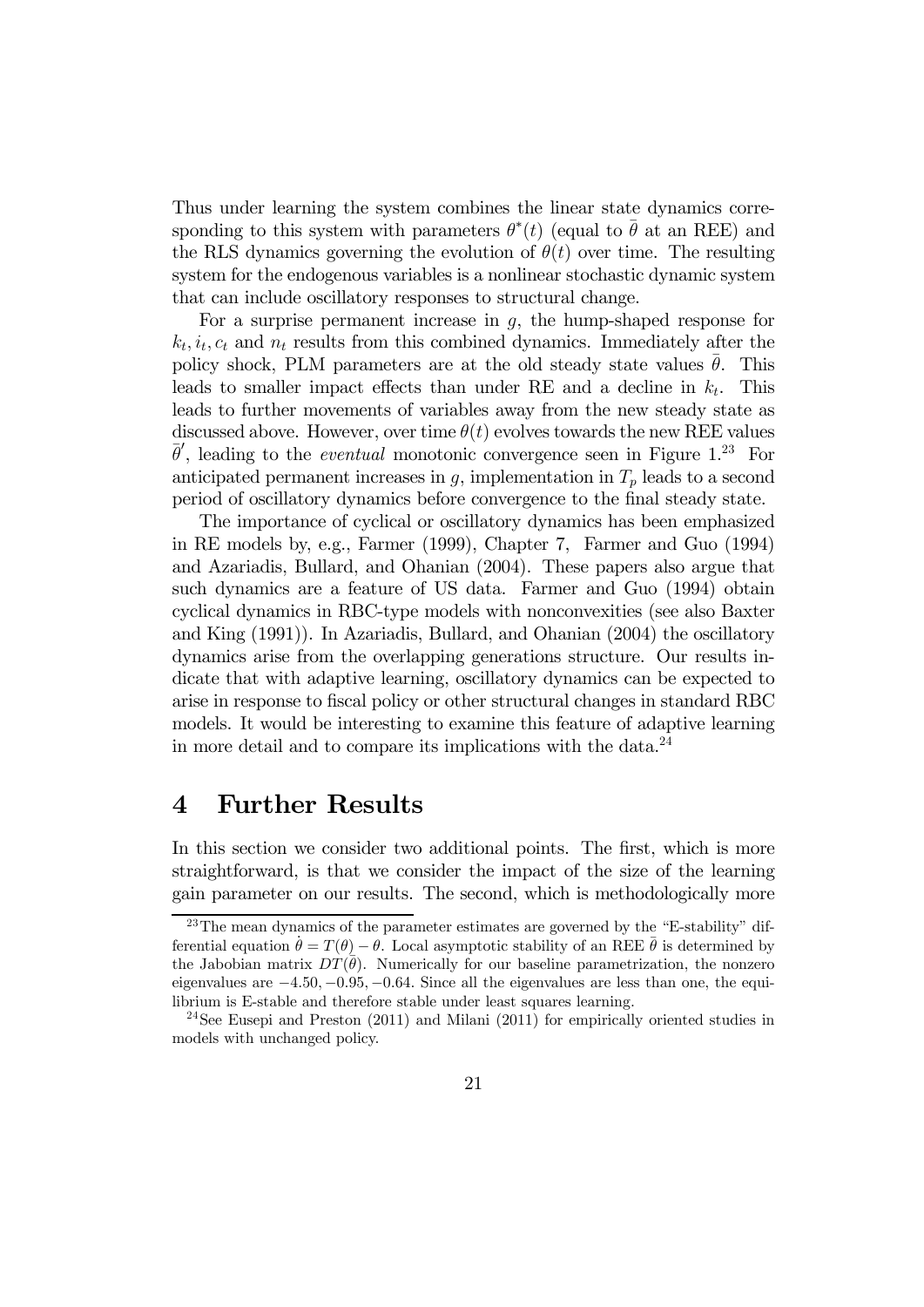fundamental, is to consider the possibility that agents use past variations in government spending to estimate the impact of the permanent policy change on future wages and interest rates.

## 4.1 Effect of gain parameter

As earlier discussed the use of constant gain learning is particularly appropriate when there is structural change like the policy change considered in this paper. It is clearly of interest to know the effect of the size of the gain parameter on the dynamics. We restrict attention to the permanent surprise increase in government spending considered in Figure 1. Figure 4 shows the dynamics of  $i_t, c_t, n_t$  and  $y_t$  for two alternative values of the gain parameter:  $\gamma = 0.01$  on the left and  $\gamma = 0.08$  on the right. As can be seen the qualitative dynamics are essentially the same as in Figure 1. For example, for each choice of the gain  $c_t$  falls less on impact compared to RE and follows a hump-shaped path that eventually falls below the RE path before converging asymptotically to the new steady state.<sup>25</sup>

The main impact of the gain is that a smaller gain stretches out the time frame of the paths under learning. For example, the minimum of the consumption path occurs in period 6 when  $\gamma = 0.08$ , in period 8 when  $\gamma = 0.04$  and in period 16 when  $\gamma = 0.01$ .<sup>26</sup> For the same reason, convergence to the new steady state is slower under learning when gains are smaller. As noted in Section 3.5 the variable paths under learning combine two types of dynamics. The underlying reason for the time-stretching effect of small gains is slower adjustment of the forecast parameters under learning, an effect which is well-known in the learning literature.

Our benchmark choice of  $\gamma = 0.04$  is consistent with the empirical literature of adaptive learning. An alternative approach would be to calibrate its value based on the choice that minimizes a criterion like forecast squared error, along the lines of Evans and Honkapohja (2001), Ch. 14.3.4, or Marcet and Nicolini (2003). This is beyond the scope of the current paper.

<sup>25</sup>Another natural possibility would be for agents to reduce the size of the gain over time as the date of the policy change receeds into the past. Our qualitative results are robust to such variations in the gain sequence.

 $^{26}$ As mentioned in Section 3.2, large gains lead to a more frequent use of the projection facility. Here for  $\gamma = 0.08$  the projection facility is used 1.3% of the times, whereas it is not used at all when  $\gamma = 0.01$  or  $\gamma = 0.04$ .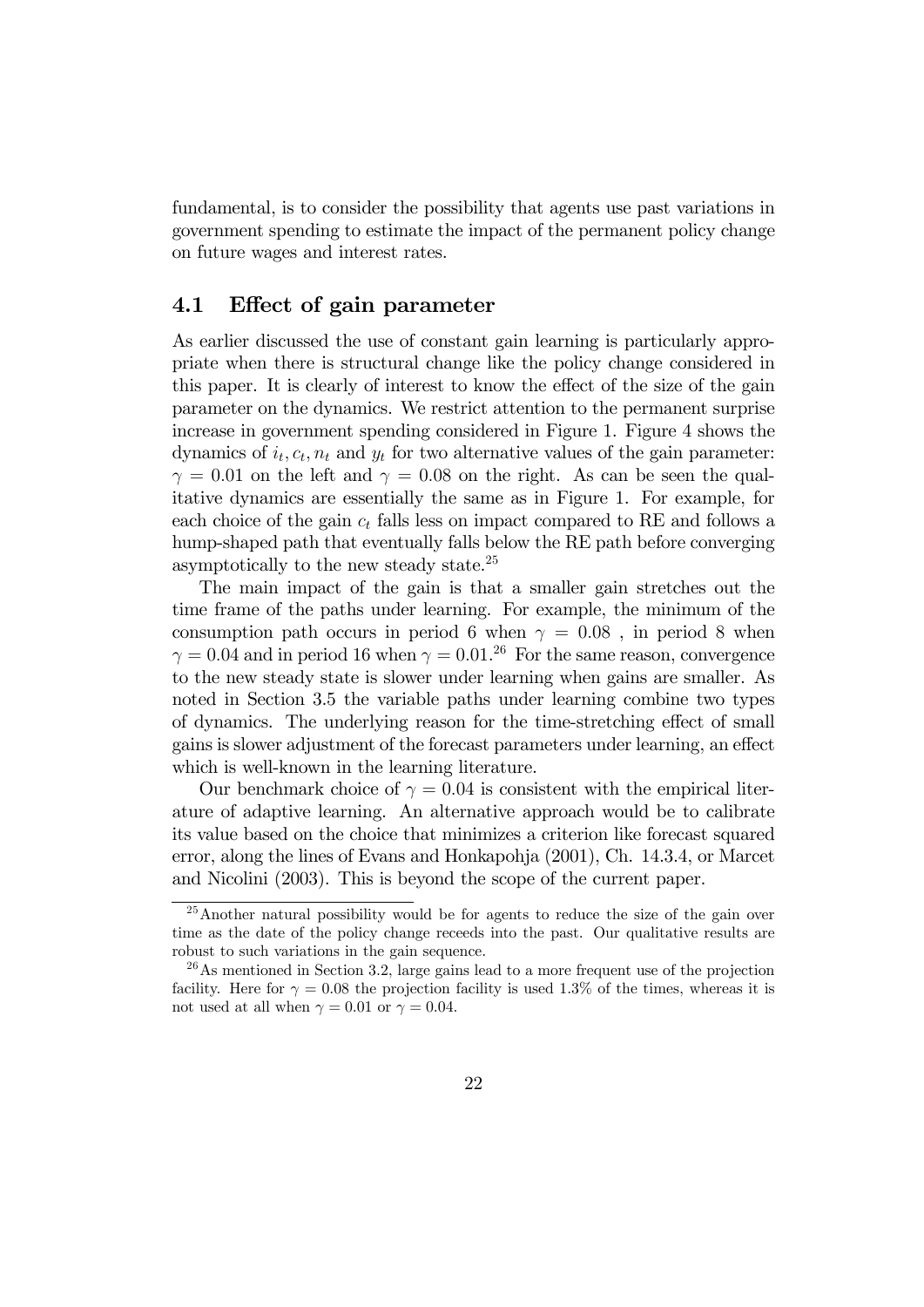### 4.2 Effect of prior on policy impact

In this section we extend the model to allow for the possibility that agents use past information concerning the impact of government spending to form a prior estimate of the impact of the policy change. Specifically, we allow for temporary fluctuations in government spending, which are included in agents' forecasting models. We then suppose that agents use these past variations in government spending to estimate the impact of the permanent policy change on future wages and interest rates.

Thus suppose that in addition to the steady state level of government spending  $\bar{g}$ , there are temporary government spending shocks  $\hat{g}_t$  that follow a stationary  $AR(1)$  process. We assume that before the policy change agents have estimated the law of motion for  $k_t, w_t$  and  $r_{k,t}$ , obtaining an estimate of the PLM with coefficients close to their RE values. We restrict attention to the case of an unanticipated permanent increase in  $\bar{g}$ . Because there now is assumed to have been historical variation of  $g_t = \bar{g} + \hat{g}_t$ , agents have estimates of the impact of  $\hat{g}_t$  on  $k_t, w_t$  and  $r_{k,t}$ . Earlier we argued against the use of this information by agents on the grounds that such a policy would be sufficiently different from past experience to make earlier fluctuations in  $g_t$ of limited information value. However, it is possible that agents do use the past effects of  $\hat{g}_t$  in forecasting the effects of the new policy.

To model this we assume now that agents have the following PLM, in which  $\hat{g}_t$  is included as an additional state variable.

$$
k_{t+1} = b_k + a_{kk}k_t + a_{kv}\hat{v}_t + a_{kg}\hat{g}_t + a_{kd}D\bar{g}_t + noise,
$$
  
\n
$$
w_t = b_w + a_{wk}k_t + a_{wv}\hat{v}_t + a_{wg}\hat{g}_t + a_{wd}D\bar{g}_t + noise,
$$
  
\n
$$
r_{k,t} = b_r + a_{rk}k_t + a_{rv}\hat{v}_t + a_{rg}\hat{g}_t + a_{rd}D\bar{g}_t + noise,
$$
  
\n
$$
\hat{v}_t = \rho\hat{v}_{t-1} + \tilde{u}_t \text{ and } \hat{g}_t = \mu\hat{g}_{t-1} + \varepsilon_t, \text{ where } 0 < \rho, \mu < 1.
$$

The variable  $D\bar{g}_t$  is a discrete variable taking the value  $D\bar{g}_t = \bar{g}' - \bar{g}$  for all  $t > 1$  in the policy surprise case.

We assume that coming into  $t = 1$  agents' estimates of the PLM have converged to the RE values corresponding to the stationary environment in which  $g_t = \bar{g} + \hat{g}_t$ . However in forecasting future  $k_{t+j}$ ,  $w_{t+j}$  and  $r_{k,t+j}$  we now allow for agents to explicitly estimate and update over time, the impact of the increased permanent level of  $\bar{g}$  using  $D\bar{g}_t$  in their PLM. A key question is the initial values  $a_{kd}, a_{wd}, a_{rd}$  assigned by agents at  $t = 1$  when the surprise policy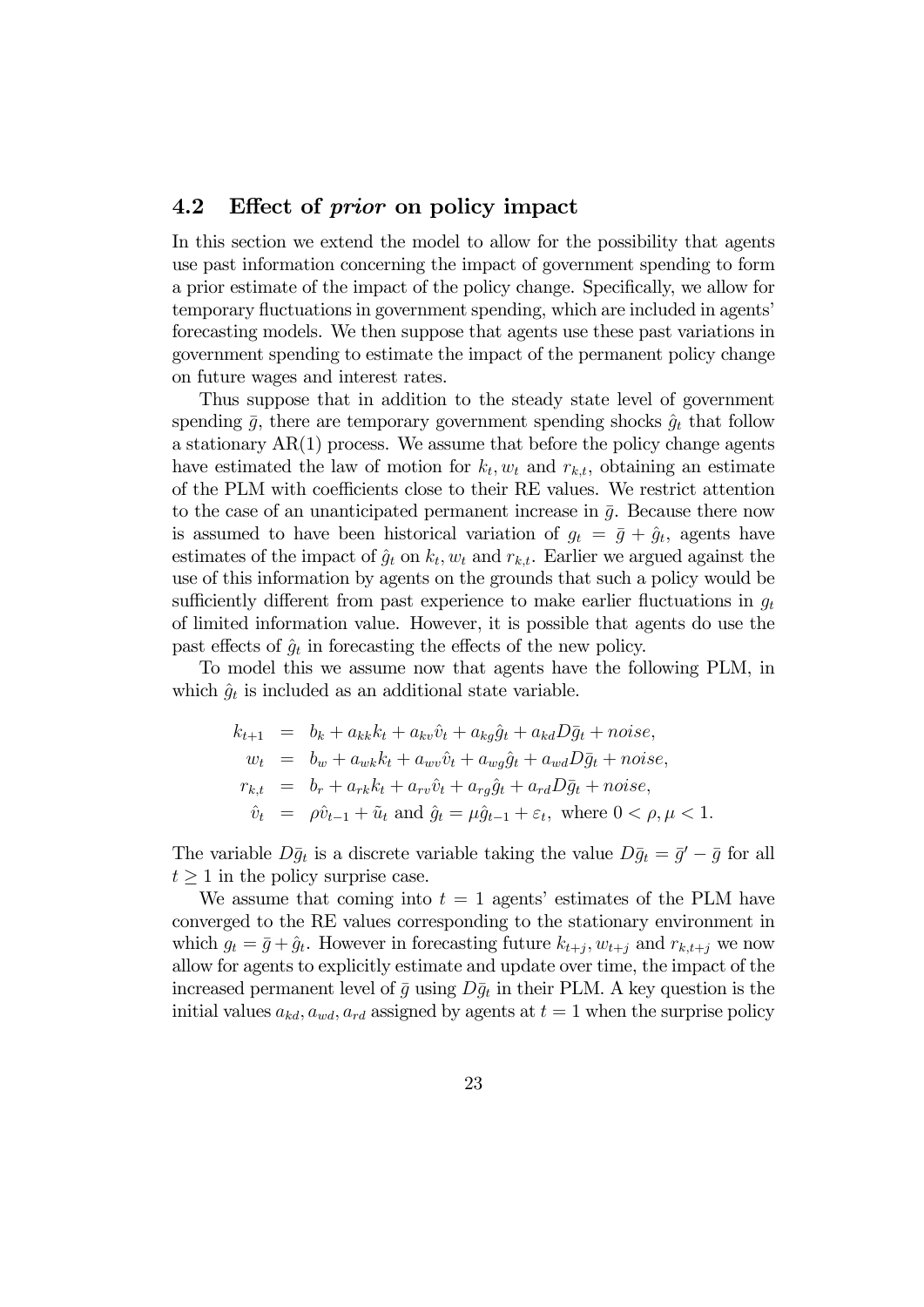takes place.<sup>27</sup> One possibility is that they treat the coefficients  $(\bar{a}_{kq}, \bar{a}_{wq}, \bar{a}_{rq})$ on  $\hat{q}_t$ , which reflect the observed impact of temporary changes, as suitable initial estimates of the impact of the permanent policy. More generally and plausibly agents would understand that the impacts of temporary changes in will be different from those of permanent changes, and use

$$
a_{kd} = (1 - \omega)\bar{a}_{kg}, \ a_{wd} = (1 - \omega)\bar{a}_{wg}, \text{ and } a_{rd} = (1 - \omega)\bar{a}_{rg}
$$

for a shrinkage parameter  $0 \leq \omega \leq 1$ . This can be viewed as reflecting a prior belief for coefficients of  $D\bar{g}_t$  being centered at zero.<sup>28</sup> Put differently,  $\omega$ measures the distrust agents place on the relevance of  $(\bar{a}_{kq}, \bar{a}_{wq}, \bar{a}_{rq})$  for the policy change.

In contrast to Section 3, the inclusion of the dummy variable  $D\bar{g}_t$ , with initial nonzero parameter estimates, implies that agents now immediately project policy impacts on future wages and interest rates as well as on taxes. However, these initial estimates are based on the experience of temporary changes  $\hat{g}_t$ , which as we have emphasized may provide poor guidance.

Figures 5 and 6 show the results for a surprise permanent increase, when  $\rho = 0.95, \ \mu = 0.7$  and  $\omega = 0.99$  or  $\omega = 0.5^{29}$  The results for  $\omega = 0.99$ in Figure 5 are quite close to those shown earlier in Figure 1. This is not surprising given that  $\omega = 1$  corresponds closely to the framework used in the main body of the paper, in which initially forecasts were based on a PLM initialized at the RE of the initial steady state, with parameters gradually adjusted over time at a rate controlled by the gain.30

For  $\omega = 0.5$  in Figure 6, the results are very different, with sharp increases in investment, employment and output (and a reduction in consumption) at the time of the policy change. These impacts now substantially exceed the

<sup>&</sup>lt;sup>27</sup>The RLS moment matrix estimate  $R_t$  is now  $5 \times 5$  and must also be initialized. For the  $4 \times 4$  submatrix corresonding to the second-moment matrix of  $(1, k_t, \hat{v}_t, \hat{g}_t)$  we use the RE value. To this we append  $R(i,5) = R(5, i) = 0$  for  $i = 1, 2, 3, 4$  and  $R(5, 5) = (\bar{g}' - \bar{g})^2$ . This implies that in the first period  $a_{kd}$ ,  $a_{wd}$ , and  $a_{rd}$  are simply adjusted by the forecast error times the gain.

<sup>&</sup>lt;sup>28</sup>This is particularly natural in the current case since the sign of the theoretical impact on capital of a permanent increase in  $\bar{q}$  can be positive, zero or negative, depending on the specific macroeconomic model employed.

 $^{29}\mu = 0.7$  is the median value used in Leeper, Traum, and Walker (2011). We set the standard deviation of  $\varepsilon_t$  at 0.003, slightly less than that of the productivity innovation.

 $30$ This allowed the intercept to adjust over time. Here the same role is played by adjustment over time in the coefficient on  $D\bar{g}_t$ .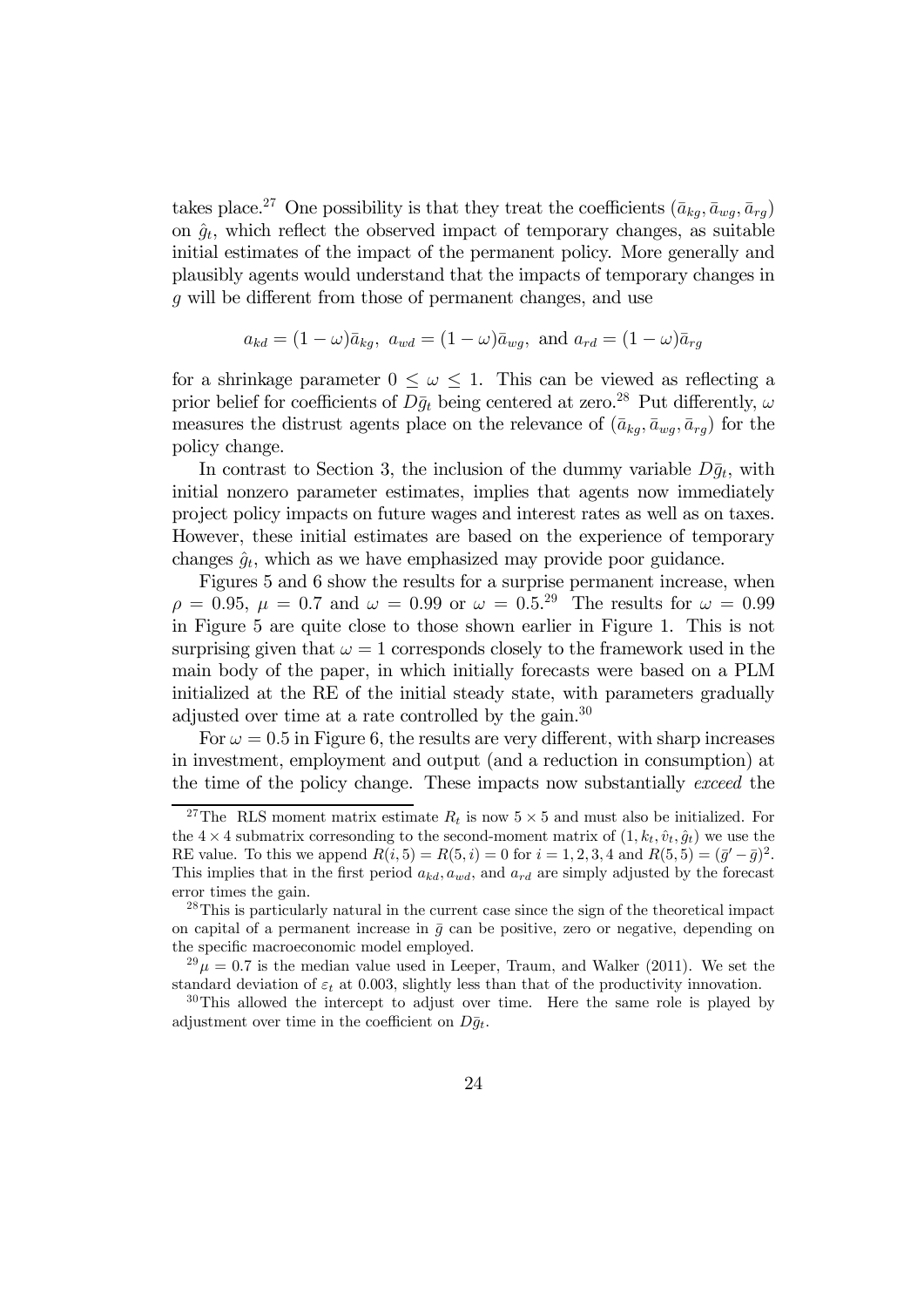response under RE. These contrasting results stem from the initial values of  $(a_{kd}, a_{wd}, a_{rd})$  based on  $\bar{a}_{kg} = -0.68$ ,  $\bar{a}_{wg} = -0.31$  and  $\bar{a}_{rg} = 0.0082$ .

While these estimates do immediately capture the negative effect of higher  $\bar{g}$  on future wages, they exaggerate the impact, and this is further exacerbated through  $a_{kd} < 0$  by an estimated lower long-run level of the capital stock. These estimates are mistaken, because the temporary effects of increases in  $q_t$  are very different from the impact of permanent effects. In the basic RBC set-up, temporary increases in  $q_t$  under RE have a negative effect on capital while permanent increases have a positive effect on  $k_t$ .

In summary, the pattern of under-reaction on impact, relative to RE, seen in Figures 1 and 5, is replaced in Figure 6 by over-reaction on impact. For  $\omega$  near one, agents initially do not anticipate the general equilibrium effects on wages, leading to under-reaction. For small  $\omega$ , agents assume the general equilibrium effects are like those from temporary government spending shocks, leading instead to over-reaction. Eventually, of course, there is convergence to the new steady state in both cases.

These results illustrate the sensitivity of the response of the economy to the methods by which agents forecast the general equilibrium effects of the policy change. The priors used to forecast future wages and interest rates modulate the impact on  $c_t$  and  $n_t$  of the increase in future taxes.

## 5 Further Discussion and Literature Review

We have employed a framework in which information about changes in the future path of fiscal policy change is incorporated into the adaptive learning approach to expectation formation. This approach has been informed by an established literature on policy change in models with rational expectations.

We discussed classic references in the Introduction. In recent work, Ramey (2011) identifies news about future fiscal policy changes and finds that whether or not government spending changes are anticipated has important implications for reconciling different empirical findings about consumption and real wages. Ramey (2009) uses an RBC framework like ours to illustrate theoretically the impact of news about future fiscal policy on the paths of aggregate variables. Our paper also assumes knowledge of the path of future government spending, but we replace the assumption of rational expectations about future wages and interest rates with forecasts based on adaptive learning. Our approach has quite different implications for impulse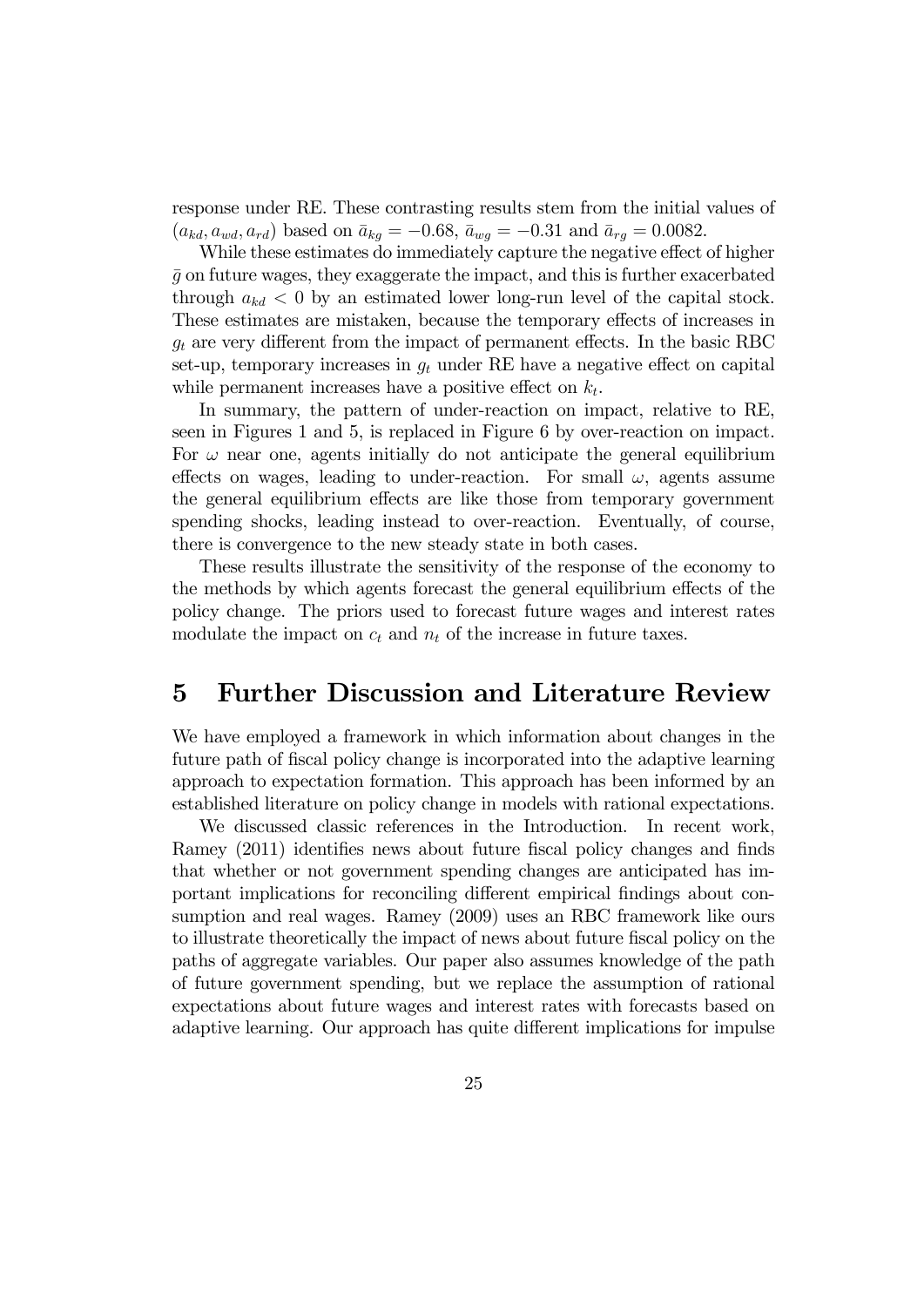response functions, which could be tested in future econometric work. <sup>31</sup>

Similarly, Leeper, Richter, and Walker (2012) study the roles of the horizon and intensity of confidence, of fiscal news, within a calibrated New Keynesian model. They show, for example, that "no-foresight fiscal multipliers are substantially different from multipliers when there is substantial foresight." While they emphasize the importance of correctly modeling the news process within a rational expectations DSGE framework, we show that it is equally important to model correctly the expectations process of agents in forecasting the general equilibrium effects of policy changes. In related work Mitra, Evans, and Honkapohja (2012) we use our analysis to demonstrate the implications of our approach for salient policy issues like government spending multipliers.

In this paper we have used the basic RBC model with lump-sum taxes, balanced budgets, and no frictions. We use this stylized model in order to make as transparent as possible the importance of the lack of knowledge of the general equilibrium effects of policy changes. Clearly our approach can be extended to allow for various frictions and distortions, which would be desirable in subsequent theoretical extensions and particularly relevant for empirical work. We think it important that empirical work on the impact of fiscal policy changes allow for the nonlinear dynamics, induced by adaptive learning, that are identified in this paper.

Other recent work, e.g. House and Shapiro (2006), Mertens and Ravn (2011), Yang (2005) and Strulik and Trimborn (2010) look at anticipated changes in distortionary labor and capital taxes in RBC-type models, and some of the news shocks papers, e.g. Beaudry and Portier (2007) and Schmitt-Grohe and Uribe (2012), consider fiscal policy news shocks. These papers emphasize partial knowledge about future policy changes like our work, but they employ the standard RE assumption. Our approach can be developed further as a complement to these results.

# 6 Conclusion

Changes in fiscal policy, in an RBC model with adaptive learning, generate mean trajectories that have both common features and significant differences from the mean paths under RE. These dynamics were examined for surprise

 $31$  Leeper, Walker, and Yang  $(2008)$  discuss the difficulties in estimating the true impulse response functions when agents have foresight.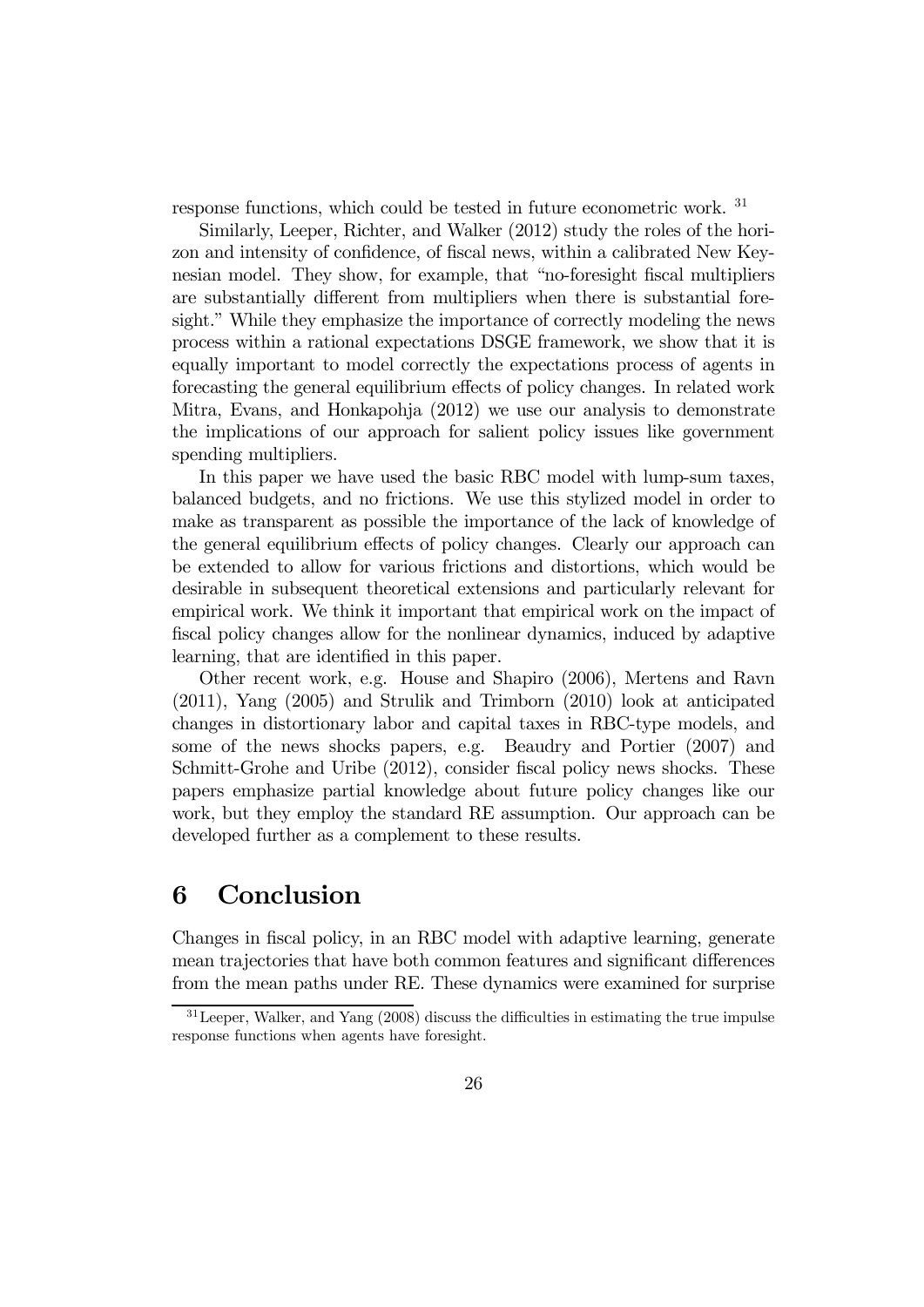and announced permanent fiscal changes. For announced policy changes scheduled to take place in the future, immediate anticipation effects under learning arise from the wealth effects of anticipated future tax changes, followed by additional more gradual impacts arising from changes in expected future wages and interest rates.32

The differences in dynamics under RE and adaptive learning therefore arise due to the future path of wages and interest rates being fully foreseen by RE agents, while agents learn only gradually about these variables under incomplete knowledge. In effect, under learning agents understand the direct wealth effects of future changes of government spending and taxes, but fail to fully anticipate the effect on factor prices of the crowding out or crowding in of changes in government spending.

Depending on the form of the announced policy change, the size of the impact effects under learning can be either greater or smaller than under RE. In some cases the qualitative dynamics of variables can be in diametrically opposite directions under RE and learning. In addition, oscillatory dynamics emerge prominently as agents learn about the full impact of the policy change and its effect on the new steady state.

<sup>32</sup>We remark that our focus on anticipated future fiscal changes is reminiscent of the literature on news shocks about future productivity changes, see Jaimovich and Rebelo (2009). The approach used in the current paper could naturally be extended to news shocks within their framework.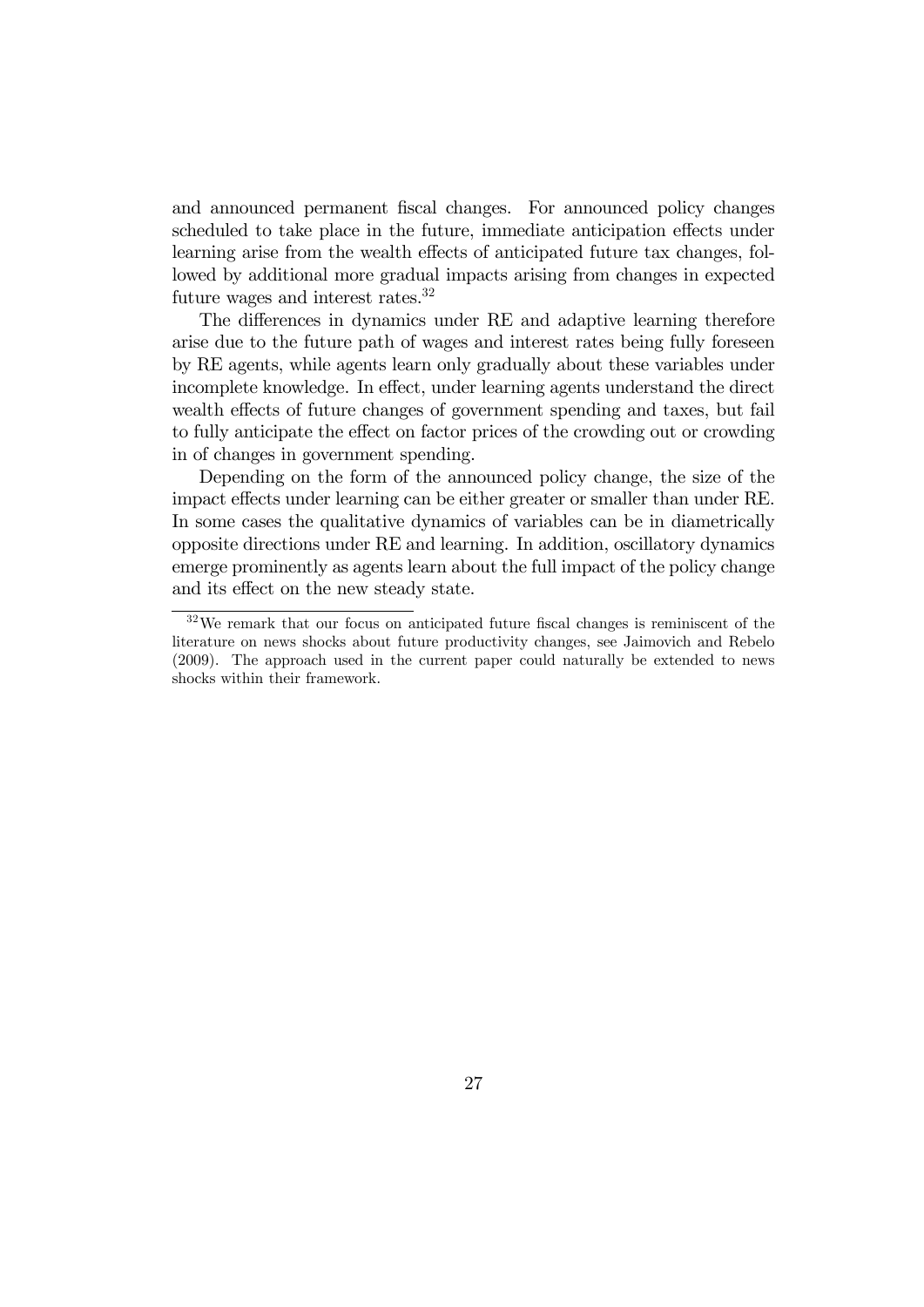# Appendix

# A Linearizations

The linearized wage rate, rental rate, and real interest rate equations are

$$
w_t - \bar{w} = \bar{w} \left[ \left( \frac{v_t}{\bar{v}} - 1 \right) + \alpha \left( \frac{k_t}{\bar{k}} - 1 \right) - \alpha \left( \frac{n_t}{\bar{n}} - 1 \right) \right],
$$
  
\n
$$
r_{k,t} - \bar{r}_k = \bar{r}_k \left[ \left( \frac{v_t}{\bar{v}} - 1 \right) - (1 - \alpha) \left( \frac{k_t}{\bar{k}} - 1 \right) + (1 - \alpha) \left( \frac{n_t}{\bar{n}} - 1 \right) \right],
$$
  
\n
$$
r_t - \bar{r} = r_{k,t} - \bar{r}_k.
$$

The linearized output and capital accumulation equations are

$$
y_t - \bar{y} = \bar{y} \left[ \left( \frac{v_t}{\bar{v}} - 1 \right) + \alpha \left( \frac{k_t}{\bar{k}} - 1 \right) + (1 - \alpha) \left( \frac{n_t}{\bar{n}} - 1 \right) \right],
$$
  

$$
k_{t+1} - \bar{k} = (y_t - \bar{y}) - (c_t - \bar{c}) - (g_t - \bar{g}) + (1 - \delta)(k_t - \bar{k}).
$$

The equations giving the steady state are

$$
\begin{aligned}\n\bar{r} &= 1 - \delta + \bar{r}_k = \beta^{-1}, \\
\bar{c} &= \bar{v} \bar{k}^{\alpha} \bar{n}^{1-\alpha} - \delta \bar{k} - \bar{g}, \\
\zeta \bar{c}^{\sigma} &= \bar{w} (1 - \bar{n})^{\epsilon}, \\
\bar{w} &= (1 - \alpha) \bar{v} (\frac{\bar{k}}{\bar{n}})^{\alpha} \text{ and } \bar{r}_k = \alpha \bar{v} (\frac{\bar{k}}{\bar{n}})^{\alpha - 1}\n\end{aligned}
$$

 $\ddot{\phantom{0}}$ 

These five equations can be solved simultaneously to yield the steady state values of  $\bar{c}, \bar{k}, \bar{n}, \bar{w}$ , and  $\bar{r}_k$  given the value of  $\bar{g}$  and the structural parameters  $\alpha, \beta, \delta, \zeta, \sigma, \epsilon.$ 

# B Details of Solutions under Learning

Under learning, agents need to form forecasts of variables without full knowledge of the underlying model parameters. In the basic formulation, announced policy changes are fully credible and, hence, future forecasts of lump-sum taxes are assumed known to them. However, they still need to form forecasts of future wages and rental rates/interest rates in order to determine their consumption choice in (8). In the learning literature, these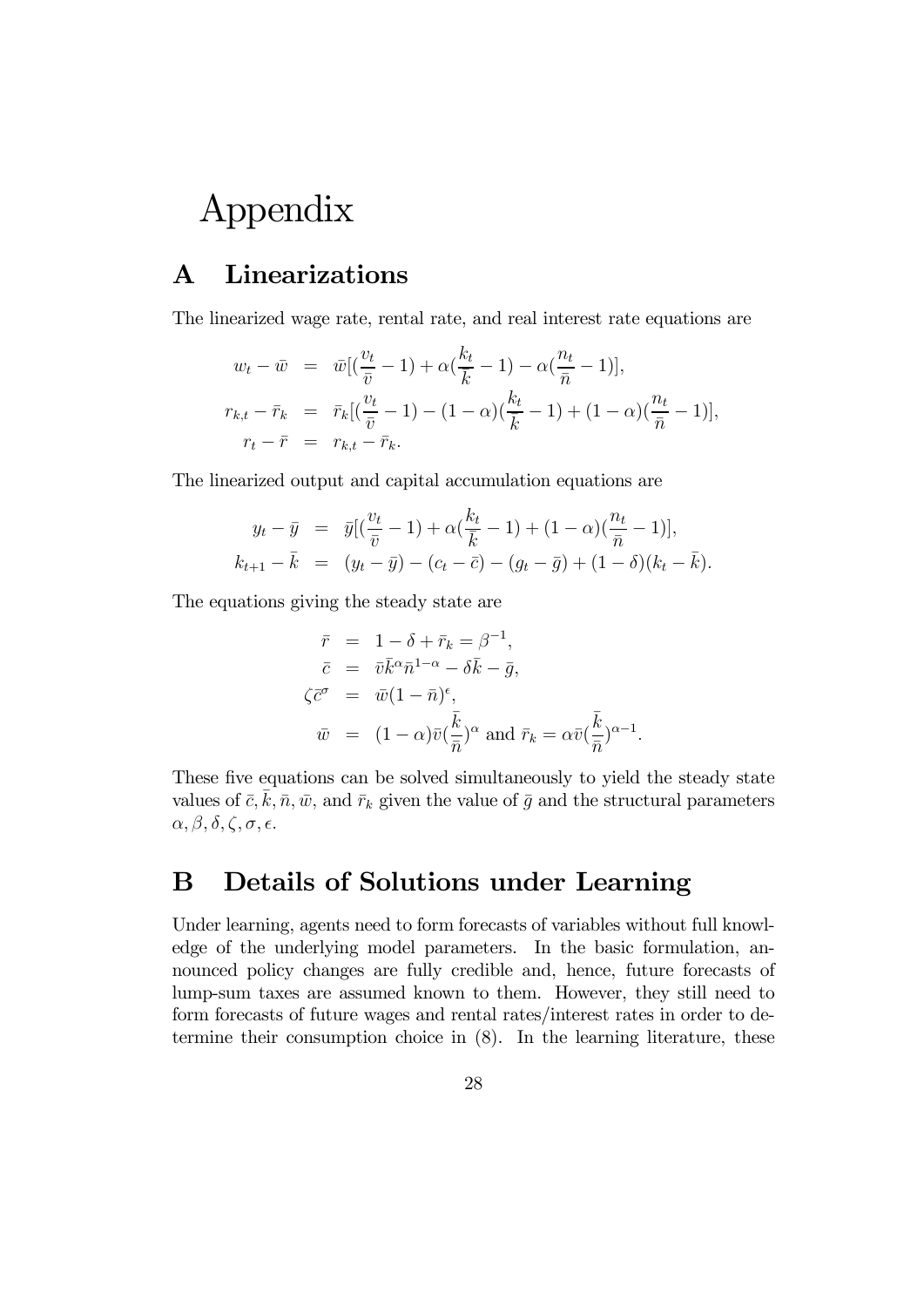forecasts depend on the perceived laws of motion (PLMs) of the agents. We initially start with PLMs that correspond to the REE given in (13), (14) and (15) in which wages, and rental rates are estimated on the basis of data on capital stock and technological shock,  $k_t$  and  $v_t$ . Thus the PLMs (including constants) of the agents are taken to be of the form of equations (18) - (20), where the PLM parameters  $b_k$ ,  $a_{kk}$ ,  $a_{kv}$  etc. will be estimated on the basis of actual data. The final line is the stochastic process for evolution of the (de-meaned) technological shock which is assumed known to the agents (this is without loss of generality).

We will now write these PLMs in deviation form; with deviations under learning taken from the estimated steady state values of capital, wage rate, and rental rate. Define

$$
\begin{array}{rcl}\n\tilde{k}_t &=& k_t - \bar{k}_t^e, \\
\tilde{r}_{k,t} &=& r_{k,t} - \bar{r}_{k,t}^e, \\
\tilde{w}_t &=& w_t - \bar{w}_t^e.\n\end{array} \tag{26}
$$

where, for instance,  $\tilde{r}_{k,t}$  is the deviation of the rental rate from the steady state rental rate estimated under learning at time t (i.e.  $\bar{r}_{k,t}^e$ ).

Using this notation we have

$$
\tilde{k}_{t+1} = a_{kk}\tilde{k}_t + a_{kv}\hat{v}_t, \qquad (27)
$$

$$
\tilde{w}_t = a_{wk}\tilde{k}_t + a_{wv}\hat{v}_t, \tag{28}
$$

$$
\tilde{r}_{k,t} = a_{rk}\tilde{k}_t + a_{rv}\hat{v}_t.
$$
\n(29)

where the estimated steady state values of capital, rental rates, and wages under learning are (omitting the time subscripts on  $\bar{k}_t^e$ , etc.)

$$
\bar{k}^e = \frac{b_k}{1 - a_{kk}},\tag{30}
$$

$$
\bar{r}_k^e = b_r + a_{rk} \frac{b_k}{1 - a_{kk}},
$$
\n(31)

$$
\bar{w}^e = b_w + a_{wk} \frac{b_k}{1 - a_{kk}}.\tag{32}
$$

Then under learning, the form corresponding to (16) is

$$
\begin{pmatrix}\n\tilde{k}_{t+1} \\
\hat{v}_{t+1}\n\end{pmatrix} = \tilde{B} \begin{pmatrix}\n\tilde{k}_t \\
\hat{v}_t\n\end{pmatrix} + \begin{pmatrix}\n0 \\
\tilde{u}_{t+1}\n\end{pmatrix},
$$
\n
$$
\tilde{B} = \begin{pmatrix}\na_{kk} & a_{kv} \\
0 & \rho\n\end{pmatrix}.
$$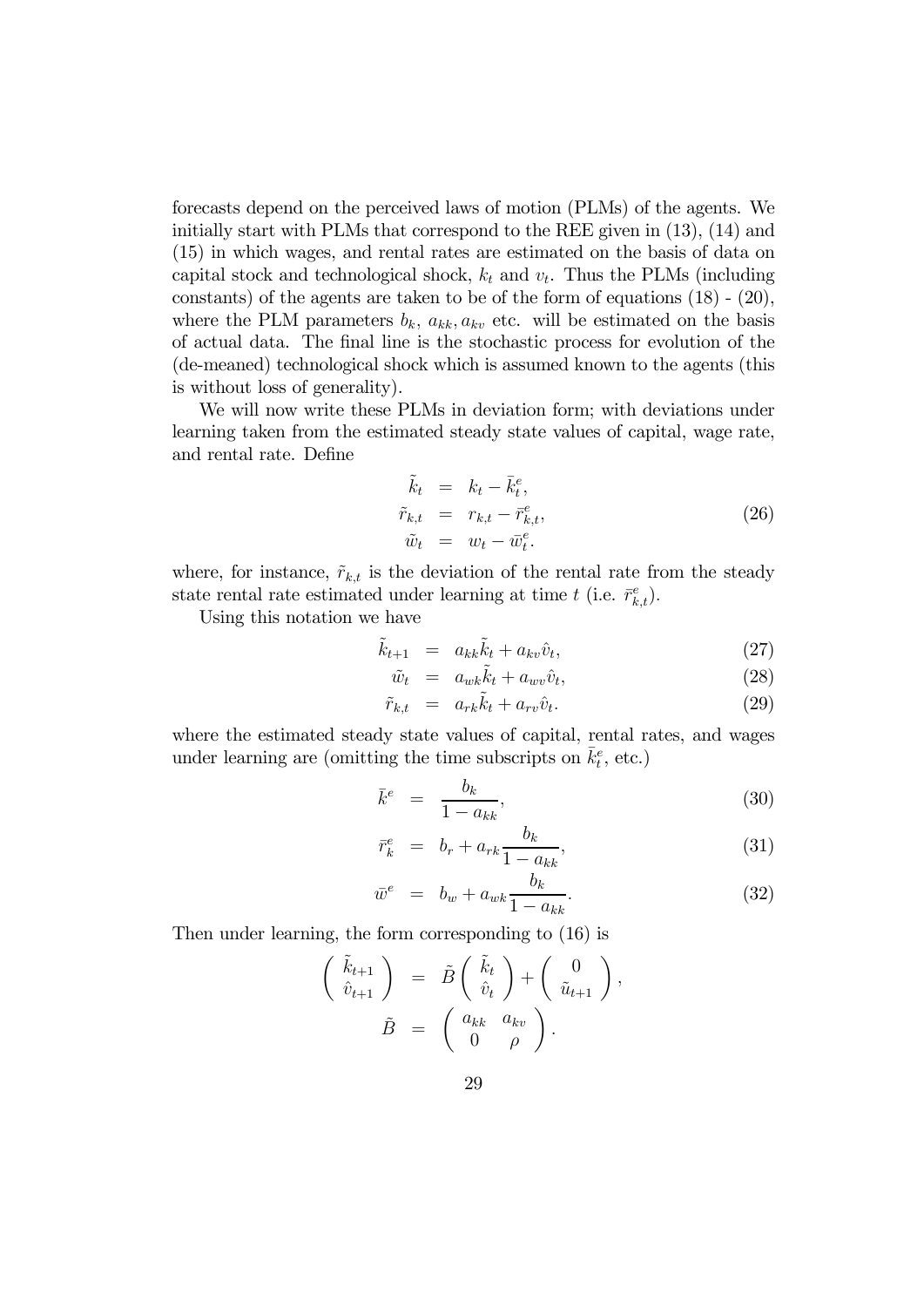Defining  $\tilde{x}_t \equiv$  $\int \tilde{k}_t$  $\hat{v}_t$  $\setminus$ , we have for  $j \geq 1$ ,  $\tilde{x}_{t+j}^e = \tilde{B}^j$  $\tilde{x}_t$ . (33)

Using the future forecasts of capital stocks from (33), we can in turn obtain the future forecasts of wages and rental rates from (28) and (29) as

$$
\begin{array}{rcl}\n\tilde{w}_{t+j}^e &=& \left(\begin{array}{cc} a_{wk} & a_{wv} \end{array}\right) \tilde{B}^j \tilde{x}_t, \\
\tilde{r}_{k,t+j}^e &=& \left(\begin{array}{cc} a_{rk} & a_{rv} \end{array}\right) \tilde{B}^j \tilde{x}_t.\n\end{array}
$$

We linearize (5) around the deterministic steady state  $\bar{c}$  and  $\bar{r} = \beta^{-1}$ :

$$
c_t - \bar{c} = \hat{E}_t(c_{t+1} - \bar{c}) - \beta \sigma^{-1} \bar{c} \hat{E}_t(r_{t+1} - \bar{r}).
$$
\n(34)

As noted in the main text, we assume agents choose the (known) initial steady state as the point around which to linearize. Iterate equation (34) forward to get

$$
c_t - \bar{c} = \hat{E}_t(c_{t+j} - \bar{c}) - \beta \sigma^{-1} \bar{c} \hat{E}_t \sum_{i=1}^j (r_{t+i} - \bar{r}),
$$

which describes current consumption in terms of expected consumption  $j$ steps ahead and future short-term interest rates.

Having obtained the future forecasts of wages and interest rates under learning, we reproduce below the linearized consumption function that agents use to determine their current consumption. First recall equation (8)

$$
(c_t - \bar{c})C_{AA} = \bar{a}(r_t - \bar{r}) + \bar{r}(a_t - \bar{a}) - (\tau_{h,t} - \bar{\tau}_h) + C_{ww}(w_t - \bar{w}) + SI_t^e + S2_t^e,
$$
\n(35)

where  $\bar{r} = \beta^{-1}$  in the deterministic steady state and

$$
C_{AA} \equiv \frac{1}{1-\beta} \left(1 + \frac{\sigma}{\epsilon} \zeta^{\frac{1}{\epsilon}} \overline{w}^{\frac{\epsilon-1}{\epsilon}} \overline{c}^{\frac{\sigma}{\epsilon}-1} \right),
$$
  
\n
$$
C_{ww} \equiv 1 - \frac{\epsilon - 1}{\epsilon} \zeta^{\frac{1}{\epsilon}} \overline{c}^{\frac{\sigma}{\epsilon}} \overline{w}^{-\frac{1}{\epsilon}}.
$$

 $S1_t^e$  in (35) is defined as

$$
S1_t^e \equiv -S_A S r_t^e, \tag{36}
$$

$$
S_A = \bar{w} - \zeta^{\frac{1}{\epsilon}} \bar{c}^{\frac{\sigma}{\epsilon}} \bar{w}^{\frac{\epsilon-1}{\epsilon}} - \bar{c} - \bar{\tau}_h, \tag{37}
$$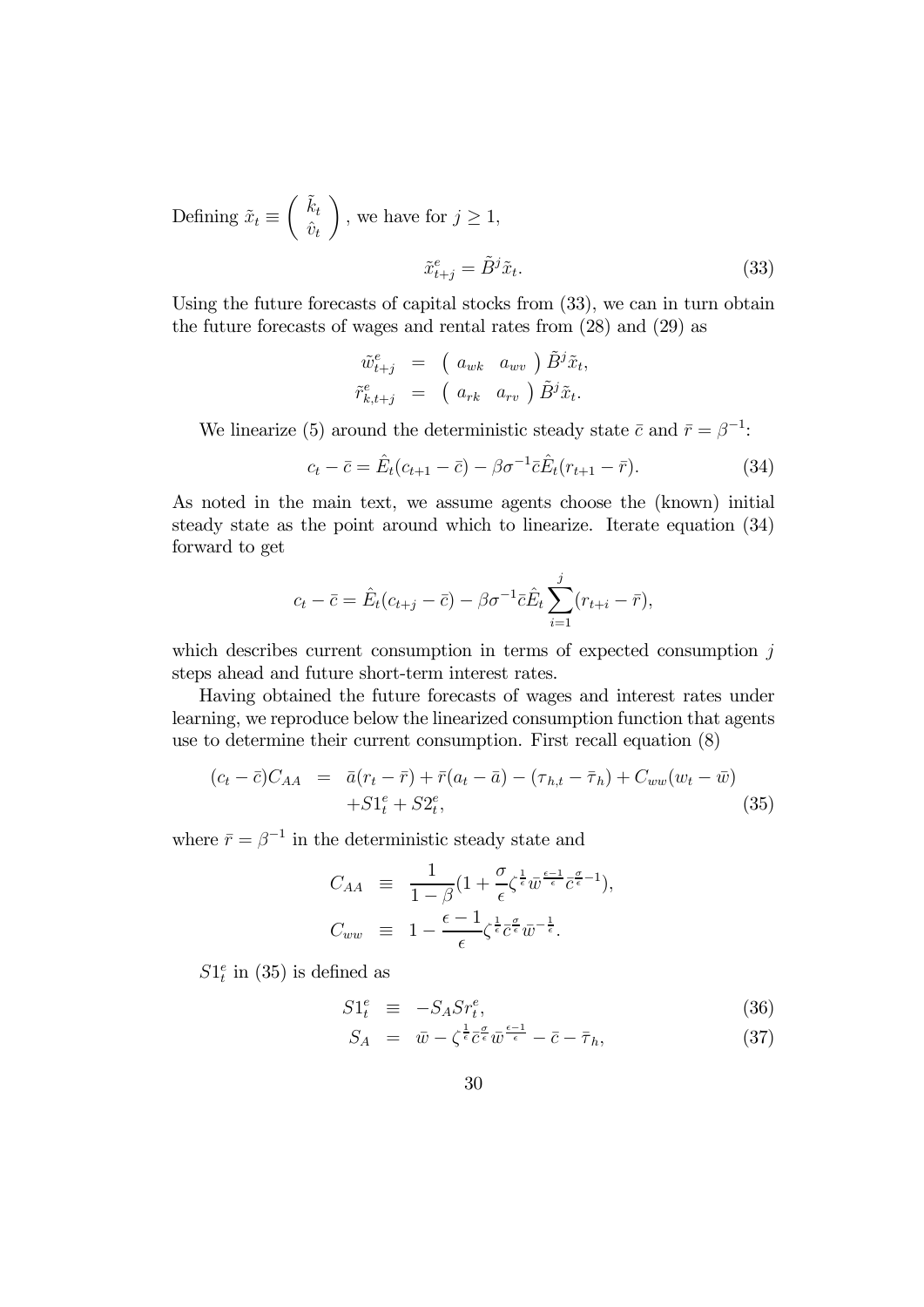and  $S2_t^e$  is defined as

$$
S2_t^e=\sum_{j=1}^\infty \bar{r}^{-j}[C_{ww}(w_{t+j}^e-\bar{w})-(\tau_{h,t+j}^e-\bar{\tau}_h)-\bar{r}^{-1}(\frac{\bar{c}}{\sigma}+\frac{\zeta^{\frac{1}{\epsilon}}\bar{c}^\frac{\bar{\sigma}}{\epsilon}\bar{w}^{1-\frac{1}{\epsilon}}}{\epsilon})\sum_{i=1}^j(r_{t+i}^e-\bar{r})].
$$

 $S2_t^e$  can be rewritten as

$$
S2_t^e = C_{ww} S w_t^e - S\tau_{h,t}^e - \left(\frac{\bar{c}}{\sigma} + \frac{\zeta^{\frac{1}{\epsilon}} \bar{c}^{\frac{\sigma}{\epsilon}} \bar{w}^{1-\frac{1}{\epsilon}}}{\epsilon}\right) S r_t^e,\tag{38}
$$

where  $Sr_t^e$ ,  $S\tau_{h,t}^e$ , and  $Sw_t^e$  are given by equations (9), (10), and (11).

If we combine the expressions in (36) and (38), we can write the consumption function (35) as

$$
(c_t - \bar{c})C_{AA} = \bar{a}(r_t - \bar{r}) + \bar{r}(a_t - \bar{a}) - (\tau_{h,t} - \bar{\tau}_h) + C_{ww}(w_t - \bar{w})
$$

$$
-(S_A + \frac{\bar{c}}{\sigma} + \frac{\bar{c}^{\frac{\sigma}{\epsilon}}\zeta^{\frac{1}{\epsilon}}}{\epsilon}\bar{w}^{1-\frac{1}{\epsilon}})Sr_t^e + C_{ww}Sw_t^e - S\tau_{h,t}^e
$$

which is equation (8) in the text, with

$$
C_{rr} = S_A + \bar{c}\sigma^{-1} + \bar{c}^{\frac{\sigma}{\epsilon}}\zeta^{\frac{1}{\epsilon}}\epsilon^{-1}\bar{w}^{1-\frac{1}{\epsilon}}.
$$

For the case  $\sigma = \epsilon = 1$ , the linearization coefficients are given by

$$
C_{AA} = (1 + \zeta)/(1 - \beta), C_{ww} = 1 \text{ and } C_{rr} = \bar{w} - \bar{\tau}_h,
$$

and equation (8) reduces to

$$
c_t - \bar{c} = \frac{1 - \beta}{1 + \zeta} [\bar{a}(r_t - \bar{r}) + \bar{r}(a_t - \bar{a}) - (\tau_{h,t} - \bar{\tau}_h) + (w_t - \bar{w})
$$

$$
-(\bar{w} - \bar{\tau}_h) S r_t^e + S w_t^e - S \tau_{h,t}^e].
$$

For the calibrations assumed in the figures,  $\bar{w} > \bar{\tau}_h$ , so that increases in  $S_r^e$ and decreases in  $Sw_t^e$  reduce current consumption  $c_t$ , as one would expect.

Since announced policy changes are assumed to be credible, future forecasts of taxes  $S_{\tau_{h,t}}^e$  coincide with the assumed government fiscal rule in the consumption function (8). However, one still needs to obtain analytical expressions for  $Sw_t^e$  and  $Sr_t^e$  which appear in (8). This is what we do now.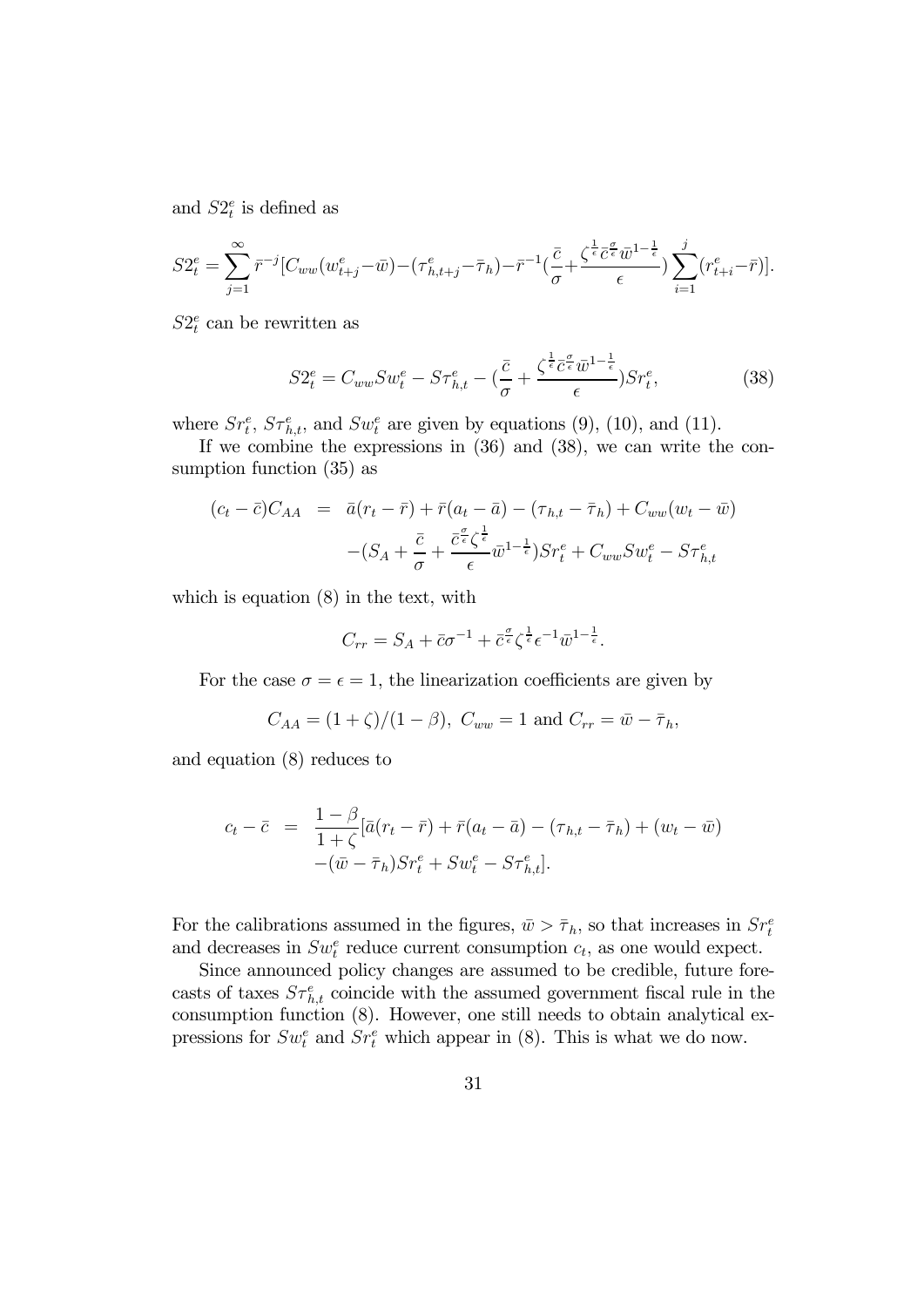Note that using  $r_t - \bar{r} = r_{k,t} - \bar{r}_k$ , along with (26) we obtain

$$
r_t - \bar{r} = \tilde{r}_{k,t} + \bar{r}_{k,t}^e - \bar{r}_k,
$$

which after iterating forward gives us

$$
r_{t+i} - \bar{r} = (\tilde{r}_{k,t+i} + \bar{r}_{k,t}^e - \bar{r}_k)
$$
  
=  $( a_{rk} \ a_{rv}) \tilde{B}^i \tilde{x}_t + (\bar{r}_{k,t}^e - \bar{r}_k),$ 

since  $\bar{r}_{k,t+i}^e = \bar{r}_{k,i}^e$ ; i.e. the estimated steady state rental rate *i* steps ahead is still based on time t data and hence equals the time t estimate  $\bar{r}^e_{k,t}$  given in (31). We use this to derive  $Sr_t^e$  below. Observe that

$$
\sum_{i=1}^{j} (r_{t+i}^{e} - \bar{r})
$$
\n
$$
= (\bar{r}_{k,t}^{e} - \bar{r}_{k})j + (a_{rk} \ a_{rv}) [(I - \tilde{B})^{-1} \tilde{B} - (I - \tilde{B})^{-1} \tilde{B}^{j+1}] \tilde{x}_{t},
$$

since

$$
\sum_{i=1}^{j} \tilde{B}^{i} = (I - \tilde{B})^{-1} \tilde{B} - (I - \tilde{B})^{-1} \tilde{B}^{j+1}.
$$

Using this  $Sr_t^e$  is finally obtained as

$$
Sr_t^e = \frac{\beta^2}{(1-\beta)^2} (\bar{r}_{k,t}^e - \bar{r}_k) + \beta^2 \left( a_{rk} \quad a_{rv} \right) (I - \tilde{B})^{-1} \tilde{B} [I(1-\beta)^{-1} - \tilde{B}(I-\beta \tilde{B})^{-1}] \tilde{x}_t.
$$

Similarly, since

$$
(w_{t+i}^e - \bar{w}) = (\bar{w}_t^e - \bar{w} + w_{t+i}^e - \bar{w}_t^e) = (\bar{w}_t^e - \bar{w}) + \tilde{w}_{t+i}^e,
$$

 $Sw_t^e$  can be obtained from

$$
Sw_t^e = \sum_{j=1}^{\infty} \beta^j (\bar{w}_t^e - \bar{w}) + \sum_{j=1}^{\infty} \beta^j \tilde{w}_{t+j}
$$
  
= 
$$
\frac{\beta}{1-\beta} (\bar{w}_t^e - \bar{w}) + \sum_{j=1}^{\infty} \beta^j (a_{wk} a_{wv}) \tilde{B}^j \tilde{x}_t
$$
  
= 
$$
\frac{\beta}{1-\beta} (\bar{w}_t^e - \bar{w}) + (a_{wk} a_{wv}) \beta \tilde{B} (I - \beta \tilde{B})^{-1} \tilde{x}_t
$$

˜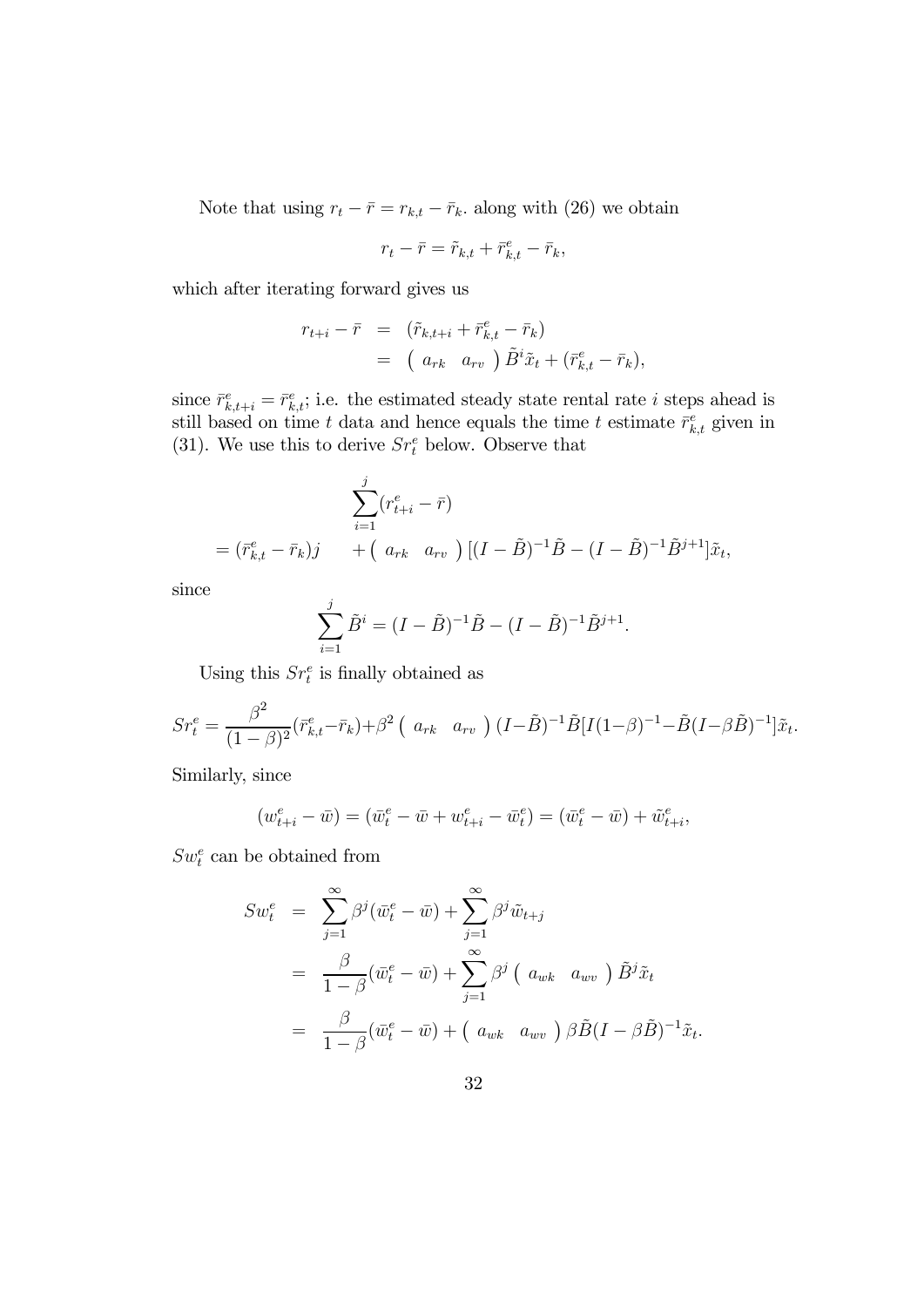Finally, we give details concerning the initialization of the parameters under RLS learning discussed in Section 3.1. The initial values of all parameter estimates are set to the initial steady state values under RE, i.e.,

$$
\phi_{k,0} = \begin{pmatrix} b_{k,0} \\ a_{kk,0} \\ a_{kv,0} \end{pmatrix} = \begin{pmatrix} (1 - \bar{\lambda}_2)\bar{k} \\ \bar{\lambda}_2 \\ \bar{f}_{kv} \end{pmatrix},
$$

$$
\phi_{w,0} = \begin{pmatrix} b_{w,0} \\ a_{wk,0} \\ a_{wv,0} \end{pmatrix} = \begin{pmatrix} \bar{w} - \bar{f}_{wk}\bar{k} \\ \bar{f}_{wk} \\ \bar{f}_{wv} \end{pmatrix},
$$

$$
\phi_{rk,0} = \begin{pmatrix} b_{r,0} \\ a_{rk,0} \\ a_{rv,0} \end{pmatrix} = \begin{pmatrix} \bar{r}_k - \bar{f}_{rk}\bar{k} \\ \bar{f}_{rk} \\ \bar{f}_{rv} \end{pmatrix}.
$$

We also initialize the  $R$  matrix at the initial steady state. Define the variance/covariance matrix of  $\begin{pmatrix} \hat{k}_t \\ \hat{k}_t \end{pmatrix}$  $\hat{v}_t$  $\setminus$ as

$$
Cov(k, v) = \begin{pmatrix} \bar{\sigma}_k^2 & \bar{\sigma}_{kv} \\ \bar{\sigma}_{kv} & \sigma_v^2 \end{pmatrix},
$$

where  $\bar{\sigma}_k^2$ ,  $\sigma_v^2$  (=  $(1-\rho^2)^{-1}\sigma_u^2$ ) are the variances of the steady state capital and technology shock, and  $\bar{\sigma}_{kv}$  is the covariance between capital and the shock  $v<sub>t</sub>$  in the initial steady state. Using standard techniques we can obtain these variances using equations (16) and  $(17)^{33}$ 

$$
vec(Cov(k, v)) = (I - B \otimes B)^{-1} vec(\Omega_{kv}),
$$
  

$$
\Omega_{kv} = \begin{pmatrix} 0 & 0 \\ 0 & \sigma_u^2 \end{pmatrix},
$$

so that  $\bar{\sigma}_k^2$ ,  $\bar{\sigma}_{kv}$ , and  $\sigma_v^2$  are given by the first, second, and fourth elements of  $vec(Cov(k, v))$ . The second moment matrix of  $z_t$  can then be initialized as

$$
\bar{R} = \left( \begin{array}{ccc} 1 & \bar{k} & 0 \\ \bar{k} & \bar{k}^2 + \bar{\sigma}_k^2 & \bar{\sigma}_{kv} \\ 0 & \bar{\sigma}_{kv} & \sigma_v^2 \end{array} \right),
$$

which gives the starting point for the algorithm for RLS learning.

 $33$  Here  $vec$  denotes the operator that stacks the columns of a matrix into a vector.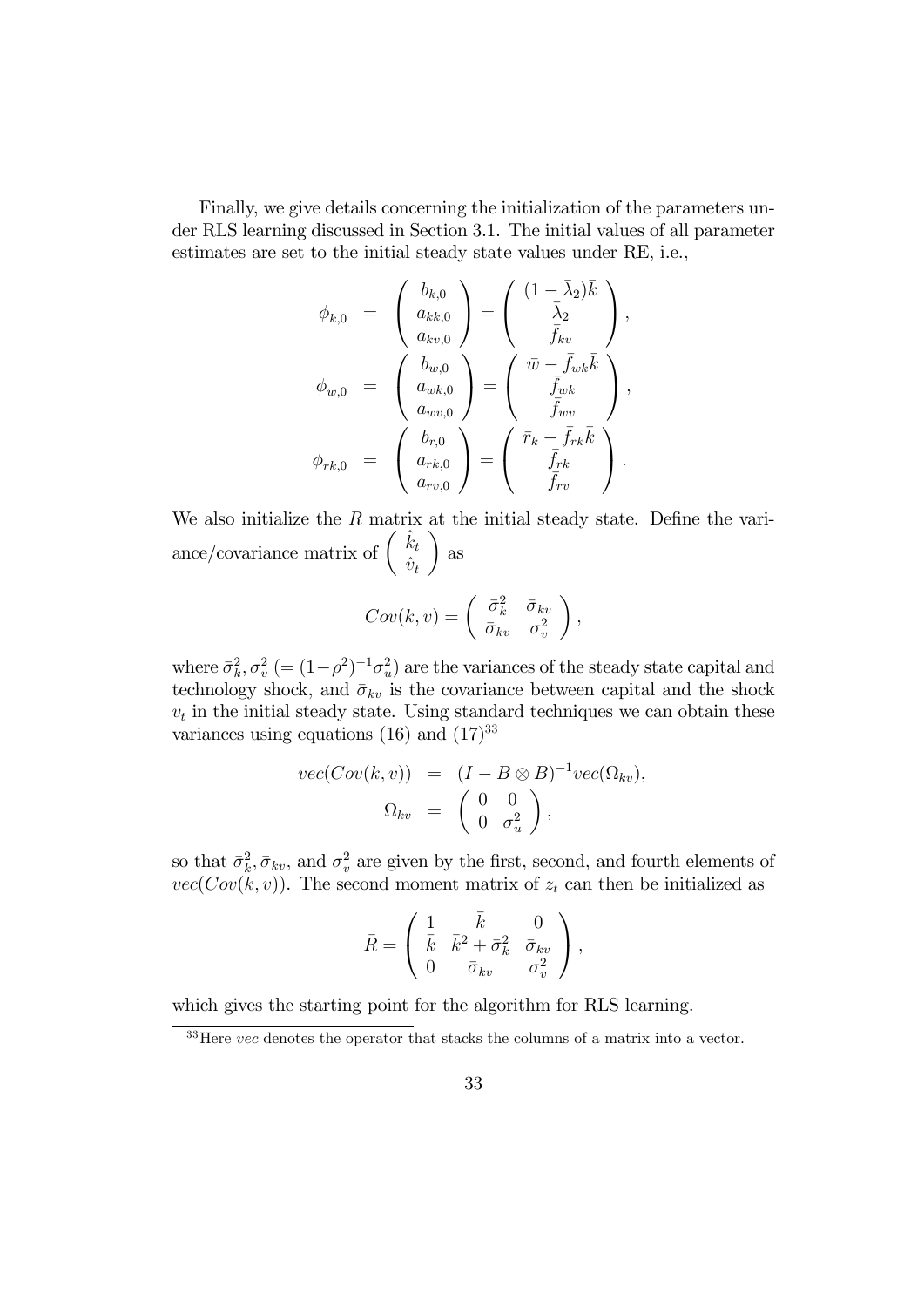# C Details of RE solution with policy change

We obtain the RE solution under a policy change as in Ljungqvist and Sargent (2012) p. 352, to get

$$
U_c(c_t, n_t) = \beta E_t [U_c(c_{t+1}, n_{t+1}) \{1 + (r_{k,t+1} - \delta)\}], \tag{39}
$$

$$
\frac{U_n(c_t, n_t)}{U_c(c_t, n_t)} = -w_t = -(1 - \alpha)v_t(\frac{k_t}{n_t})^{\alpha},\tag{40}
$$

$$
r_{k,t+1} = \alpha v_t \left(\frac{n_{t+1}}{k_{t+1}}\right)^{1-\alpha},\tag{41}
$$

$$
c_t = v_t k_t^{\alpha} n_t^{1-\alpha} + (1-\delta) k_t - g_t - k_{t+1}.
$$
 (42)

We have for the utility function (2)

$$
U_c(c_t, n_t) = c_t^{-\sigma}, U_n(c_t, n_t) = -\zeta (1 - n_t)^{-\epsilon}
$$

and using these, (40) simplifies to

$$
\frac{\zeta c_t^{-\sigma}}{(1-n_t)^{\epsilon}} = (1-\alpha)v_t(\frac{k_t}{n_t})^{\alpha}.
$$

Using (42) to eliminate consumption we get

$$
\zeta (v_t k_t^{\alpha} n_t^{1-\alpha} + (1-\delta)k_t - g_t - k_{t+1})^{\sigma} - (1-\alpha)v_t(\frac{k_t}{n_t})^{\alpha}(1-n_t)^{\epsilon} = 0. \tag{43}
$$

Under policy changes, this (and all subsequent) equations will be linearized around the final steady state.<sup>34</sup> Linearizing  $(43)$  we get

$$
0 = G_{g0}(g_t - \bar{g}) + G_{k0}(k_t - \bar{k}) + G_{k1}(k_{t+1} - \bar{k}) + G_{n0}(n_t - \bar{n}) + G_{v0}(v_t - \bar{v}). \tag{44}
$$

 $G_{k0}$  denotes the partial derivatives evaluated for capital at the current time period  $t$  (e.g.  $k_t$ ) and  $G_{k1}$  denotes the partial derivatives evaluated for capital at next period  $t + 1$  (e.g.  $k_{t+1}$ ) etc. At the steady state these derivatives are

$$
G_{k0} = \zeta \sigma \bar{c}^{\sigma-1} (\bar{r}_k + 1 - \delta) - (1 - \alpha) \bar{r}_k \frac{(1 - \bar{n})^{\epsilon}}{\bar{n}},
$$
  
\n
$$
G_{k1} = -\zeta \sigma \bar{c}^{\sigma-1},
$$
  
\n
$$
G_{n0} = \zeta \sigma \bar{c}^{\sigma-1} \bar{w} + (1 - \alpha) \bar{v} \bar{k}^{\alpha} \{ \alpha \bar{n}^{-\alpha-1} (1 - \bar{n})^{\epsilon} + \epsilon \bar{n}^{-\alpha} (1 - \bar{n})^{\epsilon-1} \},
$$
  
\n
$$
G_{v0} = \zeta \sigma \bar{c}^{\sigma-1} \bar{k}^{\alpha} \bar{n}^{1-\alpha} - (1 - \alpha) \bar{k}^{\alpha} \bar{n}^{-\alpha} (1 - \bar{n})^{\epsilon},
$$
  
\n
$$
G_{g0} = -\zeta \sigma \bar{c}^{\sigma-1},
$$
  
\n
$$
G_{\tau n0} = \bar{w} (1 - \bar{n})^{\epsilon}.
$$

<sup>34</sup>For convenience we now use  $\bar{g}, \bar{k}$ , etc., to denote the final steady state.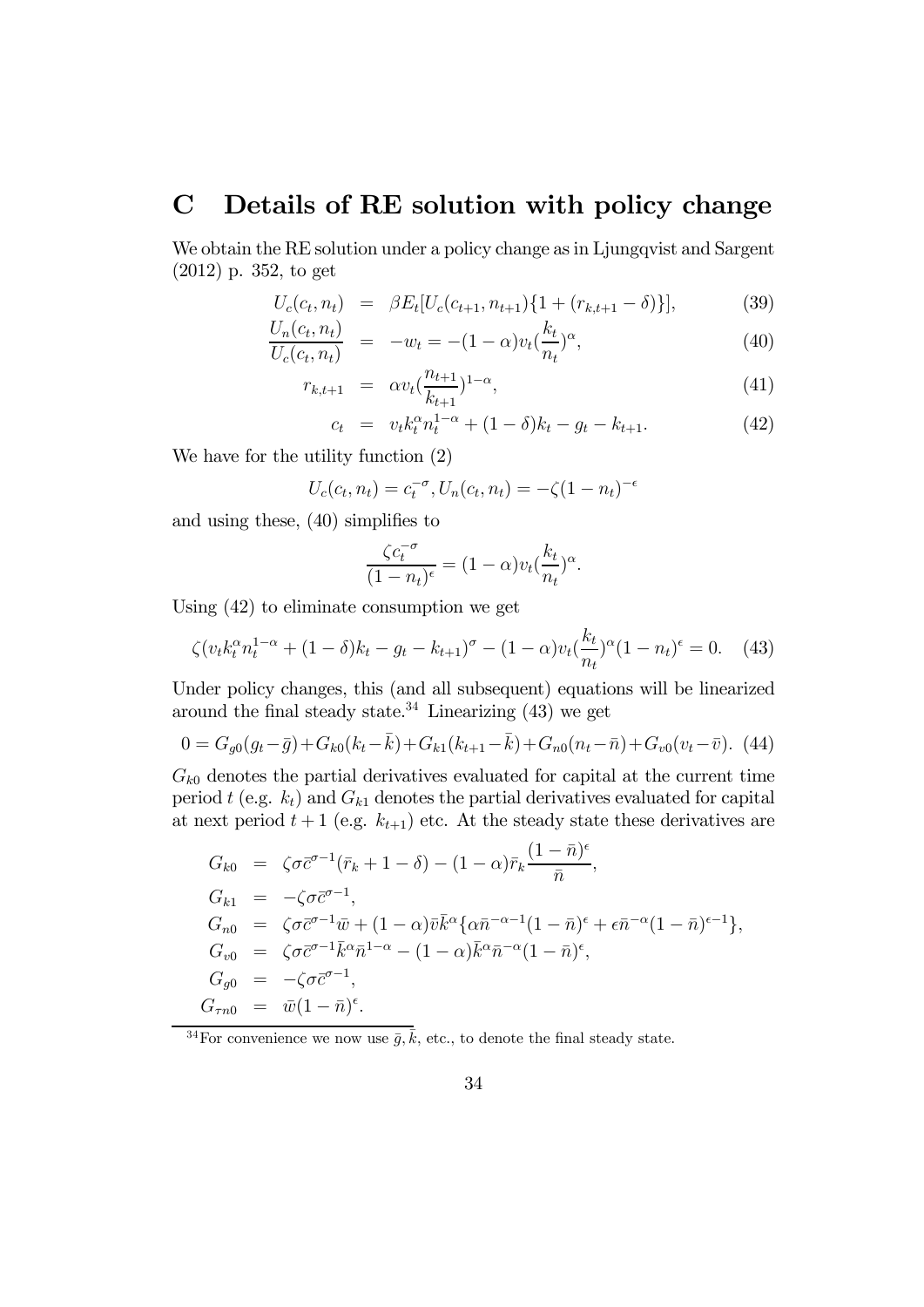(39) on using (42) becomes

$$
(v_t k_t^{\alpha} n_t^{1-\alpha} + (1-\delta) k_t - g_t - k_{t+1})^{-\sigma}
$$
  
= 
$$
\beta E_t [\{v_{t+1} k_{t+1}^{\alpha} n_{t+1}^{1-\alpha} + (1-\delta) k_{t+1} - g_{t+1} - k_{t+2}\}^{-\sigma}
$$
  

$$
\{1 + (\alpha v_{t+1} (\frac{n_{t+1}}{k_{t+1}})^{1-\alpha} - \delta)\}].
$$

We can linearize this to obtain a solution of the form

$$
0 = H_{k0}(k_t - \bar{k}) + H_{k1}(k_{t+1} - \bar{k}) + H_{k2}E_t(k_{t+2} - \bar{k}) + H_{n0}(n_t - \bar{n}) + H_{n1}E_t(n_{t+1} - \bar{n}) + H_{g0}(g_t - \bar{g}) + H_{g1}E_t(g_{t+1} - \bar{g}) + H_{v0}(v_t - \bar{v}) + H_{v1}E_t(v_{t+1} - \bar{v}).
$$
\n
$$
(45)
$$

Define the  $H$  coefficients here.

$$
H_{k0} = -\sigma \bar{c}^{-\sigma-1} (\bar{r}_k + 1 - \delta),
$$
  
\n
$$
H_{k1} = \sigma \bar{c}^{-\sigma-1} + \beta \sigma \bar{c}^{-\sigma-1} (\bar{r}_k + 1 - \delta) \bar{r} + \beta (1 - \alpha) \bar{c}^{-\sigma} (\alpha \bar{v} \bar{n}^{1-\alpha} \bar{k}^{\alpha-2}),
$$
  
\n
$$
H_{k2} = H_{g1} = -\beta \sigma \bar{c}^{-\sigma-1} \bar{r} = -\sigma \bar{c}^{-\sigma-1},
$$
  
\n
$$
H_{n0} = -\sigma \bar{c}^{-\sigma-1} \bar{w},
$$
  
\n
$$
H_{n1} = \beta \sigma \bar{c}^{-\sigma-1} \bar{w} \bar{r} - \beta \bar{c}^{-\sigma} (\alpha (1 - \alpha) \bar{v} \bar{n}^{-\alpha} \bar{k}^{\alpha-1}),
$$
  
\n
$$
H_{g0} = \sigma \bar{c}^{-\sigma-1},
$$
  
\n
$$
H_{v0} = -\sigma \bar{c}^{-\sigma-1} \bar{k}^{\alpha} \bar{n}^{1-\alpha},
$$
  
\n
$$
H_{v1} = \beta \sigma \bar{c}^{-\sigma-1} \bar{k}^{\alpha} \bar{n}^{1-\alpha} \bar{r} - \beta \bar{r}_k \bar{c}^{-\sigma},
$$
  
\n
$$
H_{\tau k1} = \beta \bar{c}^{-\sigma} (\bar{r}_k - \delta).
$$

From (44) we get

$$
n_t - \bar{n} = -G_{n0}^{-1} [G_{g0}(g_t - \bar{g}) + G_{k0}(k_t - \bar{k}) + G_{k1}(k_{t+1} - \bar{k}) + G_{v0}(v_t - \bar{v})], \tag{46}
$$

which implies

$$
E_t[n_{t+1} - \bar{n}] = -G_{n0}^{-1}[G_{g0}E_t(g_{t+1} - \bar{g}) + G_{k0}(k_{t+1} - \bar{k}) + G_{k1}E_t(k_{t+2} - \bar{k}) + G_{v0}E_t(v_{t+1} - \bar{v})].
$$
\n(47)

 $k_{t+1}$  is known in period t, so there is no expectation before this term.

(46) and (47) are substituted in (45) to eliminate  $n_t$  and  $n_{t+1}$  which gives an equation involving only the endogenous variable capital stock

$$
0 = J_{k0}(k_t - \bar{k}) + J_{k1}(k_{t+1} - \bar{k}) + J_{k2}E_t(k_{t+2} - \bar{k})
$$
\n
$$
+ J_{g0}(g_t - \bar{g}) + J_{g1}E_t(g_{t+1} - \bar{g}) + J_{v0}(v_t - \bar{v}) + J_{v1}E_t(v_{t+1} - \bar{v}).
$$
\n(48)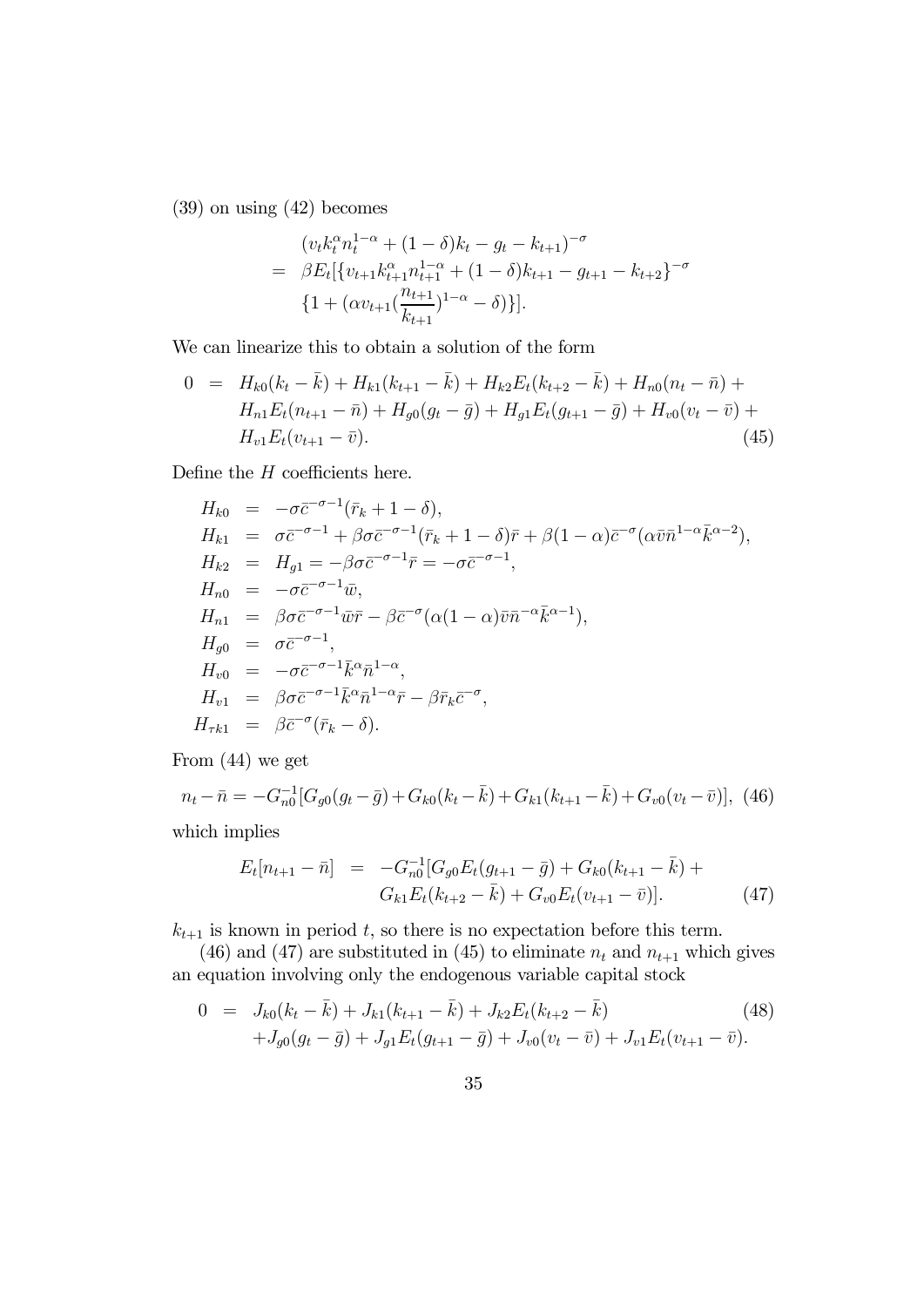Define the coefficients  $J$  below

$$
J_{k0} = H_{k0} - H_{n0}G_{n0}^{-1}G_{k0},
$$
  
\n
$$
J_{k1} = H_{k1} - H_{n0}G_{n0}^{-1}G_{k1} - H_{n1}G_{n0}^{-1}G_{k0},
$$
  
\n
$$
J_{k2} = H_{k2} - H_{n1}G_{n0}^{-1}G_{k1},
$$
  
\n
$$
J_{g0} = H_{g0} - H_{n0}G_{n0}^{-1}G_{g0},
$$
  
\n
$$
J_{g1} = H_{g1} - H_{n1}G_{n0}^{-1}G_{g0},
$$
  
\n
$$
J_{v0} = H_{v0} - H_{n0}G_{n0}^{-1}G_{v0},
$$
  
\n
$$
J_{v1} = H_{v1} - H_{n1}G_{n0}^{-1}G_{v0},
$$
  
\n
$$
H_{\tau n0} = -H_{n0}G_{n0}^{-1}G_{\tau n0},
$$
  
\n
$$
H_{\tau n1} = -H_{n1}G_{n0}^{-1}G_{\tau n0},
$$

and  $H_{\tau k1}$  is defined after (45).

(48) is a second order difference equation for  $k_t$  in terms of the exogenous policy variables  $g_t$  and the shock  $v_t$  with a condition for initial capital stock  $k_0$ . The linear approximation to the solution for the equilibrium  $k_t$  sequence is obtained by solving the stable root backward and the unstable root forward (see Ljungqvist and Sargent (2012), Chapter 11 for the details). We finally write (48) as

$$
E_t(k_{t+2} - \bar{k}) + A_{k1}(k_{t+1} - \bar{k}) + A_{k0}(k_t - \bar{k})
$$
  
=  $A_{g0}(g_t - \bar{g}) + A_{g1}E_t(g_{t+1} - \bar{g}) + A_{v0}(v_t - \bar{v}) + A_{v1}E_t(v_{t+1} - \bar{v})$ , (49)

where

$$
A_{k1} = J_{k1}J_{k2}^{-1}, A_{k0} = J_{k0}J_{k2}^{-1},
$$
  
\n
$$
A_{g0} = -J_{g0}J_{k2}^{-1}, A_{g1} = -J_{g1}J_{k2}^{-1},
$$
  
\n
$$
A_{v0} = -J_{v0}J_{k2}^{-1}, A_{v1} = -J_{v1}J_{k2}^{-1},
$$
  
\n
$$
A_{\tau k1} = -H_{\tau k1}J_{k2}^{-1},
$$
  
\n
$$
A_{\tau n0} = -H_{\tau n0}J_{k2}^{-1}, A_{\tau n0} = -H_{\tau n1}J_{k2}^{-1}.
$$

For this model, one can show that

$$
A_{g0} = \frac{1}{1 + \frac{n_1}{d_1}}, A_{g1} = -1,
$$
  
\n
$$
n_1 = \alpha \zeta \bar{c}^{\sigma} \bar{k}^{\alpha} (1 - \bar{n})^{1-\epsilon} (\frac{\bar{n}}{\bar{k}})^{1+\alpha} \bar{n}^{-\alpha} > 0,
$$
  
\n
$$
d_1 = \beta^{-1} \{ (1 - \bar{n}) \alpha + \bar{n} \epsilon \} > 0,
$$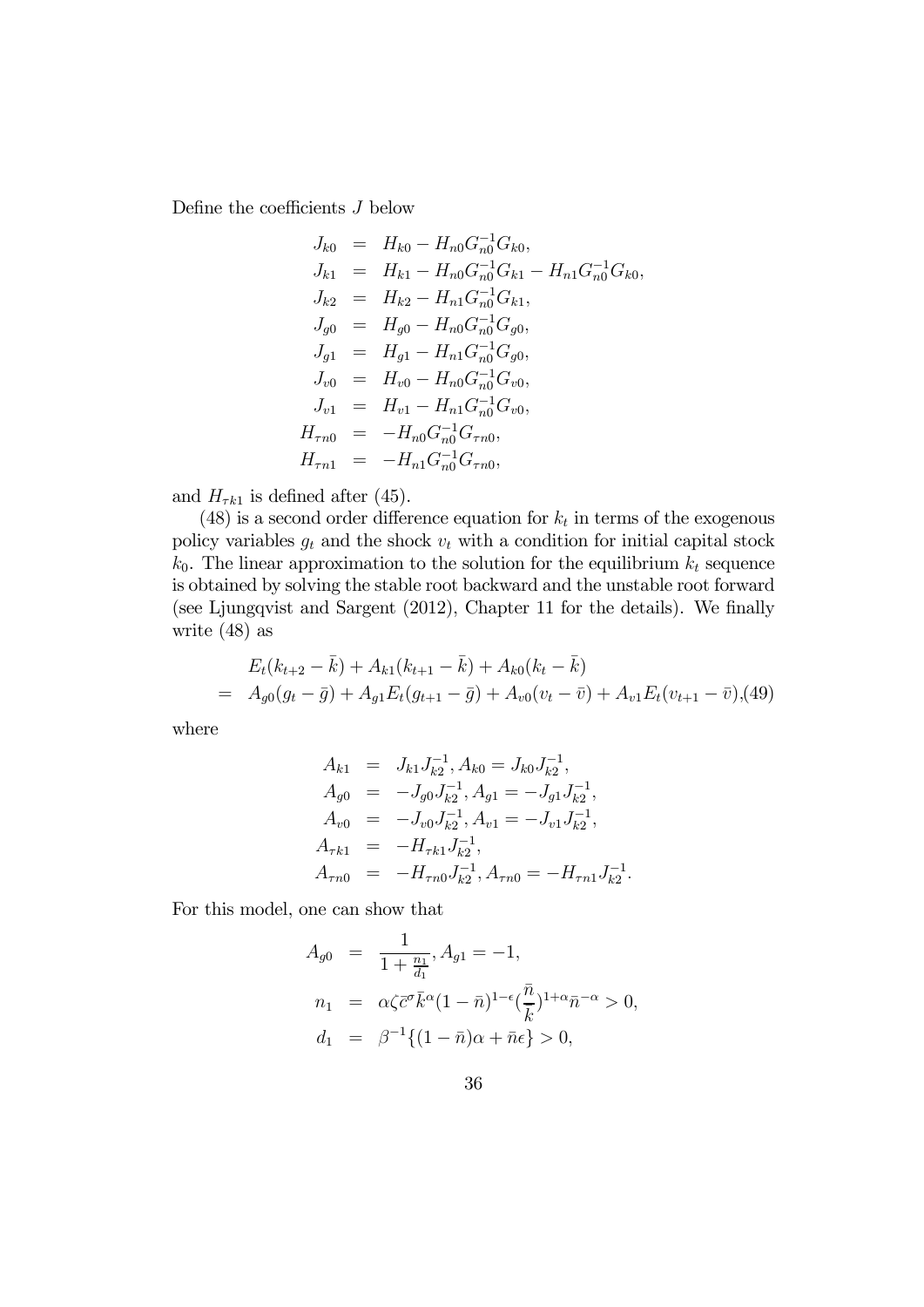so that  $0 < A_{g0} < 1$  and hence  $A_{g1} + A_{g0} < 0$ .

The government spending process implies  $E_t g_{t+1} = \bar{g}_{t+1}$ . Also given the process for  $v_t$ 

$$
E_t(v_{t+j} - \bar{v}) = \rho^j(v_t - \bar{v}).
$$

Assuming

$$
E_t k_{t+2} = k_{t+2} + \eta_{t+1}; \ E_t \eta_{t+1} = 0,
$$

(49) becomes

$$
(k_{t+2} - \bar{k}) + A_{k1}(k_{t+1} - \bar{k}) + A_{k0}(k_t - \bar{k})
$$
  
=  $A_{g0}(g_t - \bar{g}) + A_{g1}(\bar{g}_{t+1} - \bar{g}) + A_{v0}(v_t - \bar{v}) + A_{v1}\rho(v_t - \bar{v}) - \eta_{t+1}(50)$ 

The stochastic process (50) can be solved using the techniques in Sargent (1987), p. 393. This yields

$$
k_{t+1} - \bar{k} = \lambda_2 (k_t - \bar{k}) - \lambda_2 A_{k0}^{-1} \sum_{j=0}^{\infty} \lambda_1^{-j} E_t [A_{g0}(g_{t+j} - \bar{g}) + A_{g1}(\bar{g}_{t+j+1} - \bar{g}) +
$$
  

$$
(A_{v0} + \rho A_{v1})(v_{t+j} - \bar{v}) - \eta_{t+j+1}]
$$
  

$$
= \lambda_2 (k_t - \bar{k}) - \lambda_2 A_{k0}^{-1} \sum_{j=0}^{\infty} \lambda_1^{-j} E_t [A_{g0}(g_{t+j} - \bar{g}) + A_{g1}(\bar{g}_{t+j+1} - \bar{g}) +
$$
  

$$
(A_{v0} + \rho A_{v1})(v_{t+j} - \bar{v})].
$$

This finally gives the stochastic process for capital (using the hatted values for deviations from RE steady state)

$$
\hat{k}_{t+1} = \lambda_2 \hat{k}_t - \lambda_2 A_{k0}^{-1} \sum_{j=0}^{\infty} \lambda_1^{-j} E_t[A_{g0}(g_{t+j} - \bar{g}) + A_{g1}(\bar{g}_{t+j+1} - \bar{g}) + (A_{v0} + \rho A_{v1})\hat{v}_{t+j}.
$$
\n(51)

Here  $\lambda_1, \lambda_2$  are given by the roots of the quadratic equation (see Ljungqvist and Sargent (2012) p. 345)

$$
\lambda^2 + A_{k1}\lambda + A_{k0} = 0,
$$
  

$$
\lambda_1 \lambda_2 = A_{k0},
$$

where it is assumed that  $\lambda_1 > 1$  and  $0 < \lambda_2 < 1$ .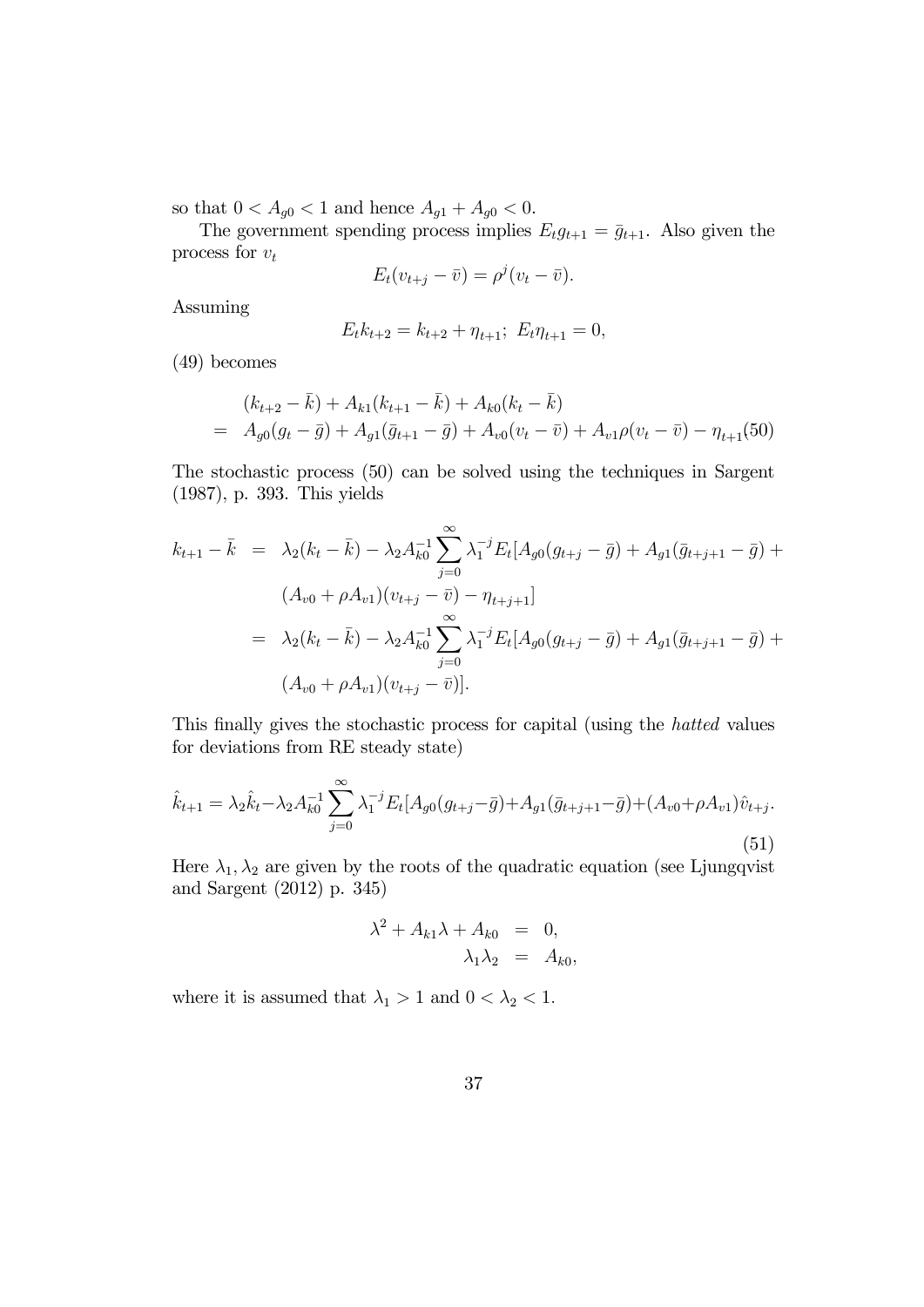We now specialize the analysis and summarize the details for obtaining a linear approximation to the equilibrium RE capital sequence under a permanent policy change of the type considered in the paper.<sup>35</sup> The capital sequence is given by (51) i.e.

$$
\hat{k}_{t+1} = \lambda_2 \hat{k}_t - \lambda_2 A_{k0}^{-1} (S_g(t) + S_v(t)).
$$
\n(52)

where

$$
S_g(t) \equiv \sum_{j=0}^{\infty} \lambda_1^{-j} E_t \{ A_{g0}(\bar{g}_{t+j} - \bar{g}) + A_{g1}(\bar{g}_{t+j+1} - \bar{g}) \}, \tag{53}
$$

$$
S_v(t) \equiv \sum_{j=0}^{\infty} \lambda_1^{-j} E_t(A_{v0} + \rho A_{v1}) \hat{v}_{t+j} = (A_{v0} + \rho A_{v1}) \sum_{j=0}^{\infty} \lambda_1^{-j} \rho^j \hat{v}_t. \tag{54}
$$

We have

$$
\bar{g}_t - \bar{g} = \begin{cases} \bar{g}' - \bar{g}, 1 \le t < T_p, \\ 0, t \ge T_p, \end{cases}
$$
\n
$$
\bar{g}_{t+j} - \bar{g} = \begin{cases} \bar{g}' - \bar{g}, t + j < T_p, \\ 0, t + j \ge T_p. \end{cases}
$$

One can show that  $A_{g1} = -1$  in (53) which gives us

$$
A_{g0}(\bar{g}_{t+j} - \bar{g}) + A_{g1}(\bar{g}_{t+j+1} - \bar{g}) = \begin{cases} (A_{g0} - 1)(\bar{g}' - \bar{g}), t+j \le T_p - 2, \\ A_{g0}(\bar{g}' - \bar{g}), t+j = T_p - 1, \\ 0, t+j \ge T_p. \end{cases}
$$

We first compute (54). For all  $t \geq 1$ , we have

$$
S_v(t) \equiv (A_{v0} + \rho A_{v1})\hat{v}_t \sum_{j=0}^{\infty} \lambda_1^{-j} \rho^j = \frac{(A_{v0} + \rho A_{v1})\hat{v}_t}{1 - \frac{\rho}{\lambda_1}}.
$$
 (55)

Then we compute (53). If  $1 \le t \le T_p - 2$ , we have  $\mathbf{u}$   $\mathbf{v}$ 

$$
S_g(t) \equiv \sum_{j=0}^{T_p - 2 - t} \lambda_1^{-j} (A_{g0} - 1)(\bar{g}' - \bar{g}) + \lambda_1^{-(T_p - 1 - t)} A_{g0}(\bar{g}' - \bar{g})
$$

$$
= \left( (A_{g0} - 1) \frac{1 - \lambda_1^{-(T_p - 1 - t)}}{1 - \lambda_1^{-1}} + \lambda_1^{-(T_p - 1 - t)} A_{g0} \right) (\bar{g}' - \bar{g})
$$

<sup>&</sup>lt;sup>35</sup>The summations below assume  $T_p \geq 2$ . If  $T_p = 1$ , then the policy change is immediate and is termed a surprise (from the point of view of the agents) change which is the benchmark case considered in the paper. Equation (52) still gives the dynamics of capital for the surprise permanent policy change by setting  $S_g(t) \equiv 0$ .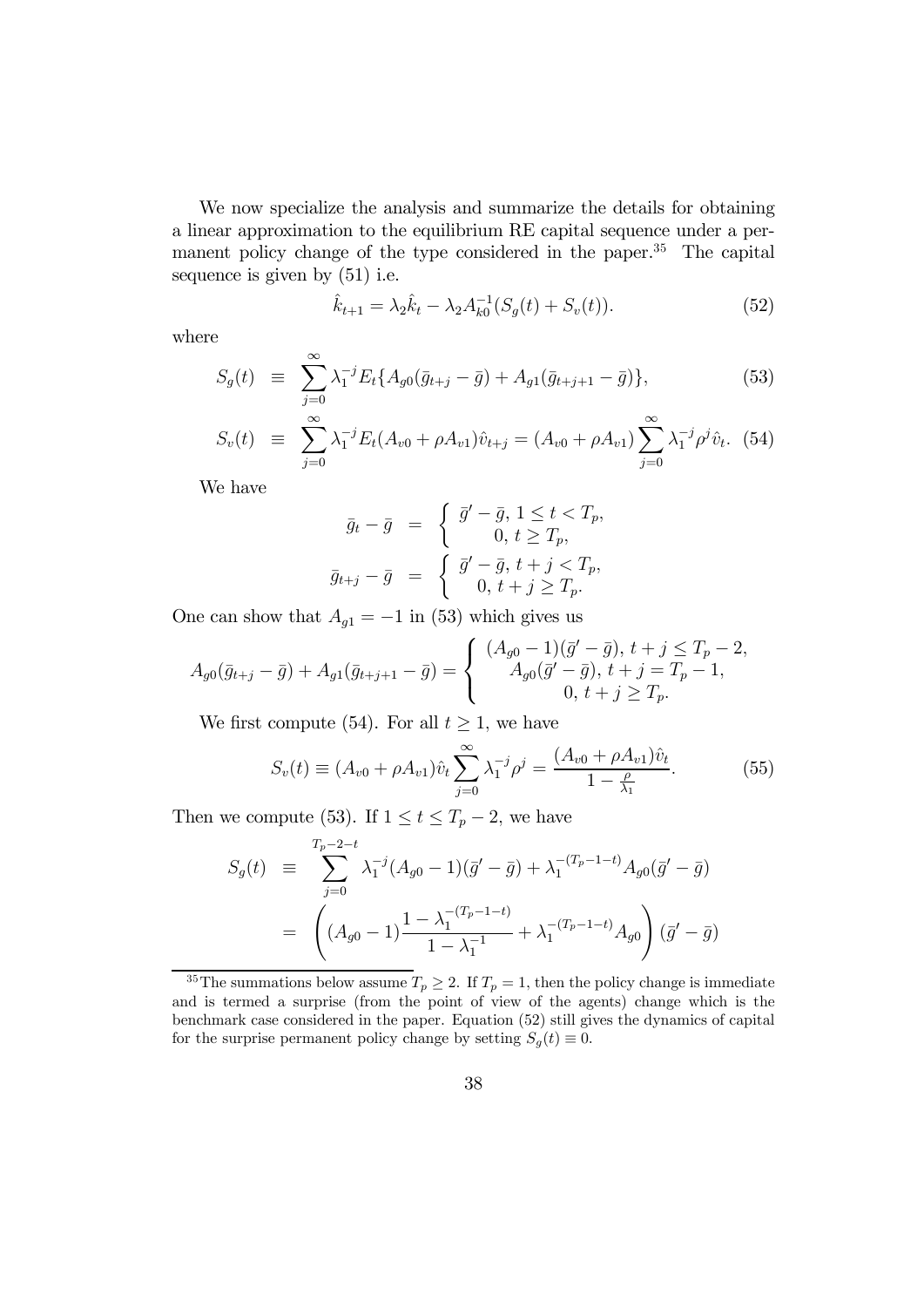and if  $t = T_p - 1$ , then we have

$$
S_g(t) \equiv A_{g0}(\bar{g}' - \bar{g})
$$

and  $S_g(t)=0$  for  $t \geq T_p$ . To summarize,

$$
S_g(t) = \begin{cases} \left( (A_{g0} - 1) \frac{1 - \lambda_1^{-(T_p - 1 - t)}}{1 - \lambda_1^{-1}} + \lambda_1^{-(T_p - 1 - t)} A_{g0} \right) (\bar{g}' - \bar{g}), \ 1 \le t \le T_p - 1, \\ 0, \ t \ge T_p. \end{cases}
$$
\n
$$
(56)
$$

Using the formulas in (55) and (56), we can compute the linearized capital dynamics under RE from (52) for a permanent change in government spending under a balanced budget. This is the dynamics which we compare with the learning dynamics.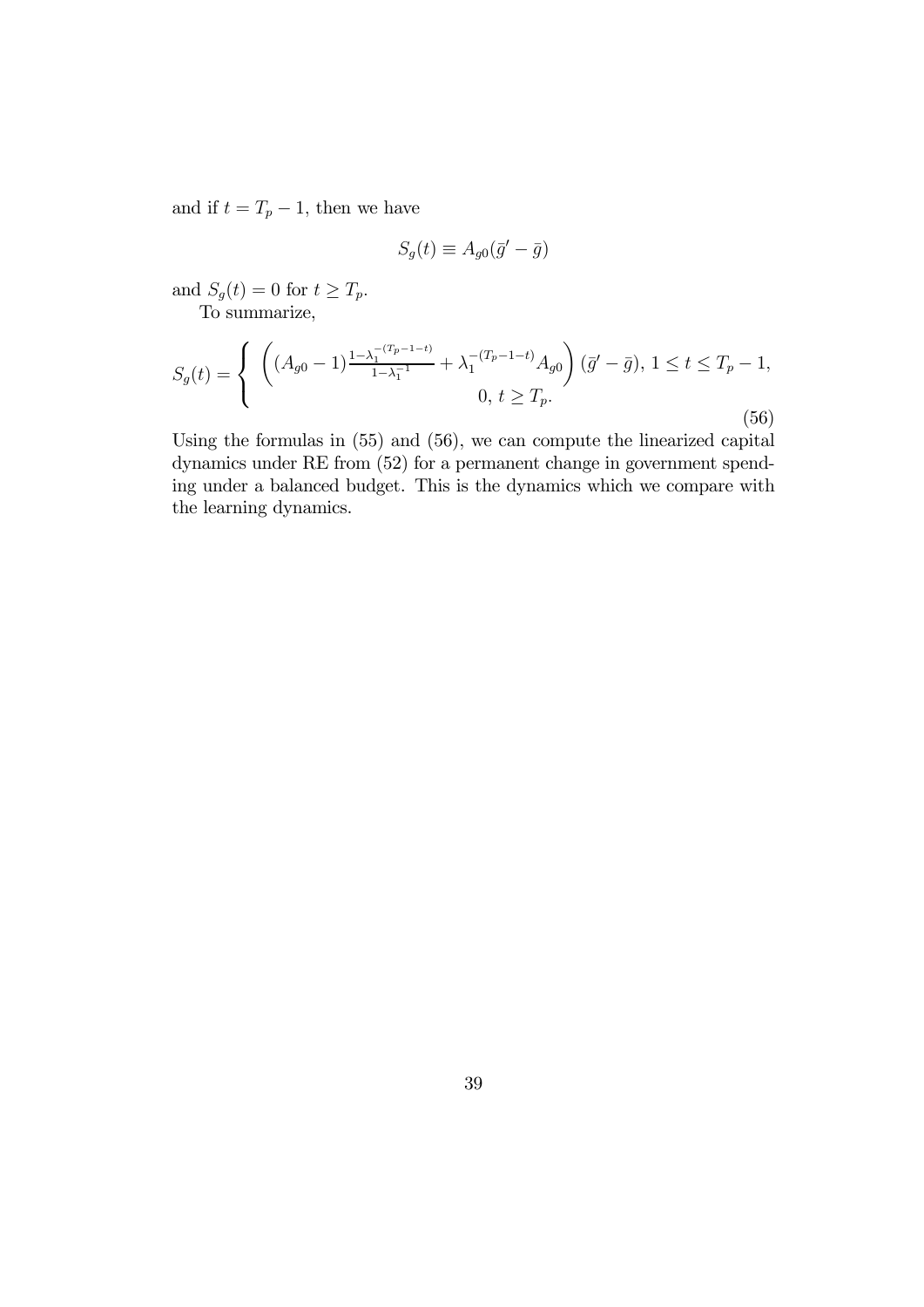## References

- Aiyagari, R. S., L. J. Christiano, and M. Eichenbaum (1992): "The Output, Employment, and Interest Rate Effects of Government Consumption," Journal of Monetary Economics, 30, 73—86.
- Auerbach, A., W. G. Gale, and B. H. Harris (2010): "Activist Fiscal Policy," Journal of Economic Perspectives, 24, 141—164.
- Azariadis, C., J. Bullard, and L. Ohanian (2004): "Trend-Reverting fluctuations in the life-cycle model," *Journal of Economic Theory*, 119, 334—356.
- BARRO, R. J. (ed.) (1989): *Modern Business Cycle Theory*. Harvard University Press, Cambridge, MA.
- Baxter, M., and R. G. King (1991): "Productive Externalities and Business Cycles," Discussion paper 53, Institute for Empirical Macroeconomics, Federal Reserve Bank of Minneapolis.

- (1993): "Fiscal Policy in General Equilibrium," The American Economic Review, 83, 315—334.

- BEAUDRY, P., AND F. PORTIER (2007): "When can changes in expectations cause business cycle fluctuations in neo-classical settings?," Journal of Economic Theory, 135, 458—477.
- BLANCHARD, O. J., AND S. FISCHER (1989): Lectures on Macroeconomics. MIT Press, Cambridge, Mass.
- BRANCH, W. A., AND G. W. EVANS (2006): "A Simple Recursive Forecasting Model," Economic Letters, 91, 158—166.
- BRANCH, W. A., AND B. MCGOUGH (2011): "Heterogeneous Expectations, Shock Amplification and Complex Dynamics in Competitive Business Cycle Models," Economic Theory, 47, 395—422.
- Campbell, J. Y. (1994): "Inspecting the Mechanism: An Analytical Approach to the Stochastic Growth Model," Journal of Monetary Economics, 33, 463—506.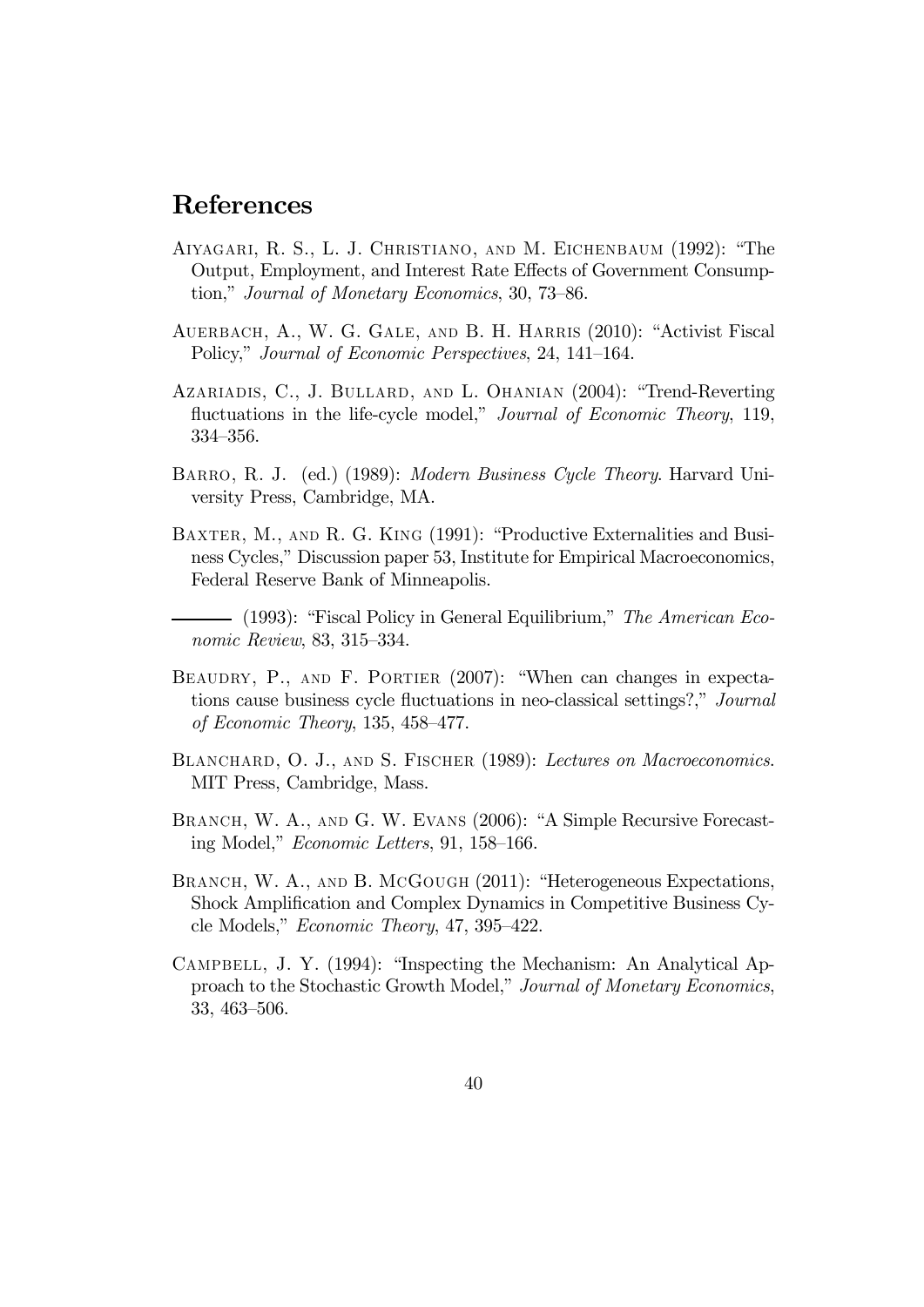- Carceles-Poveda, E., and C. Giannitsarou (2008): "Asset Pricing with Adaptive Learning," Review of Economic Dynamics, 11, 629-651.
- Cho, I.-K., N. Williams, and T. J. Sargent (2002): "Escaping Nash Inflation," Review of Economic Studies, 69, 1—40.
- Ellison, M., and T. Yates (2007): "Escaping Volatile Inflation," Journal of Money, Credit and Banking, 39, 981—993.
- EUSEPI, S., AND B. PRESTON (2010): "Central Bank Communication and Expectations Stabilization," American Economic Journal: Macroeconomics, 2, 235—271.
- (2011): "Expectations, Learning and Business Cycle Fluctuations," American Economic Review, 101, 2844—2872.
- EVANS, G. W., AND S. HONKAPOHJA (1998): "Economic Dynamics with Learning: New Stability Results," Review of Economic Studies, 65, 23—44.

(2001): Learning and Expectations in Macroeconomics. Princeton University Press, Princeton, New Jersey.

- (2013): "Learning as a Rational Foundation for Macroeconomics and Finance," in Frydman and Phelps (2013), chap. 2.
- EVANS, G. W., S. HONKAPOHJA, AND R. MARIMON (2001): "Convergence in Monetary Inflation Models with Heterogeneous Learning Rules," Macroeconomic Dynamics, 5, 1—31.
- EVANS, G. W., S. HONKAPOHJA, AND K. MITRA (2009): "Anticipated Fiscal Policy and Learning," Journal of Monetary Economics, 56, 930— 953.
- (2012): "Does Ricardian Equivalence Hold When Expectations are not Rational?," Journal of Money, Credit and Banking, 44, 1259—1283.
- FARMER, R. E. (1999): The Macroeconomics of Self-Fulfilling Prophecies, Second edition. MIT Press, Cambridge, Mass.
- FARMER, R. E., AND J.-T. GUO (1994): "Real Business Cycles and the Animal Spirits Hypothesis," The Journal of Economic Theory, 63, 42–72.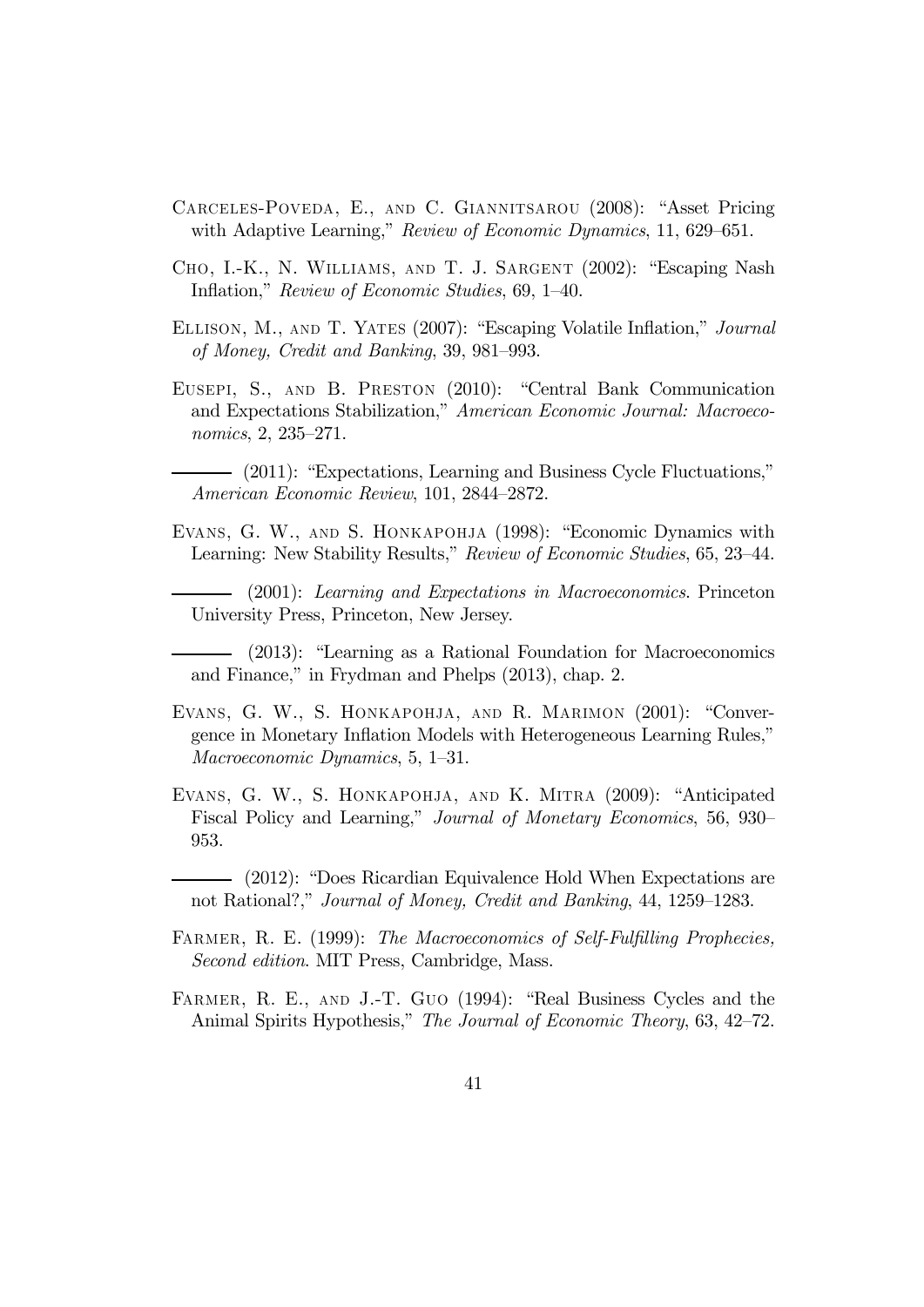- FRYDMAN, R., AND E. E. PHELPS (eds.) (2013): Rethinking Expectations: The Way Forward for Macroeconomics. Princeton University Press, forthcoming.
- GIANNITSAROU, C. (2006): "Supply-Side Reforms and Learning Dynamics," Journal of Monetary Economics, 53, 291—309.
- Guesnerie, R. (2002): "Anchoring Economic Predictions in Common Knowledge," Econometrica, 70, 439—480.
- HEIJDRA, B. J. (2009): Foundations of Modern Macroeconomics. Oxford University Press, Oxford.
- House, C. L., and M. D. Shapiro (2006): "Phased-In Tax Cuts and Economic Activity," The American Economic Review, 96, 1835—1849.
- Huang, K., Z. Liu, and T. Zha (2009): "Learning, Adaptive Expectations and Technology Shocks," Economic Journal, 119, 377—405.
- Jaimovich, N., and S. Rebelo (2009): "Can News about the Future Drive the Business Cycle?," American Economic Review, 99, 1097—1118.
- King, R. G., C. I. Plosser, and S. T. Rebello (1988): "Production, Growth and Business Cycles," Journal of Monetary Economics, 21, 195— 232.
- King, R. G., and S. T. Rebello (1999): "Resuscitating Real Business Cycles," in Taylor and Woodford (1999), pp. 927—1007.
- Leeper, E. M., A. W. Richter, and T. B. Walker (2012): "Quantitative Effects of Fiscal Foresight," American Economic Journal: Economic Policy, 4, 115—144.
- Leeper, E. M., N. Traum, and T. B. Walker (2011): "Clearing Up the Fiscal Multiplier Morass," mimeo.
- Leeper, E. M., T. B. Walker, and S.-C. S. Yang (2008): "Fiscal Foresight: Analytics and Econometrics," NBER working paper 14028.
- Ljungqvist, L., and T. J. Sargent (2012): Recursive Macroeconomic Theory, Third edition. MIT Press, Cambridge, MA.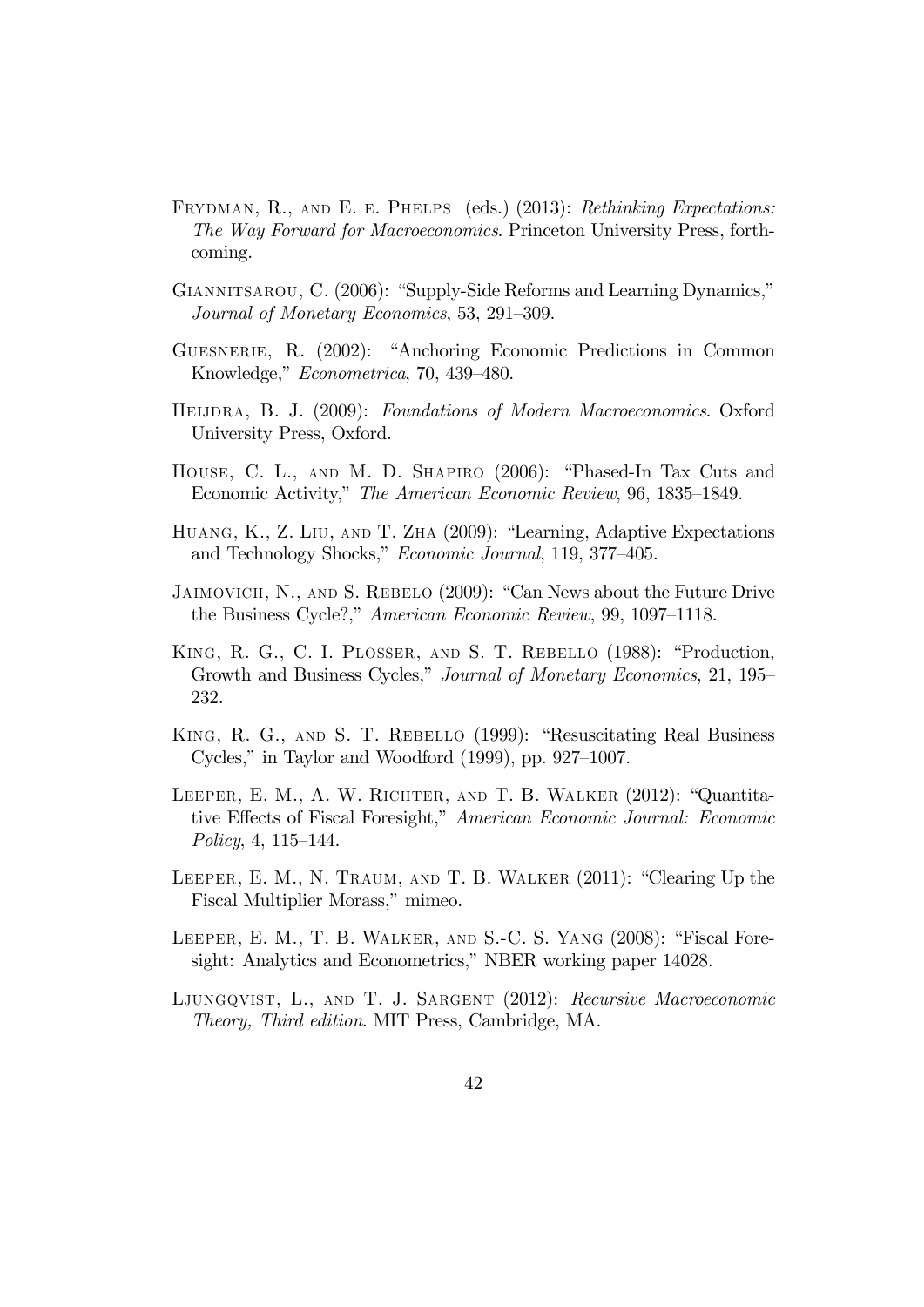- LONG, JR., J. B., AND C. I. PLOSSER (1983): "Real Business Cycles," Journal of Political Economy, 91, 39—69.
- MARCET, A., AND J. P. NICOLINI (2003): "Recurrent Hyperinflations and Learning," American Economic Review, 93, 1476—1498.
- McCallum, B. T. (1989): "Real Business Cycles," in Barro (1989), pp. 16—50.
- McGough, B. (2006): "Shocking Escapes," Economic Journal, 116, 507— 528.
- MERTENS, K., AND M. O. RAVN (2011): "Understanding the aggregate effects of anticipated and unanticipated policy shocks," Review of Economic Dynamics, 14, 27—54.
- Milani, F. (2007): "Expectations, Learning and Macroeconomic Persistence," Journal of Monetary Economics, 54, 2065—2082.

(2011): "Expectation Shocks and Learning as Drivers of the Business Cycle," Economic Journal, 121, 379—401.

Mitra, K., G. W. Evans, and S. Honkapohja (2011): "Policy Change and Learning in the RBC Model," Working paper 1111, Centre for Dynamic Macroeconomic Analysis, University of St Andrews.

(2012): "Fiscal Policy and Learning," Working paper 1202, Centre for Dynamic Macroeconomic Analysis, University of St Andrews.

- Orphanides, A., and J. C. Williams (2007): "Robust Monetary Policy with Imperfect Knowledge," Journal of Monetary Economics, 54, 1406— 1435.
- Preston, B. (2006): "Adaptive Learning, Forecast-based Instrument Rules and Monetary Policy," Journal of Monetary Economics, 53, 507—535.
- Ramey, V. A. (2009): "Identifying Government Spending Shocks: It's All In The Timing," NBER working paper 15464.

(2011): "Identifying Government Spending Shocks: It's All In The Timing," The Quarterly Journal of Economics, 126, 1—50.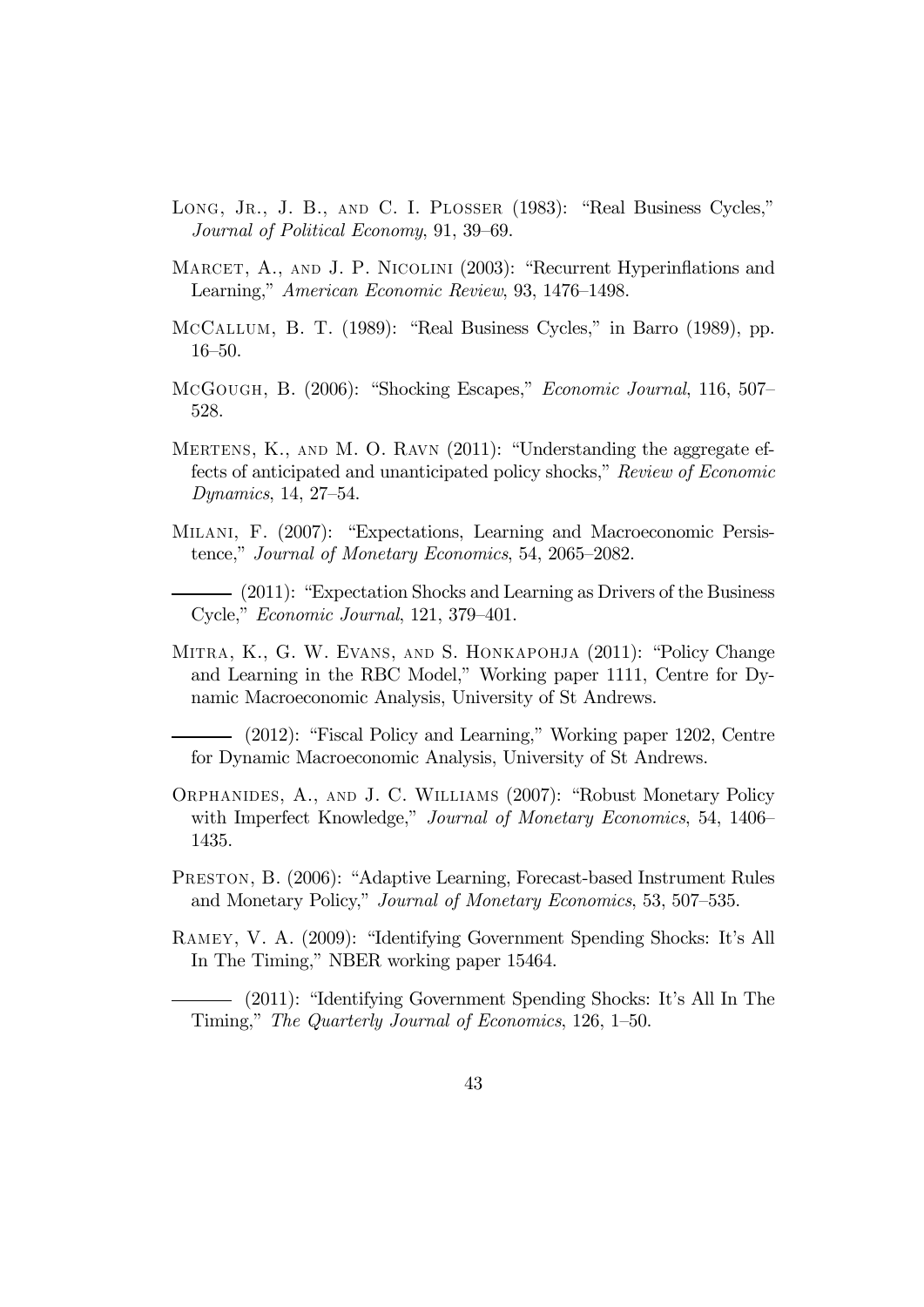- Romer, D. (2011): Advanced Macroeconomics, Fourth Edition. McGraw-Hill, The McGraw-Hill Companies, New York.
- SARGENT, T. J. (1987): Macroeconomic Theory, Second edition. Academic Press, New York.

(1993): Bounded Rationality in Macroeconomics. Oxford University Press, Oxford.

 $-$  (1999): The Conquest of American Inflation. Princeton University Press, Princeton NJ.

- (2008): "Evolution and Intelligent Design," American Economic Review, 98, 5—37.
- SARGENT, T. J., AND N. WALLACE (1973): "The Stability of Models of Money and Growth with Perfect Foresight," Econometrica, 41, 1043—1048.
- SCHMITT-GROHE, S., AND M. URIBE (2012): "What's News in Business Cycles," Econometrica, 80, 2733—2764.
- STRULIK, H., AND T. TRIMBORN (2010): "Anticipated tax reforms and temporary tax cuts: A general equilibrium analysis," Journal of Economic Dynamics and Control, 34, 2141—2158.
- TAYLOR, J., AND M. WOODFORD (eds.) (1999): Handbook of Macroeconomics, Volume 1. Elsevier, Amsterdam.
- YANG, S.-C. S.  $(2005)$ : "Quantifying tax effects under policy foresight," Journal of Monetary Economics, 52, 1557—1568.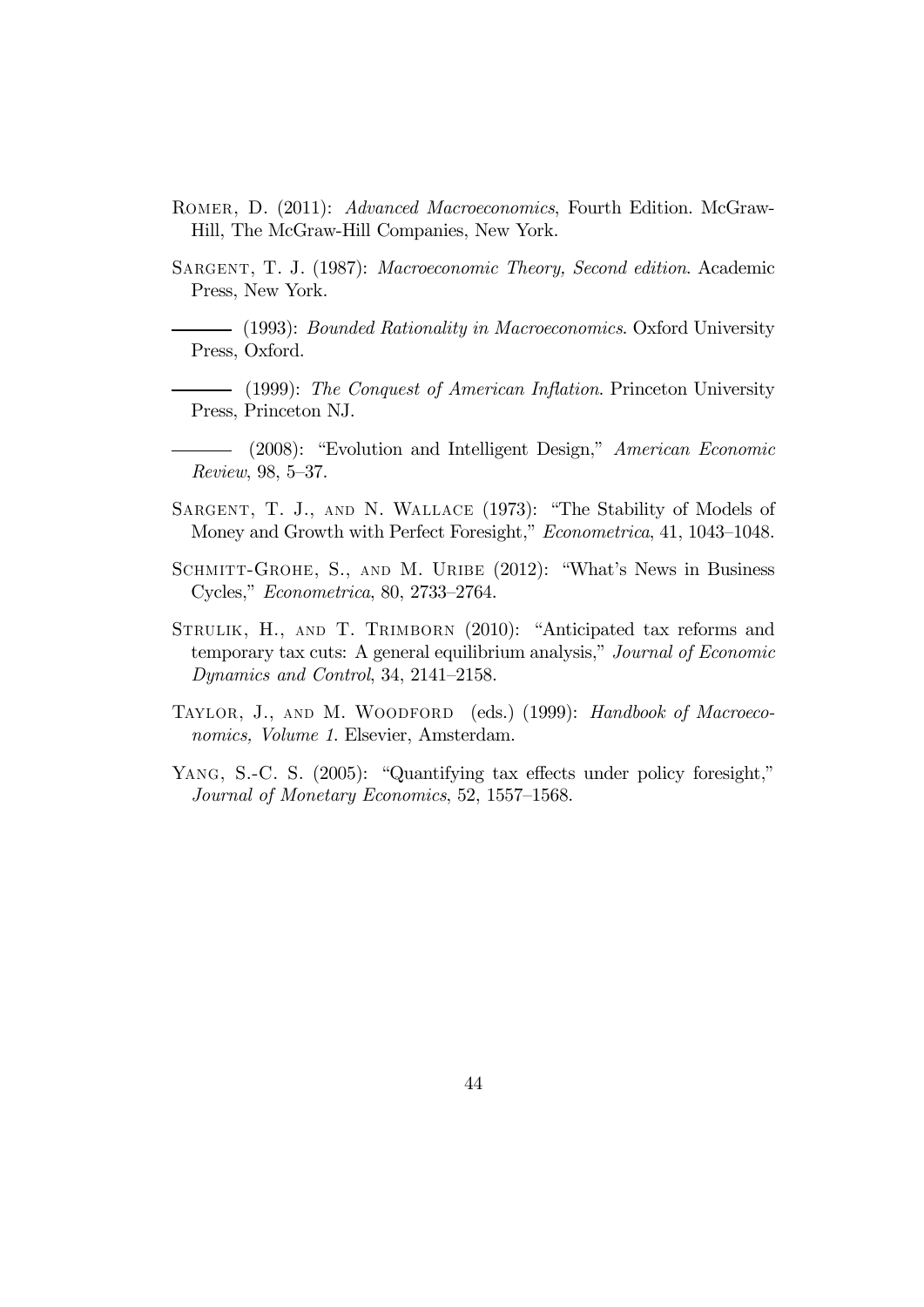| Impact           | Surp    | Surp       | $T_p=5$ | $T_p=5$    | $T_p = 29$ | $T_p = 29$ |
|------------------|---------|------------|---------|------------|------------|------------|
| Effects          | RE      | <b>RLS</b> | RE      | <b>RLS</b> | RE         | <b>RLS</b> |
| $c_t$            | $-0.90$ | $-0.34$    | $-0.66$ | $-0.31$    | $-0.10$    | $-0.22$    |
| $n_t$            | 1.47    | 0.55       | 1.08    | 0.51       | 0.17       | 0.36       |
| $\overline{i_t}$ | 2.49    | $-2.07$    | 5.38    | 2.55       | 0.86       | 1.78       |
| $y_t$            | 0.98    | 0.37       | 0.72    | 0.34       | 0.12       | 0.24       |
| $k_t/n_t$        | $-1.45$ | $-0.55$    | $-1.07$ | $-0.51$    | $-0.17$    | $-0.36$    |
| $w_t$            | $-0.49$ | $-0.18$    | $-0.36$ | $-0.17$    | $-0.06$    | $-0.12$    |
| $r_{t}$          | 0.04    | 0.015      | 0.03    | 0.014      | 0.005      | 0.009      |

Table 1: Impact effects on key variables (in percentage terms) of a permanent policy change under rational expectations (RE) and under learning (RLS) for the surprise and announced changes.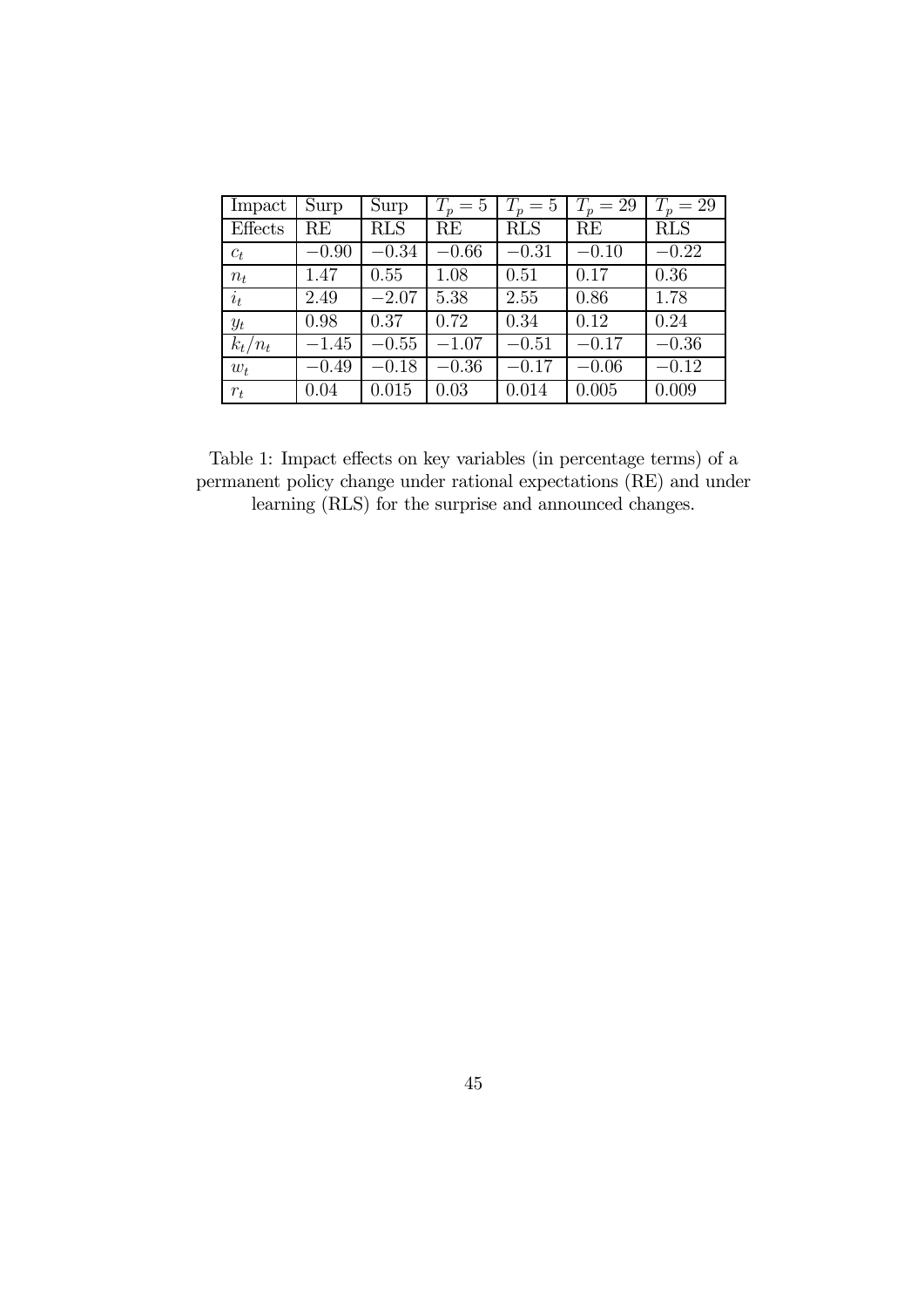

Figure 1: Dynamic paths for a surprise permanent increase in government spending. The solid lines are the learning paths while the dashed lines are the RE paths. The horizontal dashed lines depict the old and the new steady states. Mean paths over 20,000 simulations.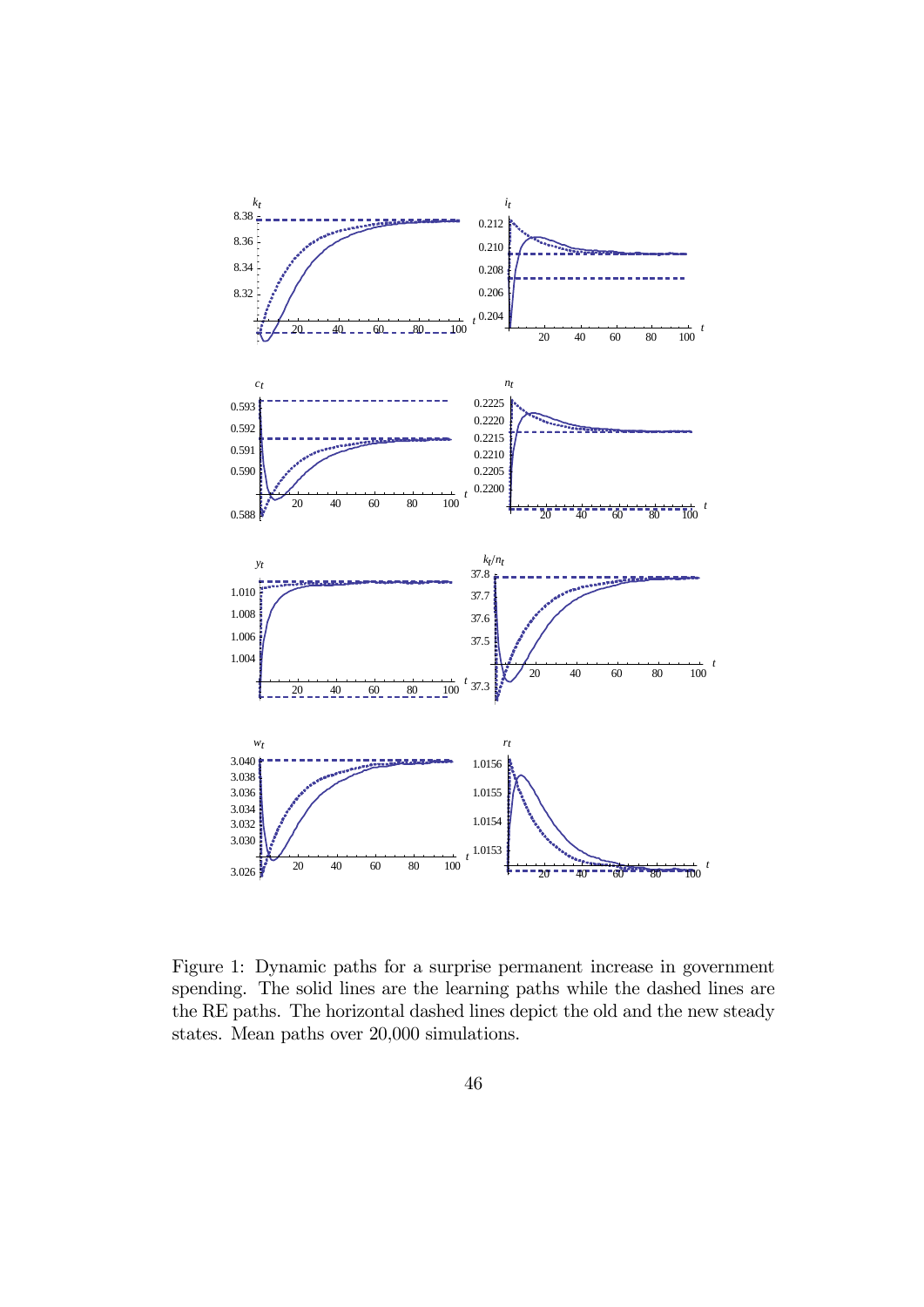

Figure 2: Dynamic paths for an anticipated permanent increase in government spending taking place in period 5. The solid lines are the learning paths while the dashed lines are the RE paths. The horizontal dashed lines depict the old and new steady states. Mean paths over 20,000 simulations.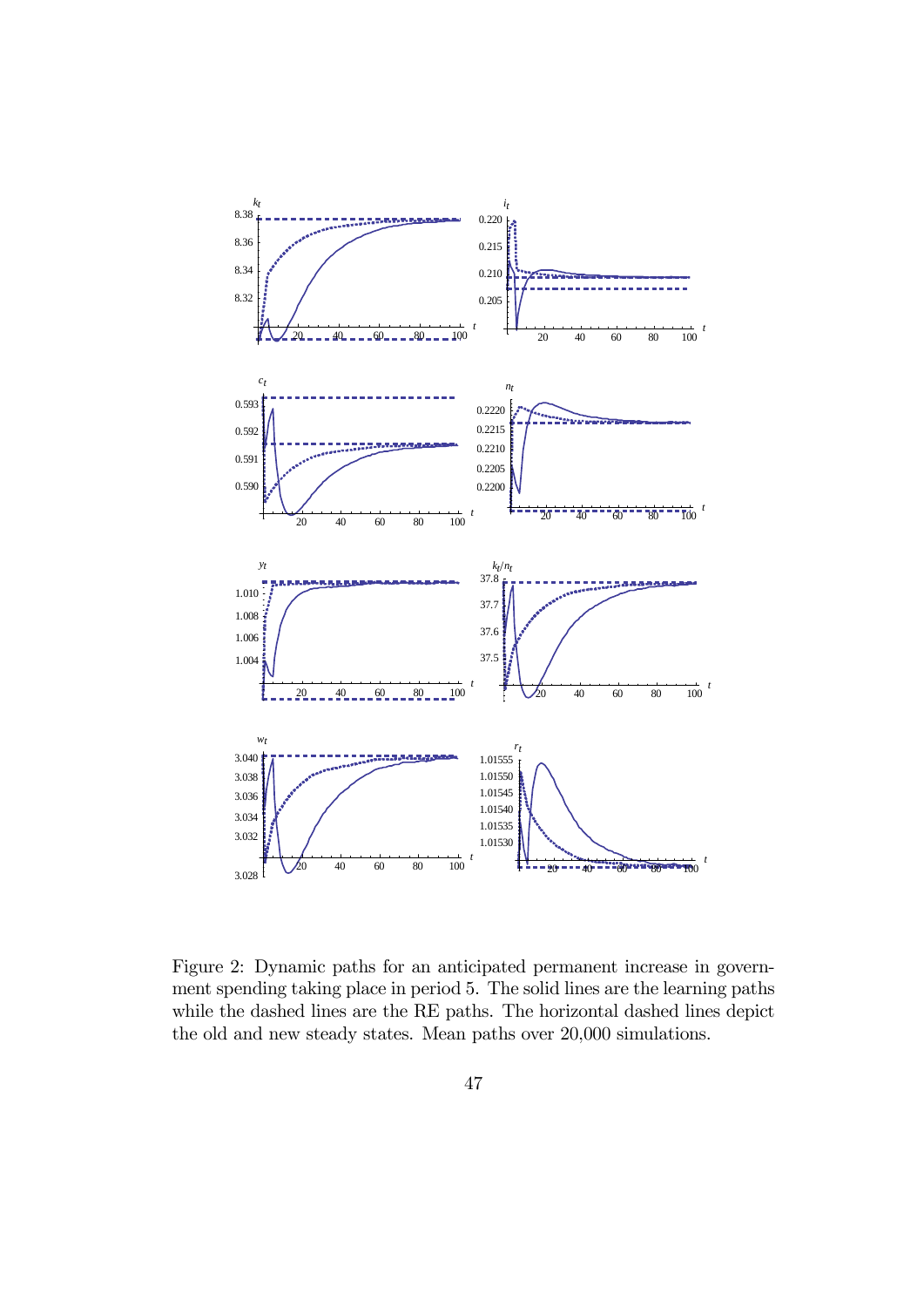

Figure 3: Dynamic paths for an anticipated permanent increase in government spending taking place in period 29. The solid lines are the learning paths while the dashed lines are the RE paths. The horizontal dashed lines depict the old and new steady states. Mean paths over 20,000 simulations.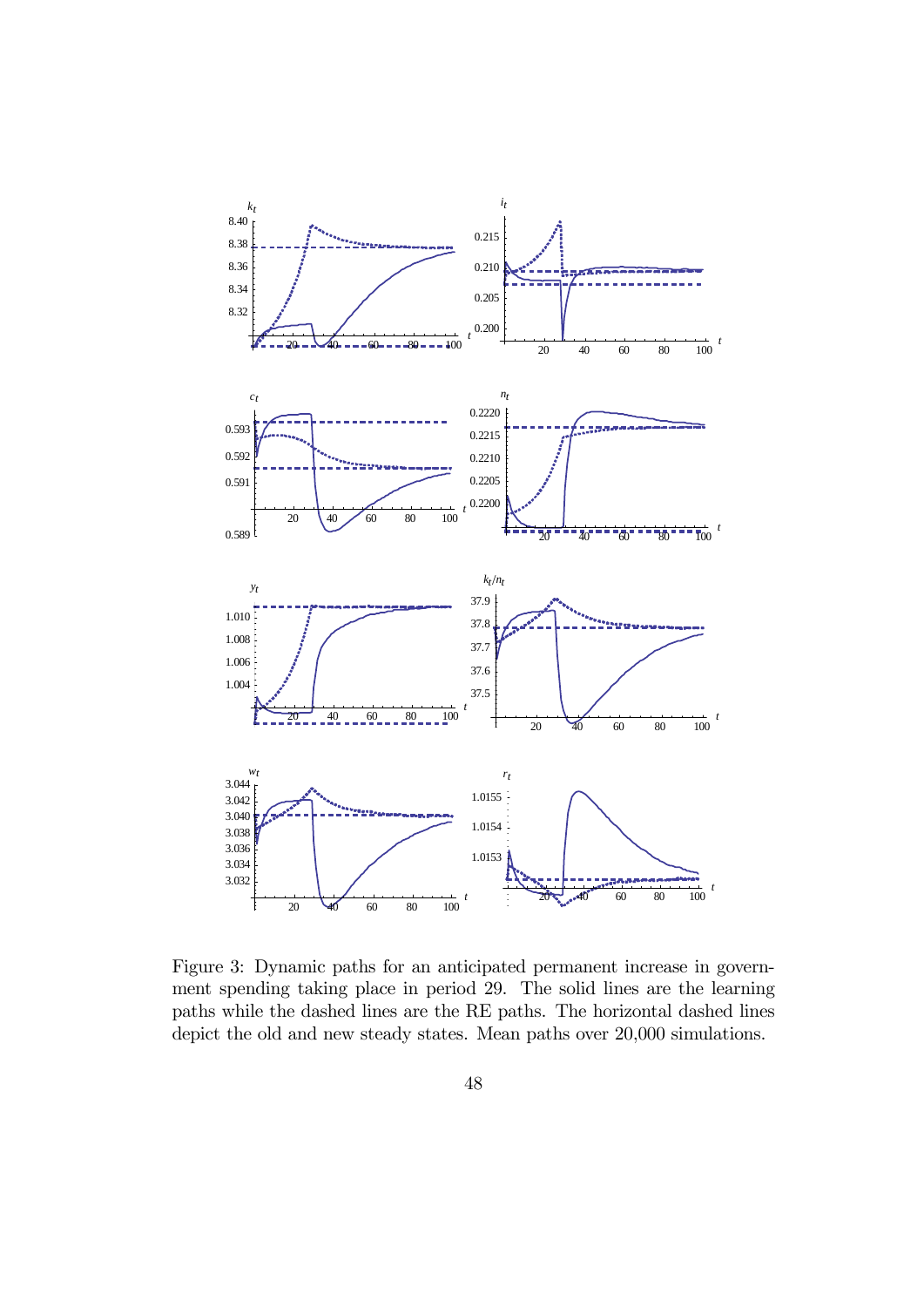

Figure 4: Impact of gain parameter. The left hand side illustrates the dynamics with a smaller gain of 0.01 and the right hand side the dynamics with a larger gain of 0.08. Solid lines show learning dynamics and dashed line the RE dynamics. Mean paths over 20,000 replications.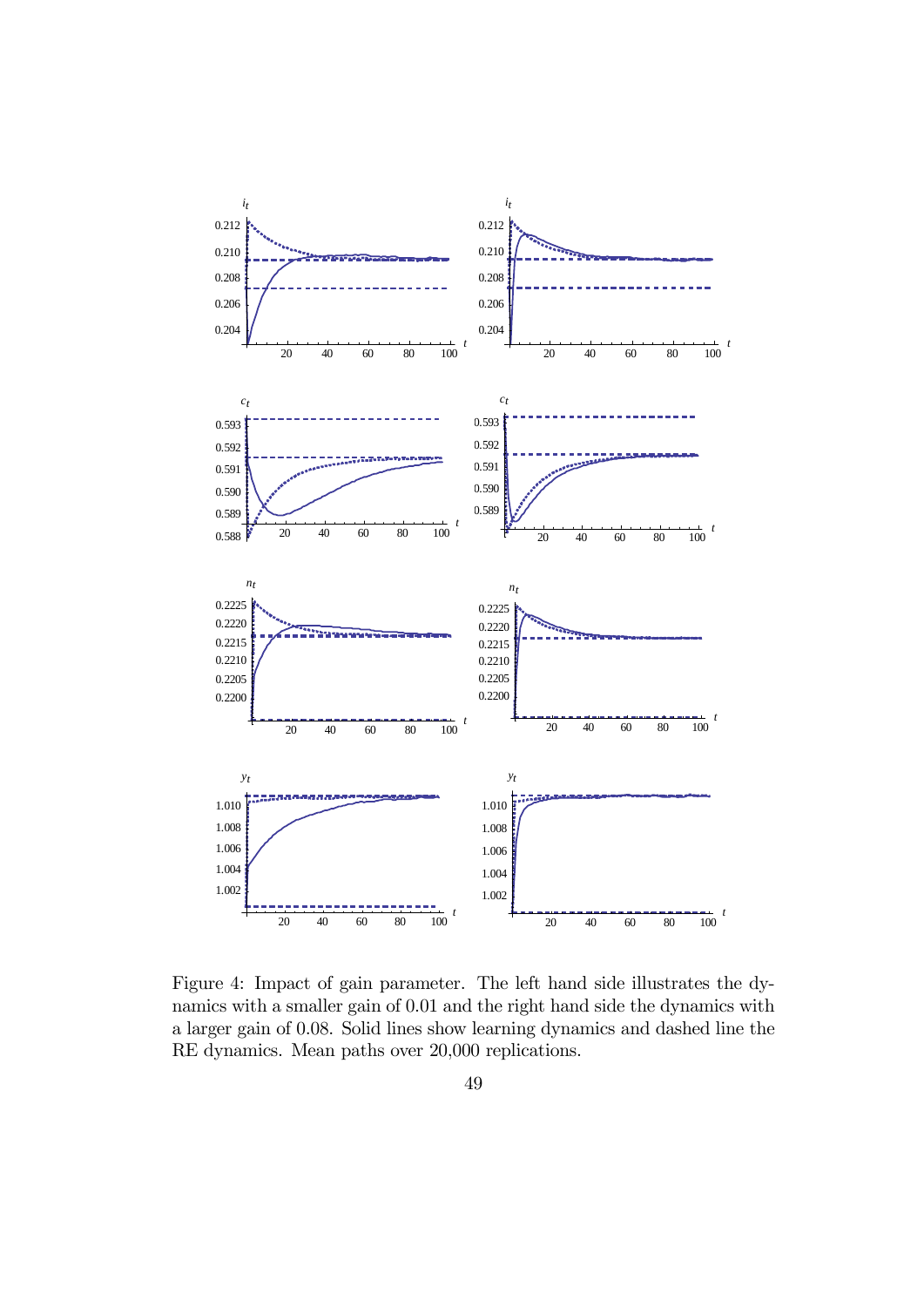

Figure 5: Dynamic paths for a surprise permanent increase in government spending with the dummy variable included in agents's regression and  $\omega =$ 0.99. Solid lines are the learning paths while dashed lines are the RE paths. Mean paths over 20,000 simulations.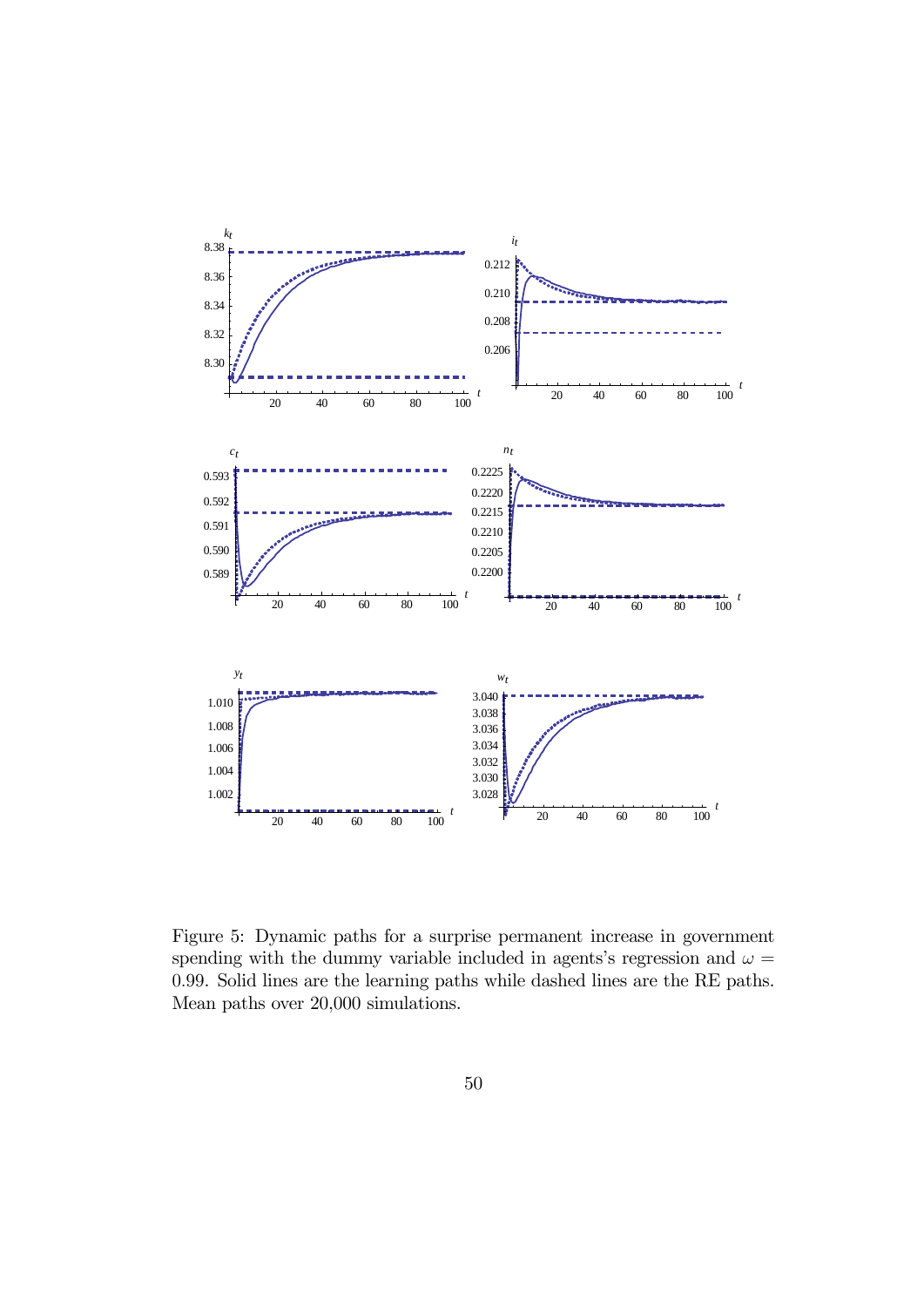

Figure 6: Dynamic paths for a surprise permanent increase in government spending with the dummy variable included in agents's regression and  $\omega =$ 05. Solid lines are the learning paths while the dashed lines are the RE paths. Mean paths over 20,000 simulations.